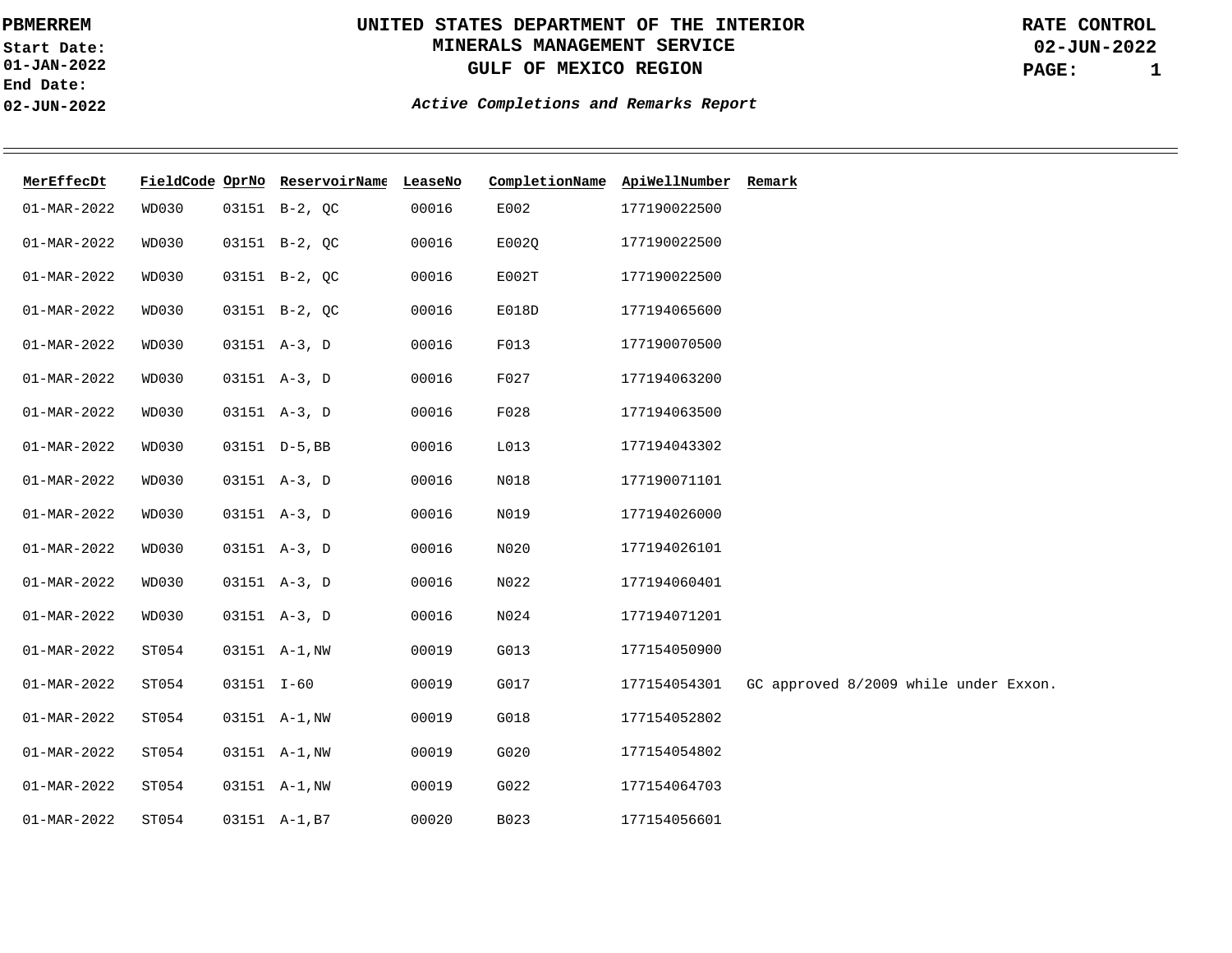**01-JAN-2022 Start Date: End Date: 02-JUN-2022**

# **UNITED STATES DEPARTMENT OF THE INTERIOR MINERALS MANAGEMENT SERVICE GULF OF MEXICO REGION**

**02-JUN-2022 PAGE: 2 RATE CONTROL**

| MerEffecDt        |              |                | FieldCode OprNo ReservoirName | LeaseNo | CompletionName | ApiWellNumber | Remark |
|-------------------|--------------|----------------|-------------------------------|---------|----------------|---------------|--------|
| $01 - MAR - 2022$ | ST054        |                | 03151 A-1, B7                 | 00020   | B025           | 177154058505  |        |
| $01 - MAR - 2022$ | ST054        |                | $03151$ $D-3$ , B8            | 00020   | B026           | 177154061700  |        |
| $01 - MAR - 2022$ | ST054        | 03151 G9A U    |                               | 00020   | B027           | 177154063804  |        |
| $01 - MAR - 2022$ | ST054        |                | 03151 A-1, NW                 | 00020   | G014           | 177154052001  |        |
| $01 - MAR - 2022$ | ST054        |                | 03151 H-3B, G                 | 00020   | H002           | 177150096800  |        |
| $01 - MAR - 2022$ | <b>WD030</b> |                | $03151$ $A-2/A-3$ , F         | 00026   | J023           | 177194013700  |        |
| $01 - MAR - 2022$ | <b>WD030</b> | 02375 A1 RF    |                               | 00026   | P003           | 177190019401  |        |
| $01 - MAR - 2022$ | WD030        | 03151 P-2, F   |                               | 00026   | P012           | 177190020200  |        |
| $01 - MAR - 2022$ | <b>WD030</b> | 03151 P-2, F   |                               | 00026   | P012T          | 177190020200  |        |
| $01 - MAR - 2022$ | <b>WD030</b> |                | $03151$ A-2/A-3, F            | 00026   | P032           | 177194024702  |        |
| $01 - MAR - 2022$ | <b>WD030</b> | 02375 A1 RF    |                               | 00026   | P032D          | 177194024702  |        |
| $01 - MAR - 2022$ | <b>WD030</b> | $03151 P-2, J$ |                               | 00026   | P033           | 177194039501  |        |
| 27-APR-2022       | <b>WD030</b> | 03151          | 3000, F                       | 00026   | P034           | 177194052800  |        |
| $01 - MAR - 2022$ | WD030        |                | $03151$ A-2/A-3, F            | 00026   | P036           | 177194053000  |        |
| $01 - MAR - 2022$ | <b>WD030</b> | 02375 A1 RF    |                               | 00026   | <b>P036D</b>   | 177194053000  |        |
| $01 - MAR - 2022$ | <b>WD030</b> | 03151 P-2, F   |                               | 00026   | <b>P037D</b>   | 177194053300  |        |
| $01 - MAR - 2022$ | <b>WD030</b> | $03151 P-2, J$ |                               | 00026   | P039           | 177194060600  |        |
| $01 - MAR - 2022$ | <b>WD030</b> | 03151          | 3000,J                        | 00026   | P039D          | 177194060600  |        |
| $01 - MAR - 2022$ | <b>WD030</b> | 02375 A1 RF    |                               | 00026   | T015           | 177190132700  |        |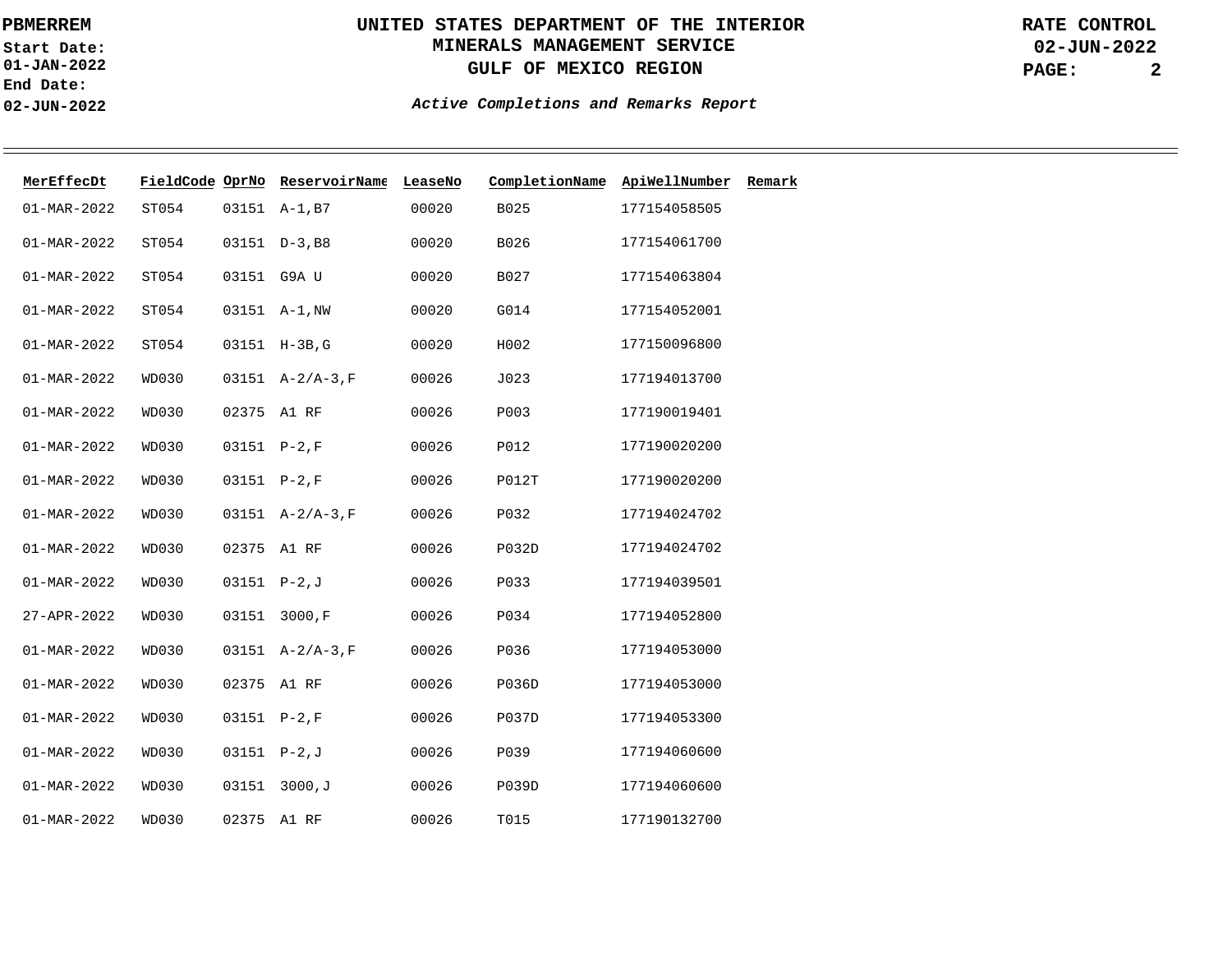**01-JAN-2022 Start Date: End Date: 02-JUN-2022**

# **UNITED STATES DEPARTMENT OF THE INTERIOR MINERALS MANAGEMENT SERVICE GULF OF MEXICO REGION**

**02-JUN-2022 PAGE: 3 RATE CONTROL**

| MerEffecDt        | FieldCode OprNo |               | ReservoirName      | LeaseNo | CompletionName | ApiWellNumber | Remark |
|-------------------|-----------------|---------------|--------------------|---------|----------------|---------------|--------|
| $01 - MAR - 2022$ | WD030           |               | $03151$ A-2/A-3, F | 00026   | T021           | 177194012600  |        |
| $01 - MAR - 2022$ | <b>WD030</b>    |               | $03151 A-2/A-3,F$  | 00026   | T022           | 177194013100  |        |
| $01 - MAR - 2022$ | <b>WD030</b>    | 03151 P-2, F  |                    | 00026   | T024           | 177194025501  |        |
| 27-APR-2022       | <b>WD030</b>    |               | 03151 3000, F      | 00026   | T025           | 177194032901  |        |
| $01 - MAR - 2022$ | <b>WD030</b>    | 03151 P-2, F  |                    | 00026   | T026D          | 177194033802  |        |
| $01 - MAR - 2022$ | <b>WD030</b>    | 03151 P-2, F  |                    | 00026   | T028           | 177194051901  |        |
| 27-APR-2022       | <b>WD030</b>    |               | 03151 3000, F      | 00026   | T029           | 177194052101  |        |
| $01 - MAR - 2022$ | <b>WD030</b>    |               | $03151 A-2/A-3,F$  | 00026   | T031           | 177194067400  |        |
| $01 - MAR - 2022$ | WD030           | $03151 P-2,F$ |                    | 00026   | T032           | 177194071500  |        |
| 27-APR-2022       | <b>WD030</b>    |               | 03151 3000, F      | 00026   | T032D          | 177194071500  |        |
| $01 - MAR - 2022$ | <b>WD030</b>    |               | 03151 D 6 C1       | 00026   | CC003          | 177194081500  |        |
| $01 - MAR - 2022$ | GI016           |               | 03151 B-2, E1      | 00031   | J027           | 177174019000  |        |
| $01 - MAR - 2022$ | GI016           |               | 03151 C-4,E2       | 00031   | P025           | 177174023500  |        |
| $01 - MAR - 2022$ | GI016           |               | 03151 C-2, G1      | 00031   | P026           | 177174020902  |        |
| $01 - MAR - 2022$ | GI016           |               | 03151 C-1, EF      | 00031   | P030           | 177174026804  |        |
| $01 - MAR - 2022$ | GI016           |               | 03151 C-4,E2       | 00031   | P031           | 177174027300  |        |
| $01 - MAR - 2022$ | GI016           |               | 03151 B4, RD-G     | 00031   | P038           | 177174037100  |        |
| $01 - MAR - 2022$ | GI016           |               | 03151 C-1, EF      | 00031   | P038           | 177174037100  |        |
| $01 - MAR - 2022$ | GI016           | 03151 D-1,E   |                    | 00031   | 0038           | 177174026600  |        |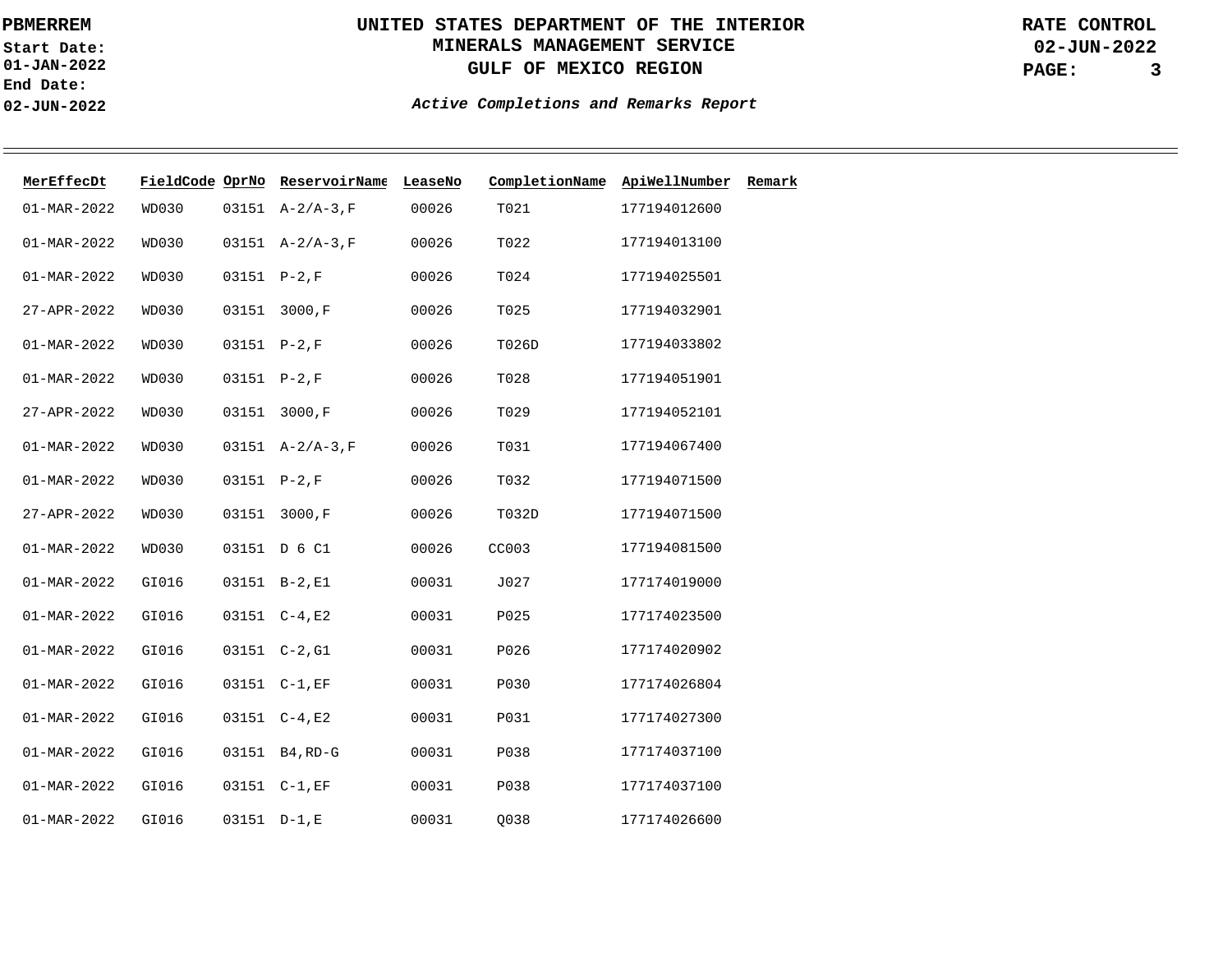**01-JAN-2022 Start Date: End Date: 02-JUN-2022**

# **UNITED STATES DEPARTMENT OF THE INTERIOR MINERALS MANAGEMENT SERVICE GULF OF MEXICO REGION**

**02-JUN-2022 PAGE: 4 RATE CONTROL**

| MerEffecDt        |       |            | FieldCode OprNo ReservoirName LeaseNo |       | CompletionName ApiWellNumber |              | Remark                   |
|-------------------|-------|------------|---------------------------------------|-------|------------------------------|--------------|--------------------------|
| $01 - MAR - 2022$ | GI016 |            | 03151 D-1, CA                         | 00031 | Q041                         | 177174027401 |                          |
| $01 - MAR - 2022$ | GI016 | 03151 D E4 |                                       | 00031 | Q042                         | 177174028200 |                          |
| $01 - MAR - 2022$ | GI016 |            | 03151 C-6, E4                         | 00031 | Q042D                        | 177174028200 |                          |
| $01 - MAR - 2022$ | GI016 |            | 03151 C-2, G1                         | 00031 | Q043                         | 177174029000 |                          |
| $01 - MAR - 2022$ | GI016 |            | 03151 C-1, EF                         | 00031 | 0057                         | 177174030400 |                          |
| $01 - MAR - 2022$ | GI016 |            | $03151 B-4, F$                        | 00031 | R024                         | 177174042203 |                          |
| $01 - MAR - 2022$ | GI016 |            | 03151 C-6, E4                         | 00031 | U017                         | 177170059803 |                          |
| $01 - MAR - 2022$ | GI016 |            | 03151 C4A RN                          | 00031 | U019                         | 177170060100 |                          |
| $01 - MAR - 2022$ | GI016 |            | 03151 C4A RN                          | 00031 | U044                         | 177174015200 |                          |
| $01 - MAR - 2022$ | GI016 |            | 03151 C4A RN                          | 00031 | U049                         | 177174029800 |                          |
| $01 - MAR - 2022$ | GI016 |            | 03151 C-4,E2                          | 00031 | U050                         | 177174030100 |                          |
| $01 - MAR - 2022$ | GI016 |            | 03151 C4A RN                          | 00031 | W031                         | 177170065401 |                          |
| $01 - MAR - 2022$ | GI016 |            | 03151 C4A RN                          | 00031 | <b>W036</b>                  | 177174017600 |                          |
| $01 - MAR - 2022$ | GI016 |            | 03151 C4A RN                          | 00031 | <b>W038</b>                  | 177174028000 |                          |
| $01 - MAR - 2022$ | GI016 |            | 03151 C4A RN                          | 00031 | W039                         | 177174027700 |                          |
| $01 - MAR - 2022$ | GI018 |            | $03151 \quad C-6, X$                  | 00032 | 003                          | 177174013500 |                          |
| $01 - MAR - 2022$ | GI016 |            | 03151 C-1, EF                         | 00034 | J021                         | 177170027400 |                          |
| $01 - MAR - 2022$ | GI016 |            | 03151 BF-2,C                          | 00034 | J031                         | 177174040600 |                          |
| $01 - MAR - 2022$ | GI016 |            | $03151 B-3, T$                        | 00034 | T034                         | 177174016500 | Cox is the new operator. |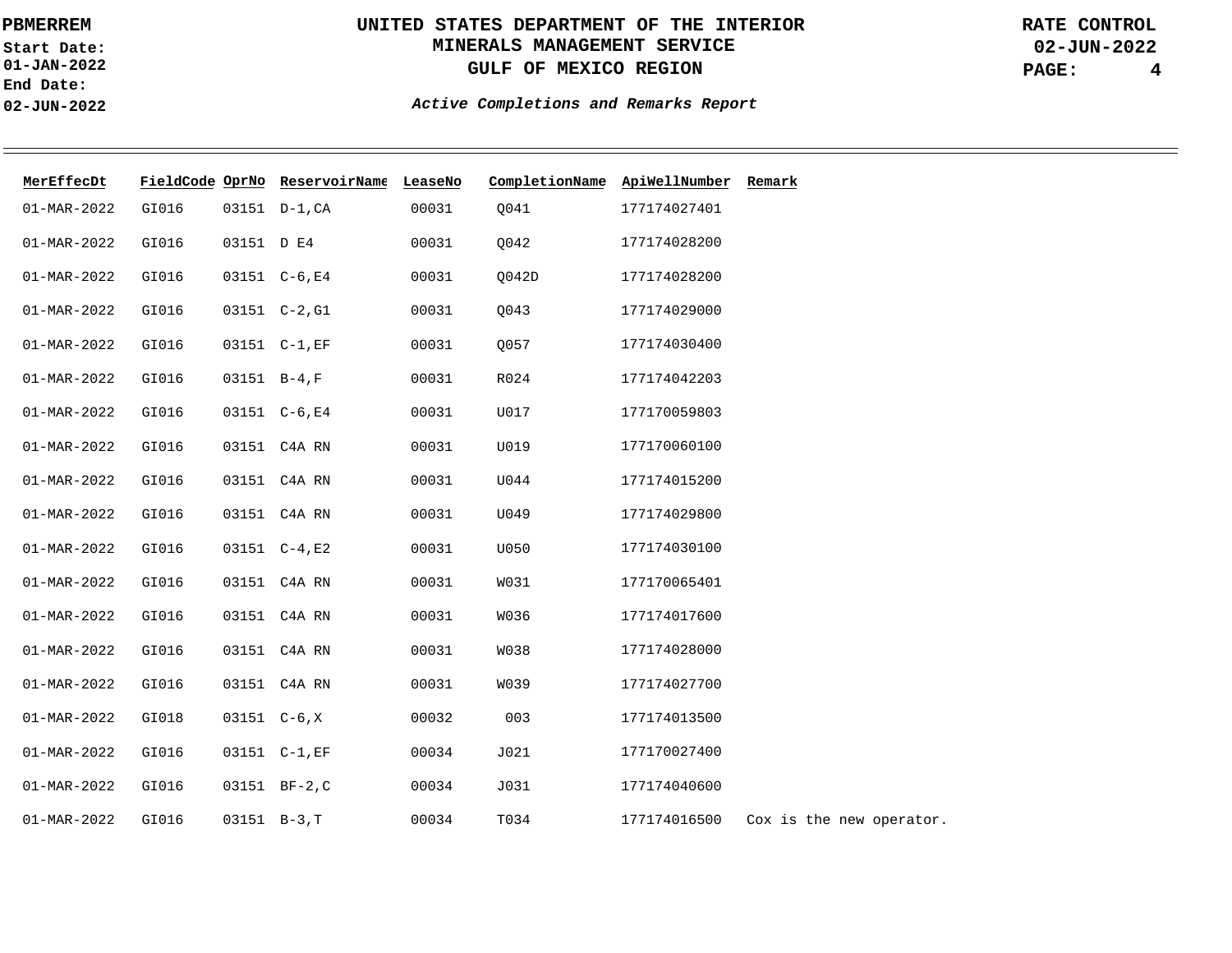**01-JAN-2022 Start Date: End Date: 02-JUN-2022**

# **UNITED STATES DEPARTMENT OF THE INTERIOR MINERALS MANAGEMENT SERVICE GULF OF MEXICO REGION**

**02-JUN-2022 PAGE: 5 RATE CONTROL**

| MerEffecDt               |       | FieldCode OprNo ReservoirName LeaseNo |       | CompletionName | ApiWellNumber Remark |                                          |
|--------------------------|-------|---------------------------------------|-------|----------------|----------------------|------------------------------------------|
| $01 - MAR - 2022$        | GI016 | $03151 B-4, T$                        | 00034 | T045           | 177174033200         |                                          |
| $01 - MAR - 2022$        | GI016 | 03151 C-4B, TC                        | 00034 | T047           | 177174037402         |                                          |
| $01 - MAR - 2022$        | GI016 | 03151 C-4, TB                         | 00034 | T049           | 177174037701         |                                          |
| $01 - JAN - 2022$        | GI047 | 02451 KD C-4                          | 00133 | 0001           | 177174096102         |                                          |
| $01 - MAR - 2022$        | ST021 | 03151 D2FIIIB                         | 00165 | D012           | 177154046501         |                                          |
| $01 - MAR - 2022$        | ST021 | 03151 D2FIIIB                         | 00165 | D016           | 177154052501         |                                          |
| $01 - MAR - 2022$        | ST021 | 03151 S6 FBIIIC                       | 00165 | D017           | 177154050001         |                                          |
| $01 - MAR - 2022$        | EI032 | 03151 7400 RB                         | 00196 | 026            | 177094097200         |                                          |
| $01 - MAR - 2022$        | EI032 | 03151 7400 RB                         | 00196 | F001           | 177090054200         |                                          |
| $01 - MAR - 2022$        | VR039 | 03151 CIBO 1B RB2                     | 00204 | K002           | 177054076000         |                                          |
| $01 - MAR - 2022$        | VR039 | 03151 CIBO 1A RB2                     | 00204 | K006           | 177054101600         | Property acquired from Hilcorp effective |
| $01 - MAR - 2022$        | ST021 | 03151 D12 RBSU                        | 00263 | 015            | 177150017000         | $12/1/2012$ .                            |
| $01 - MAR - 2022$        | ST021 | 03151 D 2 RDC                         | 00263 | 081            | 177150072101         |                                          |
| $01 - MAR - 2022$        | ST021 | 03151 D12 RBSU RES{                   | 00263 | 087            | 177150068101         |                                          |
|                          |       |                                       |       |                |                      |                                          |
| $01 - MAR - 2022$        | ST021 | 03151 D 2 RDC                         | 00263 | 098            | 177150085802         |                                          |
| $01 - MAR - 2022$        | ST021 | 03151 D-10 EB                         | 00263 | 100            | 177150089001         |                                          |
| $01 - MAR - 2022$        | ST021 | 03151 D12 RBSU                        | 00263 | 100            | 177150089001         |                                          |
| $01 - MAR - 2022$        | ST021 | 03151 D 2 RDC                         | 00263 | 101            | 177150098701         |                                          |
| $01 - \text{MAR} - 2022$ | ST021 | 03151 D12 RBSU                        | 00263 | 115            | 177154018202         |                                          |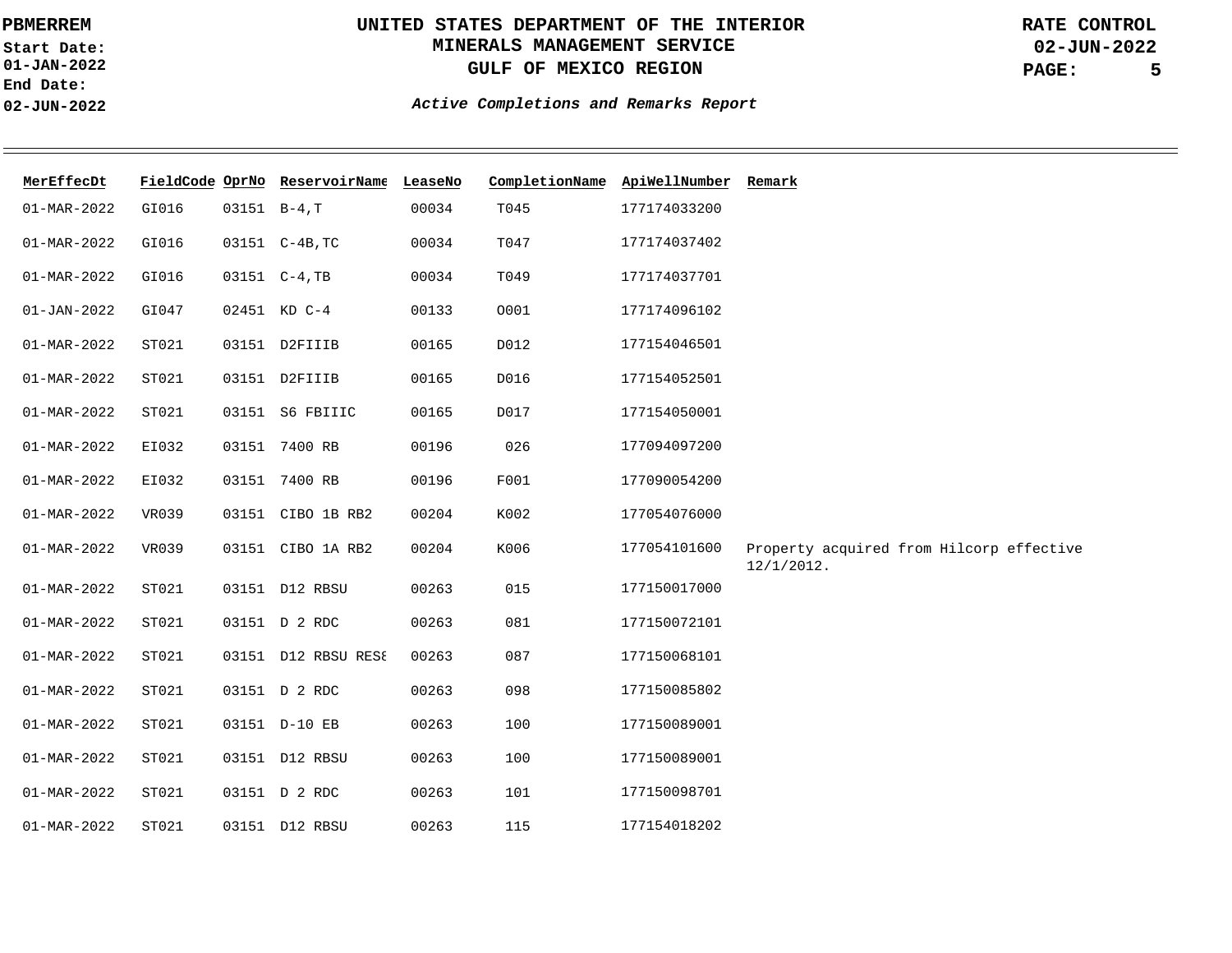**01-JAN-2022 Start Date: End Date: 02-JUN-2022**

# **UNITED STATES DEPARTMENT OF THE INTERIOR MINERALS MANAGEMENT SERVICE GULF OF MEXICO REGION**

**02-JUN-2022 PAGE: 6 RATE CONTROL**

| MerEffecDt        |       | FieldCode OprNo ReservoirName LeaseNo |       | CompletionName ApiWellNumber Remark |              |                                                              |
|-------------------|-------|---------------------------------------|-------|-------------------------------------|--------------|--------------------------------------------------------------|
| 01-MAR-2022       | ST021 | 03151 D 2 RDC                         | 00263 | 131                                 | 177154119800 |                                                              |
| 01-MAR-2022       | ST021 | 03151 D 2 RSU                         | 00263 | 134                                 | 177154120500 |                                                              |
| $01 - MAR - 2022$ | ST021 | 02375 D7 F-2A                         | 00263 | 135                                 | 177154120900 | Gas Cap approval for Well No. 135, Lease 00263<br>$3/8/07$ . |
| 01-MAR-2022       | ST021 | 03151 D-15 RA                         | 00263 | 138                                 | 177154122600 |                                                              |
| 01-MAR-2022       | ST021 | 03151 D7 FB G                         | 00263 | DA128                               | 177154117502 |                                                              |
| $01 - MAR - 2022$ | SM236 | 03151 CIBN1360                        | 00310 | 106                                 | 177074042500 |                                                              |
| $01 - APR - 2022$ | SM236 | 03151 CIBNS144                        | 00310 | 139                                 | 177074053802 |                                                              |
| 01-MAR-2022       | SM236 | 03151 TXL4S110                        | 00310 | 144                                 | 177074058600 |                                                              |
| 01-MAR-2022       | SM241 | 03151 TEX-L1 SEG500                   | 00310 | 153                                 | 177074061100 |                                                              |
| 01-APR-2022       | SM236 | 03151 CIBNS144                        | 00310 | 160                                 | 177074058700 |                                                              |
| $01 - MAR - 2022$ | SM239 | 03151 J SEG250                        | 00310 | 170                                 | 177074062600 |                                                              |
| $01 - MAR - 2022$ | SM239 | 03151 J SEG250                        | 00310 | 170                                 | 177074062600 |                                                              |
| 01-MAR-2022       | SM239 | 03151 J SEG250                        | 00310 | 171                                 | 177074063700 |                                                              |
| 01-APR-2022       | SM241 | 03151 BIG B-J SEG50                   | 00310 | 196                                 | 177074075800 |                                                              |
| $01 - APR - 2022$ | SM241 | 03151 BIG B-J SEG50                   | 00310 | 200D                                | 177074078800 |                                                              |
| $01 - MAR - 2022$ | SM236 | 03151 TXL4S110                        | 00310 | A003                                | 177074040800 |                                                              |
| 01-MAR-2022       | SM236 | 03151 TXL4S110                        | 00310 | A004                                | 177074040900 |                                                              |
| 01-MAR-2022       | SM236 | 03151 TXL4S110                        | 00310 | A005                                | 177074041100 |                                                              |
| 01-MAR-2022       | SM236 | 03151 TXL4S110                        | 00310 | A008                                | 177074043900 |                                                              |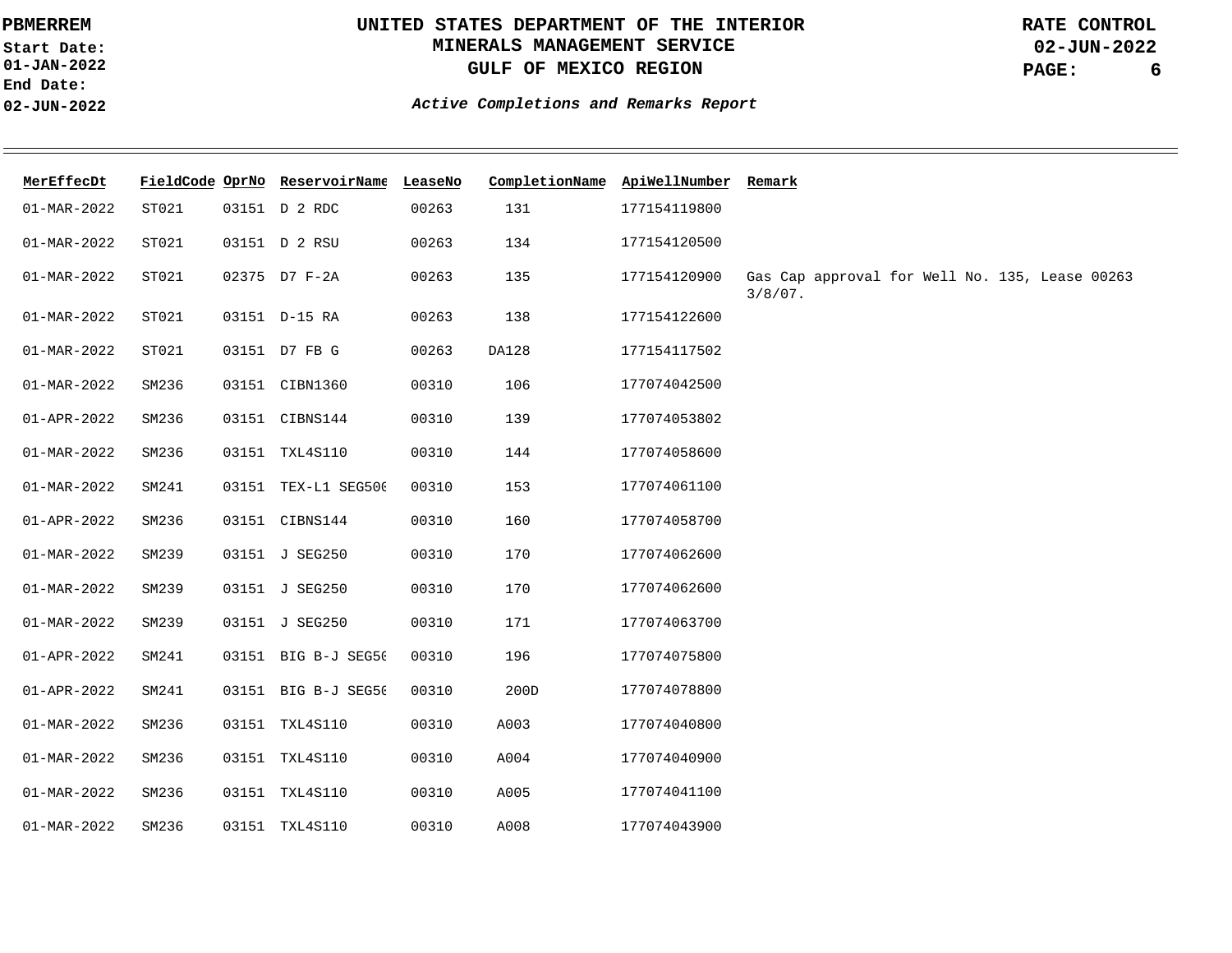**01-JAN-2022 Start Date: End Date: 02-JUN-2022**

# **UNITED STATES DEPARTMENT OF THE INTERIOR MINERALS MANAGEMENT SERVICE GULF OF MEXICO REGION**

**02-JUN-2022 PAGE: 7 RATE CONTROL**

| MerEffecDt        |       |       | FieldCode OprNo ReservoirName LeaseNo |       | CompletionName ApiWellNumber Remark |              |                          |
|-------------------|-------|-------|---------------------------------------|-------|-------------------------------------|--------------|--------------------------|
| $01 - MAR - 2022$ | SM236 |       | 03151 TXL4S110                        | 00310 | A009                                | 177074044000 |                          |
| $01 - MAR - 2022$ | SM236 |       | 03151 CIBN1360                        | 00310 | C002                                | 177074044901 |                          |
| $01 - MAR - 2022$ | SM236 |       | 03151 CIBNS360                        | 00310 | C004                                | 177074046100 | Cox is the new operator. |
| $01 - MAR - 2022$ | SM236 |       | 03151 CIBN1360                        | 00310 | C005                                | 177074045100 |                          |
| $01 - MAR - 2022$ | SM236 |       | 03151 CIBNS360                        | 00310 | C007                                | 177074048500 | Cox is the new operator. |
| $01 - MAR - 2022$ | SM236 |       | 03151 CIBN1360                        | 00310 | C010                                | 177074050402 |                          |
| 01-APR-2022       | SM241 |       | 03151 BIG B-J SEG5(                   | 00310 | E001                                | 177074060900 |                          |
| $01 - MAR - 2022$ | WD030 |       | $03151$ D-3A, Q                       | 00367 | S025                                | 177194049400 |                          |
| $01 - MAY - 2022$ | MP041 |       | 03481 6300 D                          | 00374 | 027                                 | 177252017000 |                          |
| $01 - MAY - 2022$ | MP041 |       | 03481 9200 RA                         | 00374 | 038                                 | 177254063600 |                          |
| $01 - MAY - 2022$ | MP041 |       | 03481 6300 D                          | 00374 | 044                                 | 177254068800 |                          |
| $01 - MAY - 2022$ | MP041 |       | 03481 9200 RA                         | 00374 | C008                                | 177250070800 |                          |
| $01 - MAY - 2022$ | MP041 |       | 03481 9200 RA                         | 00374 | J012                                | 177254033100 |                          |
| $01 - MAY - 2022$ | MP041 | 03481 | 9200 RA                               | 00374 | J015                                | 177254065800 |                          |
| $01 - MAY - 2022$ | MP041 | 03481 | 6300 D                                | 00374 | J016                                | 177254070301 |                          |
| $01 - MAY - 2022$ | MP041 |       | 03481 6300 D                          | 00374 | CA033                               | 177254067900 |                          |
| $01 - MAY - 2022$ | MP041 |       | 03481 9200 RA                         | 00375 | 002                                 | 177250013100 |                          |
| $01 - MAY - 2022$ | MP041 | 03481 | 9200 RA                               | 00375 | 014                                 | 177250084800 |                          |
| $01 - MAX - 2022$ | MP041 | 03481 | 9200 RA                               | 00375 | 025                                 | 177254033200 |                          |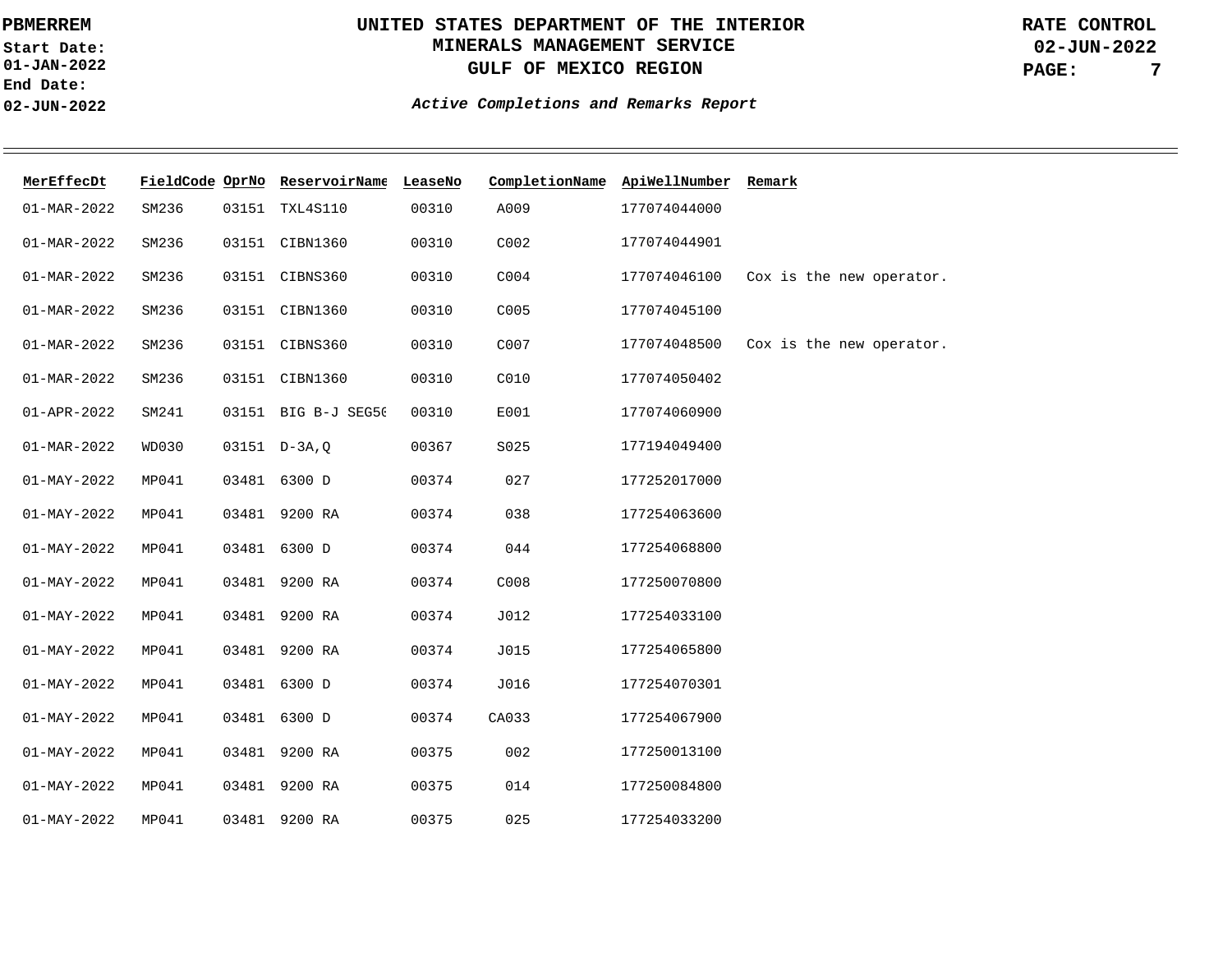**01-JAN-2022 Start Date: End Date: 02-JUN-2022**

# **UNITED STATES DEPARTMENT OF THE INTERIOR MINERALS MANAGEMENT SERVICE GULF OF MEXICO REGION**

**02-JUN-2022 PAGE: 8 RATE CONTROL**

| MerEffecDt               |              |       | FieldCode OprNo ReservoirName LeaseNo |       |                  | CompletionName ApiWellNumber Remark |                                                                                                                   |
|--------------------------|--------------|-------|---------------------------------------|-------|------------------|-------------------------------------|-------------------------------------------------------------------------------------------------------------------|
| $01 - MAY - 2022$        | MP041        |       | 03481 6300 D                          | 00375 | E008             | 177250071500                        |                                                                                                                   |
| $01 - MAX - 2022$        | MP041        |       | 03481 9200 RA                         | 00375 | F016             | 177264003003                        |                                                                                                                   |
| 01-MAR-2022              | WD030        |       | 03151 7150 D                          | 00385 | A008             | 177190008300                        |                                                                                                                   |
| $01 - MAX - 2022$        | ST131        |       | 02628 D10 RI                          | 00457 | K008             | 177154127300                        |                                                                                                                   |
| $01 - \text{MAR} - 2022$ | EI208        |       | 02628 A-6 FB1                         | 00578 | CO <sub>21</sub> | 177094077000                        | Effective 11/19/2012, Arena Offshore LP is<br>designated operator. Previous operator was Mc<br>Moran Oil and Gas. |
| $01 - JAN - 2022$        | EI100        |       | 02628 S SAND FB43                     | 00796 | 024              | 177092019204                        | Enhannced Recovery reservoirs are now Sensitive<br>per Regs effective 4/2010.                                     |
| $01 - JAN - 2022$        | EI100        |       | 02628 S SAND FB43                     | 00796 | 043              | 177094147702                        | Enhannced Recovery reservoirs are now Sensitive<br>per Regs effective 4/2010.                                     |
| $01 - JAN - 2022$        | EI100        | 02628 | S SAND FB43                           | 00796 | 044              | 177094148300                        | Enhannced Recovery reservoirs are now Sensitive<br>per Regs effective 4/2010.                                     |
| $01 - \text{MAR} - 2022$ | SS107        |       | 03151 94/9800C                        | 00814 | 012              | 177110023400                        |                                                                                                                   |
| 01-MAR-2022              | SS107        |       | 03151 94/9800C                        | 00814 | 042              | 177114098901                        |                                                                                                                   |
| 01-MAR-2022              | SS169        |       | 03295 F-6 FB-H1                       | 00820 | <b>BB006</b>     | 177114060101                        | Fielwood Energy LLC is the new operator for this<br>location.                                                     |
| 01-MAR-2022              | SS169        |       | 03151 C2 FBI                          | 00821 | E006             | 177114071200                        |                                                                                                                   |
| $01 - MAR - 2022$        | SS169        |       | 03151 C2 FBI                          | 00821 | I003             | 177114137800                        |                                                                                                                   |
| $01 - MAR - 2022$        | <b>SS208</b> |       | 03151 BU1 4 RA                        | 00827 | G006             | 177110073200                        |                                                                                                                   |
| 01-MAR-2022              | SS208        |       | 03151 BUL1 6 RC                       | 00827 | J002             | 177114012003                        |                                                                                                                   |
| 01-MAR-2022              | <b>SS208</b> |       | 03151 BUL1 6 RC                       | 00827 | J007             | 177114016201                        |                                                                                                                   |
| $01 - \text{MAR} - 2022$ | <b>SS208</b> |       | 03151 TEXP 15B RA                     | 00827 | J012             | 177114071900                        |                                                                                                                   |
| $01 - \text{MAR} - 2022$ | SS208        |       | 03151 BUL1 6 RC                       | 00827 | J013             | 177114076503                        |                                                                                                                   |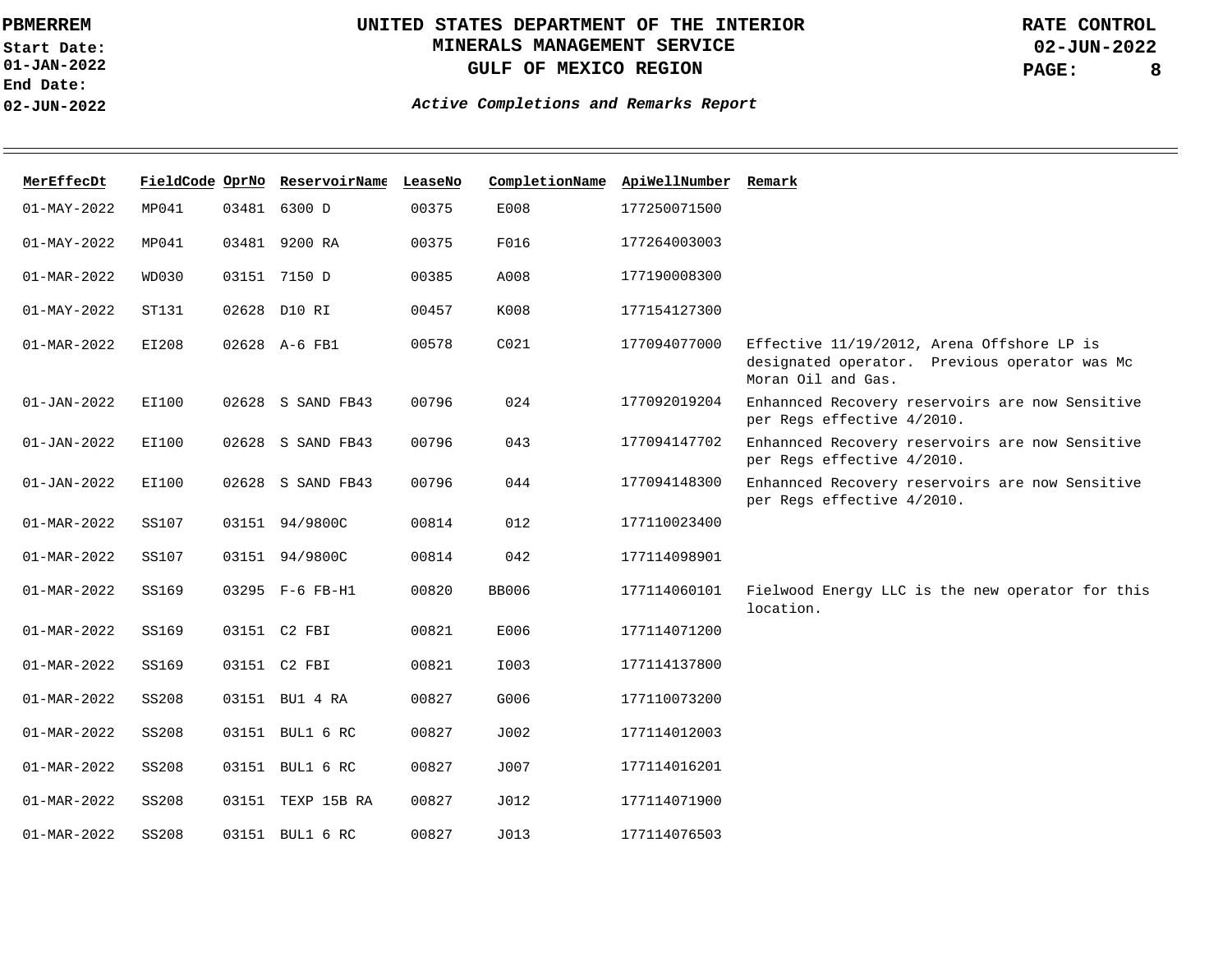**01-JAN-2022 Start Date: End Date: 02-JUN-2022**

# **UNITED STATES DEPARTMENT OF THE INTERIOR MINERALS MANAGEMENT SERVICE GULF OF MEXICO REGION**

**02-JUN-2022 PAGE: 9 RATE CONTROL**

| MerEffecDt        | FieldCode OprNo |       | ReservoirName   | LeaseNo | CompletionName | ApiWellNumber | Remark                                                                                                          |
|-------------------|-----------------|-------|-----------------|---------|----------------|---------------|-----------------------------------------------------------------------------------------------------------------|
| $01 - MAX - 2022$ | SS230           |       | 03059 TP13 RA   | 00830   | A002D          | 177112003900  | SS229 Well Nos. A-20., C-1 and C-4 are the ACTIVE<br>producers in the TP13 RA Reservoir. Update Needed<br>Croy. |
| $01 - MAX - 2022$ | SS230           |       | 03059 TP13 RA   | 00830   | A003           | 177112005100  | SS229 Well Nos. A-20., C-1 and C-4 are the ACTIVE<br>producers in the TP13 RA Reservoir. Update Needed<br>Croy. |
| $01 - MAY - 2022$ | SS230           |       | 03059 BUL(1)2   | 00830   | A005           | 177112005900  | SS229 Well No. B-11 is the only Active producer in<br>the BUL (1)2 reservoir.                                   |
| $01 - MAY - 2022$ | SS230           |       | 03059 TP13 RA   | 00830   | A007           | 177112012100  | SS229 Well Nos. A-20., C-1 and C-4 are the ACTIVE<br>producers in the TP13 RA Reservoir. Update Needed<br>Croy. |
| $01 - MAX - 2022$ | SS230           |       | 03059 TP13 RA   | 00830   | A011           | 177112016400  | SS229 Well Nos. A-20., C-1 and C-4 are the ACTIVE<br>producers in the TP13 RA Reservoir. Update Needed<br>Croy. |
| $01 - MAY - 2022$ | SS230           |       | 03059 TP13 RA   | 00830   | A012           | 177112015900  | SS229 Well Nos. A-20., C-1 and C-4 are the ACTIVE<br>producers in the TP13 RA Reservoir. Update Needed<br>Croy. |
| $01 - MAX - 2022$ | SS230           |       | 03059 TP 9 FB-1 | 00830   | A013           | 177112016300  | All wells are squeezed as of 10/1/2019. Gas cap<br>approved 6/8/2011 per T. Scott Williams.                     |
| $01 - MAX - 2022$ | SS230           | 03059 | TP13 RA         | 00830   | A016D          | 177114001400  | SS229 Well Nos. A-20., C-1 and C-4 are the ACTIVE<br>producers in the TP13 RA Reservoir. Update Needed<br>Croy. |
| $01 - MAX - 2022$ | SS230           |       | 03059 TP13 RA   | 00830   | A017           | 177114004500  | SS229 Well Nos. A-20., C-1 and C-4 are the ACTIVE<br>producers in the TP13 RA Reservoir. Update Needed<br>Croy. |
| $01 - MAY - 2022$ | SS230           |       | 03059 TP13 RA   | 00830   | A019           | 177114000300  | SS229 Well Nos. A-20., C-1 and C-4 are the ACTIVE<br>producers in the TP13 RA Reservoir. Update Needed<br>Croy. |
| $01 - MAX - 2022$ | SS230           |       | 03059 TP13 RA   | 00830   | A020           | 177114001300  | SS229 Well Nos. A-20., C-1 and C-4 are the ACTIVE<br>producers in the TP13 RA Reservoir. Update Needed<br>Croy. |
| $01 - MAX - 2022$ | SS230           | 03059 | BUL(1)2         | 00830   | <b>B011</b>    | 177114097900  | SS229 Well No. B-11 is the only Active producer in<br>the BUL (1)2 reservoir.                                   |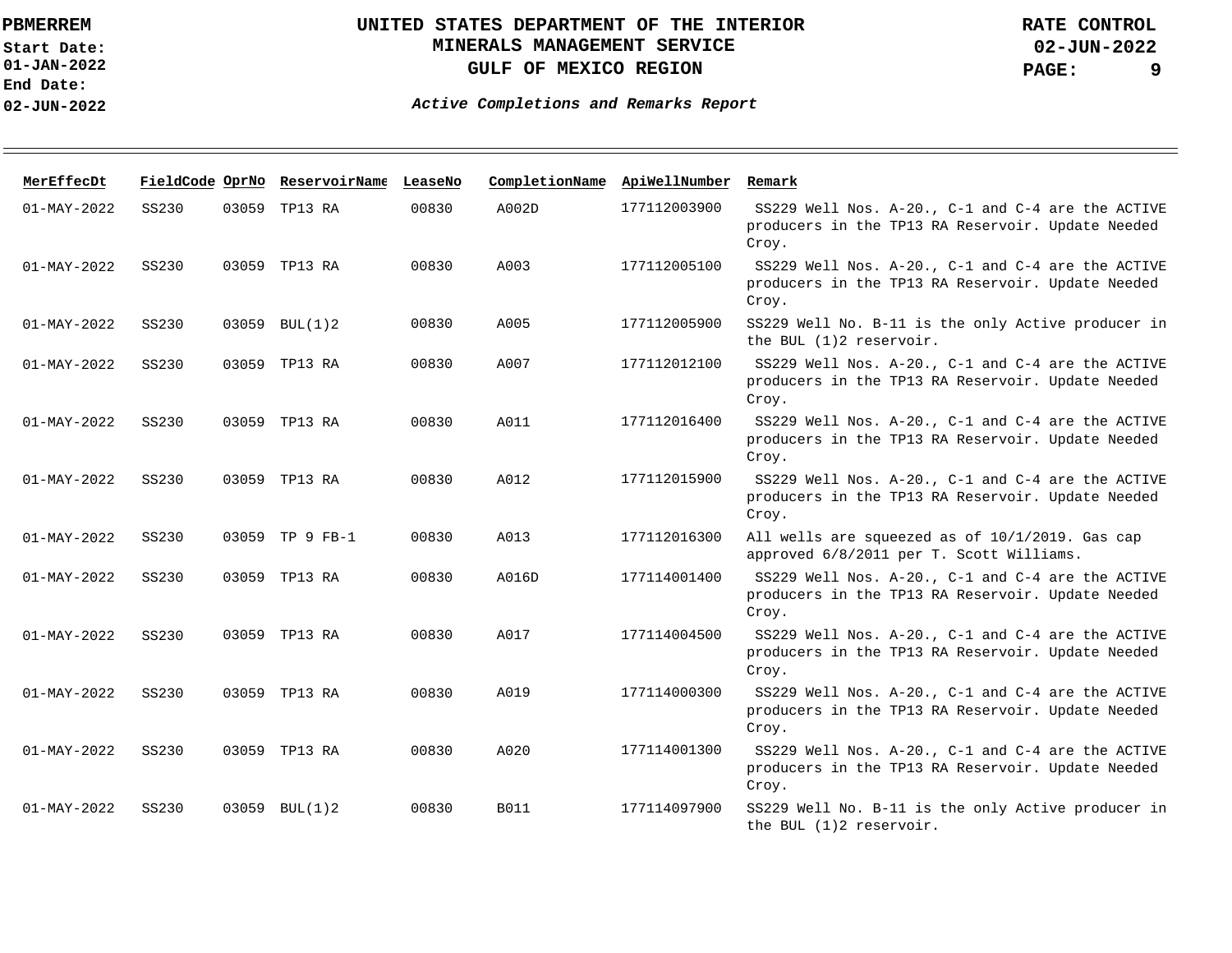**01-JAN-2022 Start Date: End Date: 02-JUN-2022**

## **UNITED STATES DEPARTMENT OF THE INTERIOR MINERALS MANAGEMENT SERVICE GULF OF MEXICO REGION**

| MerEffecDt        |       |       | FieldCode OprNo ReservoirName LeaseNo |        | CompletionName ApiWellNumber |              | Remark                                                                                                                                  |
|-------------------|-------|-------|---------------------------------------|--------|------------------------------|--------------|-----------------------------------------------------------------------------------------------------------------------------------------|
| $01 - MAX - 2022$ | SS230 |       | 03059 BUL(1)2                         | 00830  | B021                         | 177114153700 | SS229 Well No. B-11 is the only Active producer in<br>the BUL (1)2 reservoir.                                                           |
| $01 - MAX - 2022$ | SS230 |       | 03059 TP13 RA                         | 00830  | C001                         | 177114063300 | SS229 Well Nos. A-20., C-1 and C-4 are the ACTIVE<br>producers in the TP13 RA Reservoir. Update Needed<br>Croy.                         |
| $01 - MAX - 2022$ | SS230 |       | 03059 TP13 RA                         | 00830  | C <sub>003</sub>             | 177114064500 | SS229 Well Nos. A-20., C-1 and C-4 are the ACTIVE<br>producers in the TP13 RA Reservoir. Update Needed<br>Croy.                         |
| $01 - MAY - 2022$ | SS230 |       | 03059 TP13 RA                         | 00830  | C <sub>004</sub>             | 177114064600 | SS229 Well Nos. A-20., C-1 and C-4 are the ACTIVE<br>producers in the TP13 RA Reservoir. Update Needed<br>Croy.                         |
| $01 - MAY - 2022$ | SS230 |       | 03059 TP 9 FB-1                       | 00830  | C015                         | 177114111100 | All wells are squeezed as of 10/1/2019. Gas cap<br>approved 6/8/2011 per T. Scott Williams.                                             |
| $01 - MAY - 2022$ | SS230 |       | 03059 TP 9 FB-1                       | 00830  | C <sub>017</sub>             | 177114154200 | All wells are squeezed as of 10/1/2019. Gas cap<br>approved 6/8/2011 per T. Scott Williams.                                             |
| $01 - MAY - 2022$ | SS230 |       | 03059 TP 9 FB-1                       | 00830  | C017                         | 177114154200 | All wells are squeezed as of 10/1/2019. Gas cap<br>approved 6/8/2011 per T. Scott Williams.                                             |
| $01 - JAN - 2022$ | EI238 |       | 02628 B-7 FB-K6                       | G00981 | K006                         | 177094124501 | Arena Energy is now the new operator.                                                                                                   |
| $01 - JAN - 2022$ | EI238 |       | 02628 D-1 FB-K1                       | G00981 | K010                         | 177094131100 | Arena Energy is the new opertor.                                                                                                        |
| $01 - JAN - 2022$ | EI238 | 02628 | D-1 FB-K1                             | G00981 | K010                         | 177094131100 | Arena Energy is the new opertor.                                                                                                        |
| $01 - JAN - 2022$ | EI238 |       | 02628 D-1 FB-K1                       | G00981 | K010                         | 177094131100 | Arena Energy is the new opertor.                                                                                                        |
| $01 - JAN - 2022$ | EI238 |       | 02628 A-26 FB-K4                      | G00981 | K011                         | 177094139100 | Arene Energy is the new operator. Gas Cap approval<br>for Well K-11, LeaseG00981, 1/11/07.                                              |
| $01 - FEB - 2022$ | EI238 |       | 02628 D-4 FB-H                        | G00982 | A006                         | 177090064100 | Arena Energy is the new operator. GC approval for<br>Well 1008, G00983, 11-17-09. Gas approval for<br>Wells H010, 1001, 1004, and 1009. |
| $01 - JAN - 2022$ | EI238 |       | 02628 D-2 FB-H                        | G00982 | H002                         | 177094036901 | Arena Energy is the new operator.                                                                                                       |
| $01 - FEB - 2022$ | EI238 |       | 02628 D-4 FB-H                        | G00982 | H002                         | 177094036901 | Arena Energy is the new operator. GC approval for<br>Well 1008, G00983, 11-17-09. Gas approval for<br>Wells H010, I001, I004, and I009. |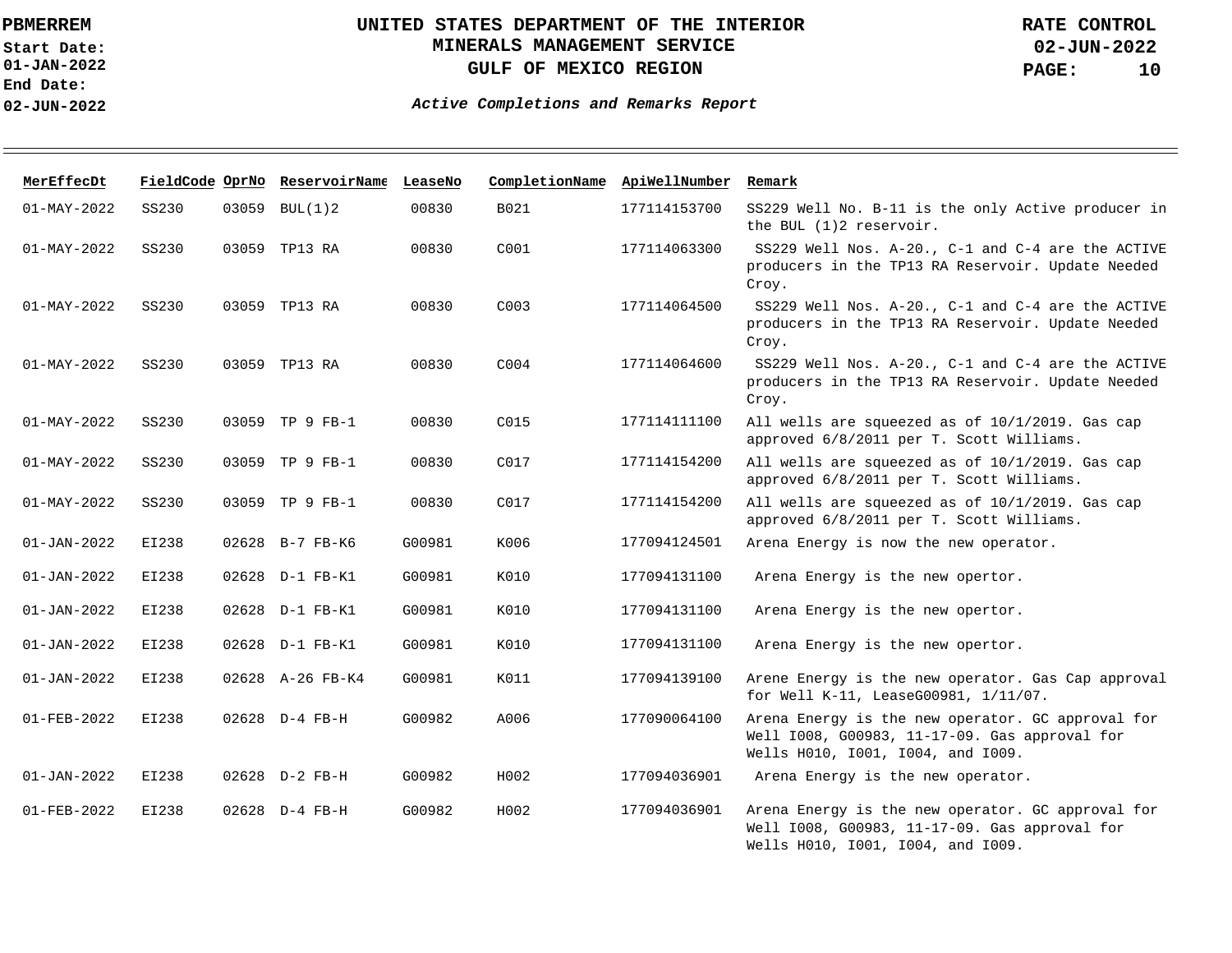**01-JAN-2022 Start Date: End Date: 02-JUN-2022**

# **UNITED STATES DEPARTMENT OF THE INTERIOR MINERALS MANAGEMENT SERVICE GULF OF MEXICO REGION**

**02-JUN-2022 PAGE: 11 RATE CONTROL**

| MerEffecDt               |       | FieldCode OprNo ReservoirName LeaseNo |        | CompletionName ApiWellNumber |              | Remark                                                                                                                                                                                                     |
|--------------------------|-------|---------------------------------------|--------|------------------------------|--------------|------------------------------------------------------------------------------------------------------------------------------------------------------------------------------------------------------------|
| $01 - FEB - 2022$        | EI238 | 02628 D-4 FB-H                        | G00982 | H003                         | 177094038002 | Arena Energy is the new operator. GC approval for<br>Well 1008, G00983, 11-17-09. Gas approval for<br>Wells H010, 1001, 1004, and 1009.                                                                    |
| $01 - FEB - 2022$        | EI238 | 02628 D-4 FB-H                        | G00982 | H003                         | 177094038002 | Arena Energy is the new operator. GC approval for<br>Well 1008, G00983, 11-17-09. Gas approval for<br>Wells H010, 1001, 1004, and 1009.                                                                    |
| 01-FEB-2022              | EI238 | 02628 D-4 FB-H                        | G00982 | H006D                        | 177094041600 | Arena Energy is the new operator. GC approval for<br>Well 1008, G00983, 11-17-09. Gas approval for<br>Wells H010, 1001, 1004, and 1009.                                                                    |
| $01 - FEB - 2022$        | EI238 | 02628 D-4 FB-H                        | G00982 | H015                         | 177094050201 | Arena Energy is the new operator. GC approval for<br>Well 1008, G00983, 11-17-09. Gas approval for<br>Wells H010, I001, I004, and I009.                                                                    |
| 01-MAR-2022              | EI238 | 02628 D-3B FB-H                       | G00982 | H015                         | 177094050201 | Arena Energy is the new operator. 1005 gcap<br>approved 4-2005. Well H015 is NOT in gcap<br>violation per Mitkevicius. 12/2008 Damage by Hurr<br>Ike. Reservoir name now D-3B FB-H. Formerly the<br>D3B G. |
| $01 - FEB - 2022$        | EI238 | 02628 D-4 FB-H                        | G00982 | H015                         | 177094050201 | Arena Energy is the new operator. GC approval for<br>Well 1008, G00983, 11-17-09. Gas approval for<br>Wells H010, 1001, 1004, and 1009.                                                                    |
| $01 - FEB - 2022$        | EI238 | 02628 D-4 FB-H                        | G00982 | H016                         | 177094051200 | Arena Energy is the new operator. GC approval for<br>Well 1008, G00983, 11-17-09. Gas approval for<br>Wells H010, 1001, 1004, and 1009.                                                                    |
| 01-MAR-2022              | EI238 | 02628 C-1 FB-C                        | G00983 | <b>B003D</b>                 | 177090072200 | Arena Energy is the new operator. Gas Cap approved<br>for Well L009, 8/29/08. Wells C002, C003, and<br>C010, have gas cap approval.                                                                        |
| 01-MAR-2022              | EI238 | 02628 C-1 FB-C                        | G00983 | C002                         | 177090064302 | Arena Energy is the new operator. Gas Cap approved<br>for Well L009, 8/29/08. Wells C002, C003, and<br>C010, have gas cap approval.                                                                        |
| $01 - \text{MAR} - 2022$ | EI238 | 02628 C-1 FB-C                        | G00983 | C <sub>002</sub>             | 177090064302 | Arena Energy is the new operator. Gas Cap approved<br>for Well L009, 8/29/08. Wells C002, C003, and<br>C010, have gas cap approval.                                                                        |
| $01 - \text{MAR} - 2022$ | EI238 | 02628 C-1 FB-C                        | G00983 | C <sub>003</sub>             | 177090065400 | Arena Energy is the new operator. Gas Cap approved<br>for Well L009, 8/29/08. Wells C002, C003, and                                                                                                        |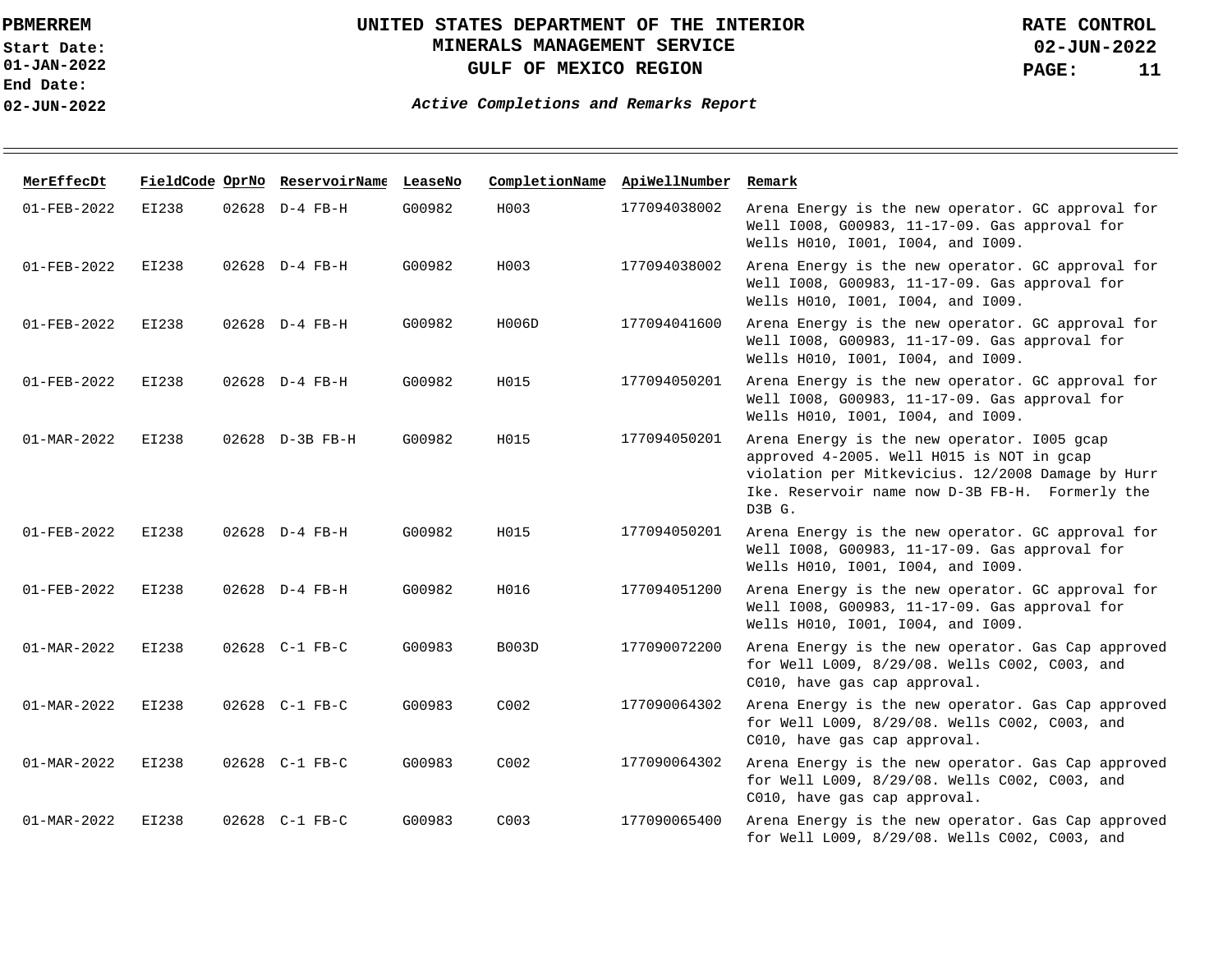**01-JAN-2022 Start Date: End Date: 02-JUN-2022**

## **UNITED STATES DEPARTMENT OF THE INTERIOR MINERALS MANAGEMENT SERVICE GULF OF MEXICO REGION**

| MerEffecDt        |       | FieldCode OprNo ReservoirName LeaseNo |        | CompletionName ApiWellNumber |              | Remark                                                                                                                                  |
|-------------------|-------|---------------------------------------|--------|------------------------------|--------------|-----------------------------------------------------------------------------------------------------------------------------------------|
|                   |       |                                       |        |                              |              | C010, have gas cap approval.                                                                                                            |
| 01-MAR-2022       | EI238 | 02628 C-1 FB-C                        | G00983 | C <sub>003</sub>             | 177090065401 | Arena Energy is the new operator. Gas Cap approved<br>for Well L009, 8/29/08. Wells C002, C003, and<br>C010, have gas cap approval.     |
| 01-MAR-2022       | EI238 | 02628 C-1 FB-C                        | G00983 | C007                         | 177090068001 | Arena Energy is the new operator. Gas Cap approved<br>for Well L009, 8/29/08. Wells C002, C003, and<br>C010, have gas cap approval.     |
| $01 - MAR - 2022$ | EI238 | 02628 C-1 FB-C                        | G00983 | C008                         | 177090070700 | Arena Energy is the new operator. Gas Cap approved<br>for Well L009, 8/29/08. Wells C002, C003, and<br>C010, have gas cap approval.     |
| 01-MAR-2022       | EI238 | 02628 C-1 FB-C                        | G00983 | C010                         | 177090072101 | Arena Energy is the new operator. Gas Cap approved<br>for Well L009, 8/29/08. Wells C002, C003, and<br>C010, have gas cap approval.     |
| 01-MAR-2022       | EI238 | 02628 C-1 FB-C                        | G00983 | C010                         | 177090072101 | Arena Energy is the new operator. Gas Cap approved<br>for Well L009, 8/29/08. Wells C002, C003, and<br>C010, have gas cap approval.     |
| 01-MAR-2022       | EI238 | 02628 C-1 FB-C                        | G00983 | C016                         | 177090070802 | Arena Energy is the new operator. Gas Cap approved<br>for Well L009, 8/29/08. Wells C002, C003, and<br>C010, have gas cap approval.     |
| $01 - FEB - 2022$ | EI238 | 02628 D-4 FB-H                        | G00983 | H005                         | 177094040101 | Arena Energy is the new operator. GC approval for<br>Well 1008, G00983, 11-17-09. Gas approval for<br>Wells H010, 1001, 1004, and 1009. |
| $01 - FEB - 2022$ | EI238 | 02628 D-4 FB-H                        | G00983 | H005                         | 177094040101 | Arena Energy is the new operator. GC approval for<br>Well 1008, G00983, 11-17-09. Gas approval for<br>Wells H010, 1001, 1004, and 1009. |
| $01 - FEB - 2022$ | EI238 | 02628 D-4 FB-H                        | G00983 | H007                         | 177094042100 | Arena Energy is the new operator. GC approval for<br>Well 1008, G00983, 11-17-09. Gas approval for<br>Wells H010, 1001, 1004, and 1009. |
| $01 - FEB - 2022$ | EI238 | 02628 D-4 FB-H                        | G00983 | H009                         | 177094044801 | Arena Energy is the new operator. GC approval for<br>Well 1008, G00983, 11-17-09. Gas approval for<br>Wells H010, 1001, 1004, and 1009. |
| 01-FEB-2022       | EI238 | 02628 D-4 FB-H                        | G00983 | H009                         | 177094044801 | Arena Energy is the new operator. GC approval for<br>Well 1008, G00983, 11-17-09. Gas approval for<br>Wells H010, 1001, 1004, and 1009. |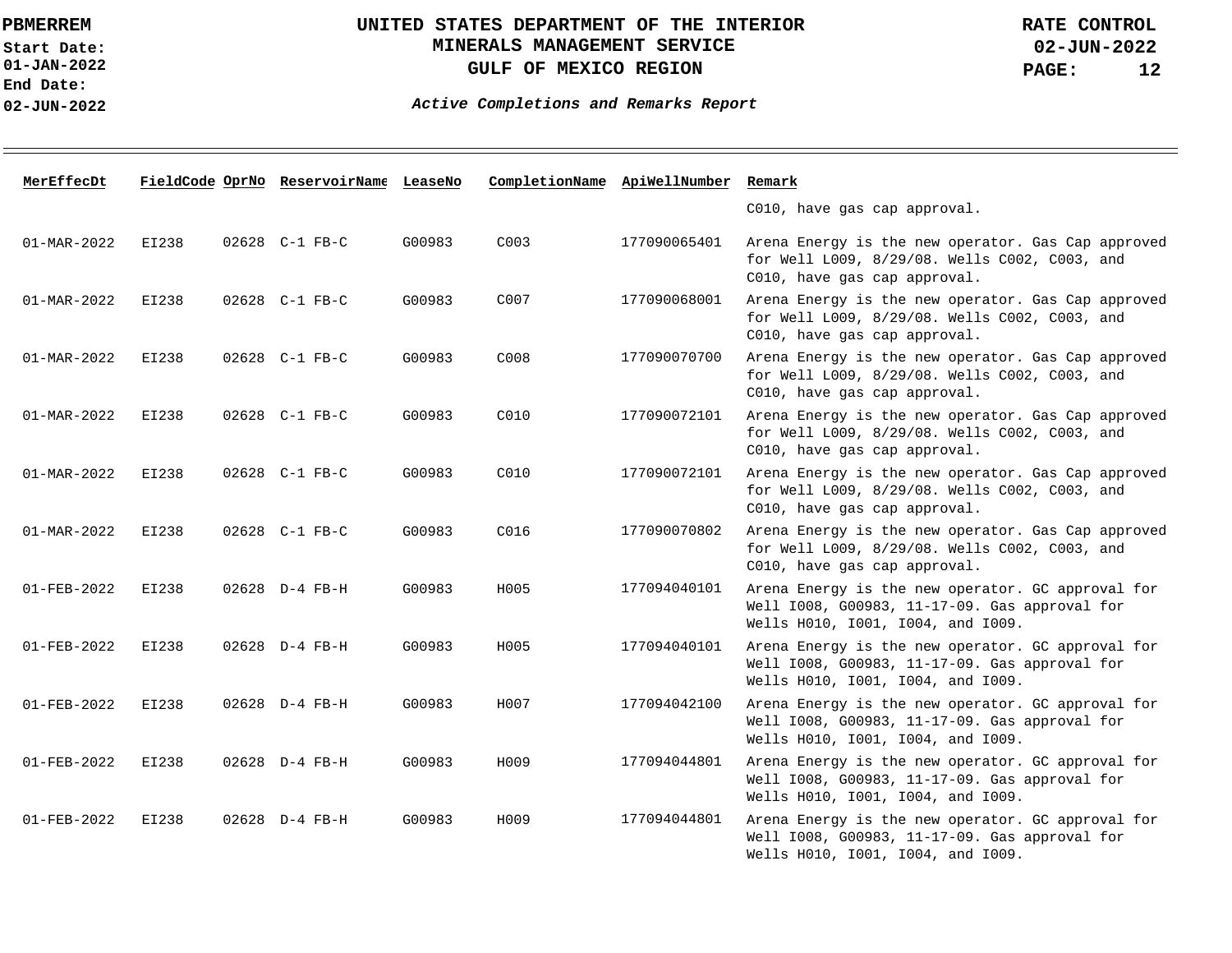**01-JAN-2022 Start Date: End Date: 02-JUN-2022**

# **UNITED STATES DEPARTMENT OF THE INTERIOR MINERALS MANAGEMENT SERVICE GULF OF MEXICO REGION**

| MerEffecDt               |              | FieldCode OprNo ReservoirName LeaseNo |        | CompletionName | ApiWellNumber | Remark                                                                                                                                                                                                     |
|--------------------------|--------------|---------------------------------------|--------|----------------|---------------|------------------------------------------------------------------------------------------------------------------------------------------------------------------------------------------------------------|
| $01 - \text{MAR} - 2022$ | EI238        | 02628 D-3B FB-H                       | G00983 | H009           | 177094044801  | Arena Energy is the new operator. 1005 gcap<br>approved 4-2005. Well H015 is NOT in gcap<br>violation per Mitkevicius. 12/2008 Damage by Hurr<br>Ike. Reservoir name now D-3B FB-H. Formerly the<br>D3B G. |
| $01 - FEB - 2022$        | <b>EI238</b> | 02628 D-4 FB-H                        | G00983 | H010           | 177094045701  | Arena Energy is the new operator. GC approval for<br>Well I008, G00983, 11-17-09. Gas approval for<br>Wells H010, 1001, 1004, and 1009.                                                                    |
| $01 - JAN - 2022$        | EI238        | 02628 D-2 FB-H                        | G00983 | H010           | 177094045701  | Arena Energy is the new operator.                                                                                                                                                                          |
| $01 - JAN - 2022$        | <b>EI238</b> | 02628 D-2 FB-H                        | G00983 | H010           | 177094045701  | Arena Energy is the new operator.                                                                                                                                                                          |
| $01 - FEB - 2022$        | EI238        | 02628 D-4 FB-H                        | G00983 | H011           | 177094047400  | Arena Energy is the new operator. GC approval for<br>Well 1008, G00983, 11-17-09. Gas approval for<br>Wells H010, 1001, 1004, and 1009.                                                                    |
| 01-MAR-2022              | EI238        | 02628 D-3B FB-H                       | G00983 | H012           | 177094047600  | Arena Energy is the new operator. 1005 gcap<br>approved 4-2005. Well H015 is NOT in gcap<br>violation per Mitkevicius. 12/2008 Damage by Hurr<br>Ike. Reservoir name now D-3B FB-H. Formerly the<br>D3B G. |
| $01 - MAR - 2022$        | EI238        | 02628 D-3B FB-H                       | G00983 | I001           | 177094054300  | Arena Energy is the new operator. 1005 gcap<br>approved 4-2005. Well H015 is NOT in gcap<br>violation per Mitkevicius. 12/2008 Damage by Hurr<br>Ike. Reservoir name now D-3B FB-H. Formerly the<br>D3B G. |
| $01 - \text{MAR} - 2022$ | EI238        | 02628 D-3B FB-H                       | G00983 | I001           | 177094054301  | Arena Energy is the new operator. 1005 gcap<br>approved 4-2005. Well H015 is NOT in gcap<br>violation per Mitkevicius. 12/2008 Damage by Hurr<br>Ike. Reservoir name now D-3B FB-H. Formerly the<br>D3B G. |
| $01 - FEB - 2022$        | EI238        | 02628 D-4 FB-H                        | G00983 | I001           | 177094054301  | Arena Energy is the new operator. GC approval for<br>Well 1008, G00983, 11-17-09. Gas approval for<br>Wells H010, 1001, 1004, and 1009.                                                                    |
| $01 - \text{MAR} - 2022$ | EI238        | 02628 D-3B FB-H                       | G00983 | I003           | 177094056000  | Arena Energy is the new operator. 1005 gcap<br>approved 4-2005. Well H015 is NOT in gcap                                                                                                                   |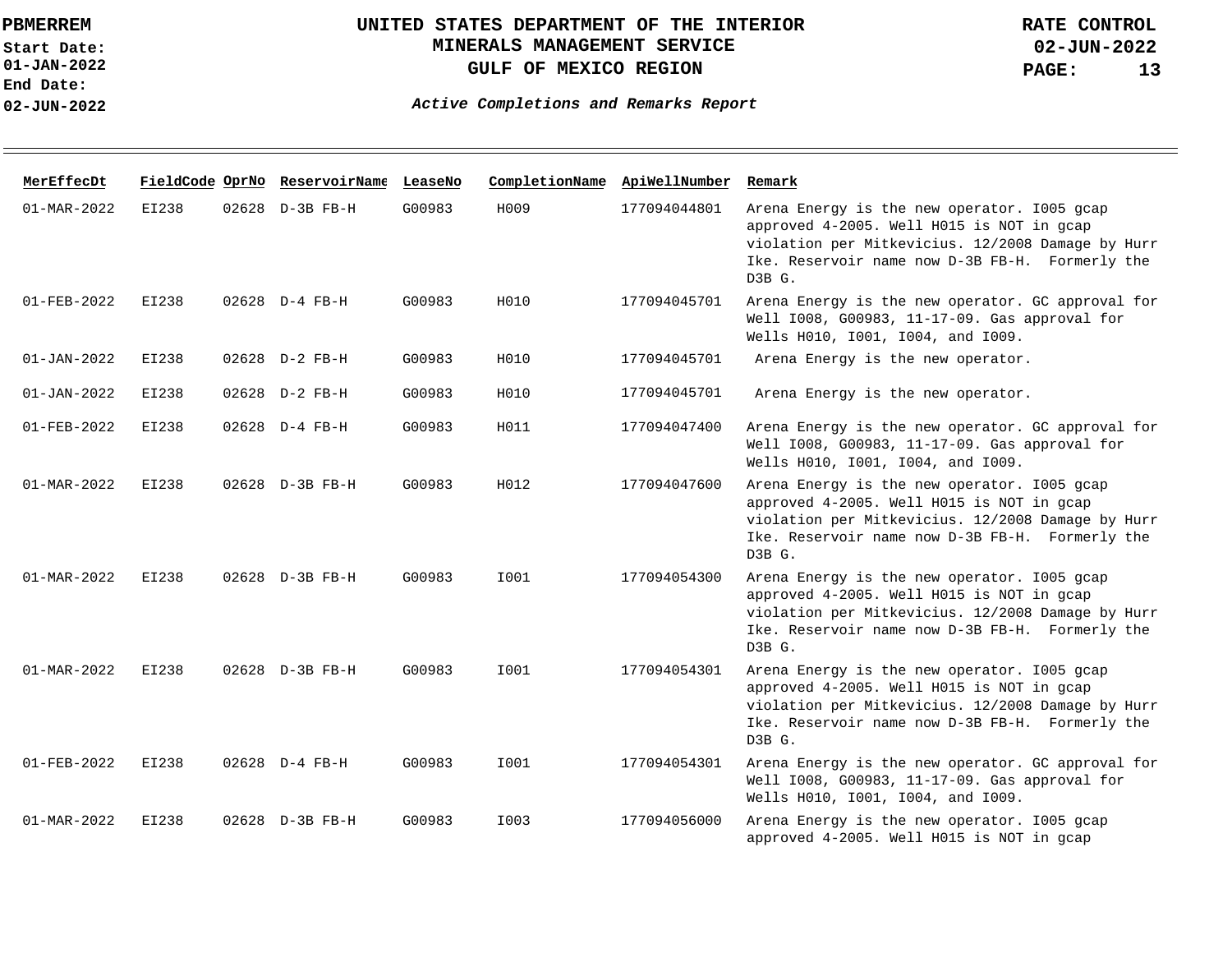**01-JAN-2022 Start Date: End Date: 02-JUN-2022**

## **UNITED STATES DEPARTMENT OF THE INTERIOR MINERALS MANAGEMENT SERVICE GULF OF MEXICO REGION**

| MerEffecDt               |       | FieldCode OprNo ReservoirName LeaseNo |        | CompletionName ApiWellNumber |              | Remark                                                                                                                                                                                                     |
|--------------------------|-------|---------------------------------------|--------|------------------------------|--------------|------------------------------------------------------------------------------------------------------------------------------------------------------------------------------------------------------------|
|                          |       |                                       |        |                              |              | violation per Mitkevicius. 12/2008 Damage by Hurr<br>Ike. Reservoir name now D-3B FB-H. Formerly the<br>D3B G.                                                                                             |
| $01 - JAN - 2022$        | EI238 | 02628 D-2 FB-H                        | G00983 | I004                         | 177094057100 | Arena Energy is the new operator.                                                                                                                                                                          |
| $01 - FEB - 2022$        | EI238 | 02628 D-4 FB-H                        | G00983 | I004                         | 177094057101 | Arena Energy is the new operator. GC approval for<br>Well 1008, G00983, 11-17-09. Gas approval for<br>Wells H010, I001, I004, and I009.                                                                    |
| $01 - FEB - 2022$        | EI238 | 02628 D-4 FB-H                        | G00983 | I004                         | 177094057101 | Arena Energy is the new operator. GC approval for<br>Well 1008, G00983, 11-17-09. Gas approval for<br>Wells H010, I001, I004, and I009.                                                                    |
| $01 - JAN - 2022$        | EI238 | 02628 D-2 FB-H                        | G00983 | I004                         | 177094057101 | Arena Energy is the new operator.                                                                                                                                                                          |
| $01 - JAN - 2022$        | EI238 | 02628 D-2 FB-H                        | G00983 | I004                         | 177094057101 | Arena Energy is the new operator.                                                                                                                                                                          |
| $01 - FEB - 2022$        | EI238 | 02628 D-4 FB-H                        | G00983 | I004                         | 177094057101 | Arena Energy is the new operator. GC approval for<br>Well 1008, G00983, 11-17-09. Gas approval for<br>Wells H010, 1001, 1004, and 1009.                                                                    |
| $01 - \text{MAR} - 2022$ | EI238 | 02628 D-3B FB-H                       | G00983 | I005                         | 177094057500 | Arena Energy is the new operator. 1005 gcap<br>approved 4-2005. Well H015 is NOT in gcap<br>violation per Mitkevicius. 12/2008 Damage by Hurr<br>Ike. Reservoir name now D-3B FB-H. Formerly the<br>D3B G. |
| $01 - FEB - 2022$        | EI238 | $02628$ D-4 FB-H                      | G00983 | I005                         | 177094057500 | Arena Energy is the new operator. GC approval for<br>Well 1008, G00983, 11-17-09. Gas approval for<br>Wells H010, 1001, 1004, and 1009.                                                                    |
| $01 - FEB - 2022$        | EI238 | 02628 D-4 FB-H                        | G00983 | I005                         | 177094057500 | Arena Energy is the new operator. GC approval for<br>Well 1008, G00983, 11-17-09. Gas approval for<br>Wells H010, 1001, 1004, and 1009.                                                                    |
| $01 - \text{MAR} - 2022$ | EI238 | 02628 D-3B FB-H                       | G00983 | I006                         | 177094058001 | Arena Energy is the new operator. 1005 gcap<br>approved 4-2005. Well H015 is NOT in gcap<br>violation per Mitkevicius. 12/2008 Damage by Hurr<br>Ike. Reservoir name now D-3B FB-H. Formerly the<br>D3B G. |
| $01 - FEB - 2022$        | EI238 | 02628 D-4 FB-H                        | G00983 | I007                         | 177094059500 | Arena Energy is the new operator. GC approval for                                                                                                                                                          |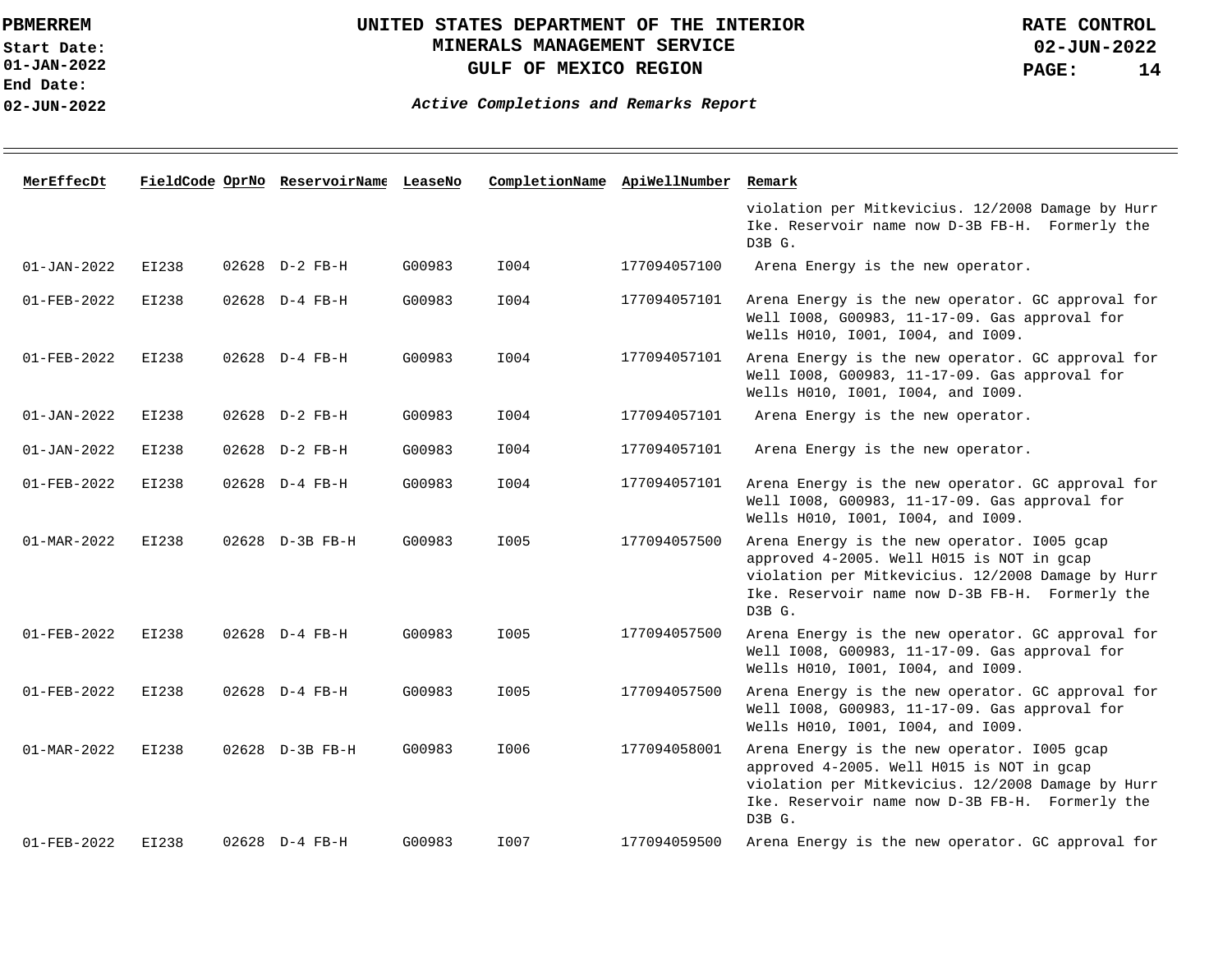**End Date:**

### **02-JUN-2022**

### **UNITED STATES DEPARTMENT OF THE INTERIOR MINERALS MANAGEMENT SERVICE GULF OF MEXICO REGION**

**02-JUN-2022 PAGE: 15 RATE CONTROL**

**Active Completions and Remarks Report** 

| MerEffecDt               |       |       | FieldCode OprNo ReservoirName LeaseNo |        | CompletionName ApiWellNumber |              | Remark                                                                                                                                  |
|--------------------------|-------|-------|---------------------------------------|--------|------------------------------|--------------|-----------------------------------------------------------------------------------------------------------------------------------------|
|                          |       |       |                                       |        |                              |              | Well 1008, G00983, 11-17-09. Gas approval for<br>Wells H010, I001, I004, and I009.                                                      |
| $01 - FEB - 2022$        | EI238 |       | 02628 D-4 FB-H                        | G00983 | I007                         | 177094059500 | Arena Energy is the new operator. GC approval for<br>Well 1008, G00983, 11-17-09. Gas approval for<br>Wells H010, 1001, 1004, and 1009. |
| 01-FEB-2022              | EI238 |       | 02628 D-4 FB-H                        | G00983 | I008                         | 177094060301 | Arena Energy is the new operator. GC approval for<br>Well 1008, G00983, 11-17-09. Gas approval for<br>Wells H010, I001, I004, and I009. |
| 01-FEB-2022              | EI238 |       | 02628 D-4 FB-H                        | G00983 | I008                         | 177094060302 | Arena Energy is the new operator. GC approval for<br>Well 1008, G00983, 11-17-09. Gas approval for<br>Wells H010, 1001, 1004, and 1009. |
| $01 - FEB - 2022$        | EI238 |       | 02628 D-4 FB-H                        | G00983 | I009                         | 177094111902 | Arena Energy is the new operator. GC approval for<br>Well 1008, G00983, 11-17-09. Gas approval for<br>Wells H010, 1001, 1004, and 1009. |
| $01 - JAN - 2022$        | EI238 |       | 02628 D-2 FB-H                        | G00983 | I010                         | 177094128500 | Arena Energy is the new operator.                                                                                                       |
| 01-MAR-2022              | EI238 |       | 02628 C-1 FB-C                        | G00983 | L009                         | 177094147903 | Arena Energy is the new operator. Gas Cap approved<br>for Well L009, 8/29/08. Wells C002, C003, and<br>C010, have gas cap approval.     |
| 01-MAR-2022              | EI238 |       | 02628 C-1 FB-C                        | G00983 | L009                         | 177094147903 | Arena Energy is the new operator. Gas Cap approved<br>for Well L009, 8/29/08. Wells C002, C003, and<br>C010, have gas cap approval.     |
| 01-MAR-2022              | EI276 |       | 03151 TO RA                           | G00985 | COO5A                        | 177090091901 |                                                                                                                                         |
| $01 - \text{MAR} - 2022$ | EI276 |       | 03151 TO RA                           | G00985 | CO12A                        | 177092000500 |                                                                                                                                         |
| $01 - \text{MAR} - 2022$ | EI276 | 03151 | TO RA                                 | G00985 | CO27E                        | 177092011300 |                                                                                                                                         |
| $01 - \text{MAR} - 2022$ | EI276 |       | 02628 TEX (P) 1 RN                    | G00989 | C <sub>002</sub>             | 177100005201 | Arena Energy is the new operator.<br>Gcap appr<br>12/19/11. Oil colum has not been mapped, oil-in-<br>place is an estimate.             |
| 01-FEB-2022              | EI276 |       | 02628 TEX P-2 RC                      | G00989 | C <sub>005</sub>             | 177100005701 | Arena is the new operator. GCap approved $10/25/11$ .                                                                                   |
| $01 - \text{MAR} - 2022$ | EI276 |       | 02628 TEX P-1 RM                      | G00989 | C <sub>009</sub>             | 177100007601 | Arena Energy is the new operator.                                                                                                       |

**01-JAN-2022 Start Date:**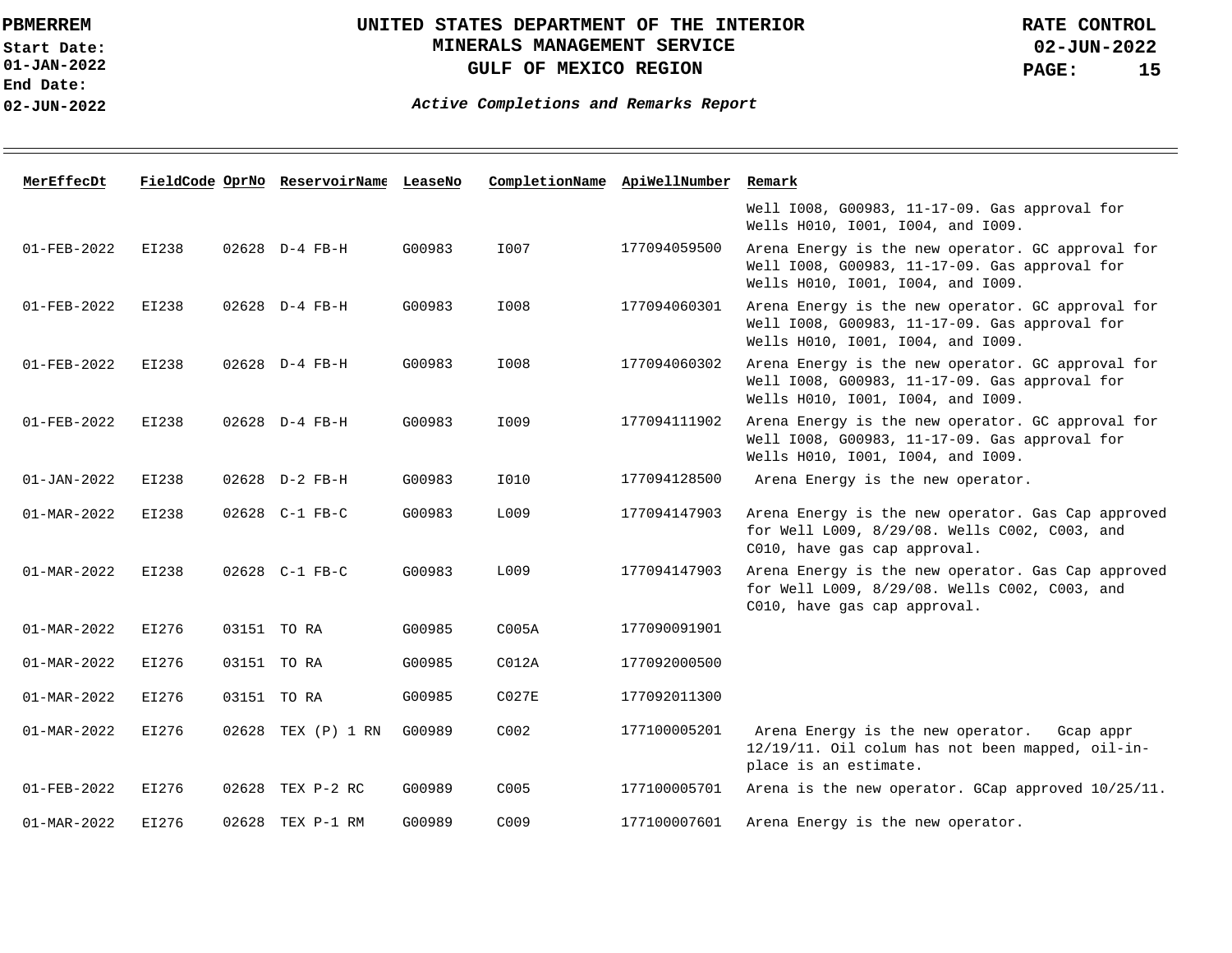**01-JAN-2022 Start Date: End Date: 02-JUN-2022**

## **UNITED STATES DEPARTMENT OF THE INTERIOR MINERALS MANAGEMENT SERVICE GULF OF MEXICO REGION**

**02-JUN-2022 PAGE: 16 RATE CONTROL**

| MerEffecDt        |       |       | FieldCode OprNo ReservoirName LeaseNo |        | CompletionName ApiWellNumber |              | Remark                                                                                   |
|-------------------|-------|-------|---------------------------------------|--------|------------------------------|--------------|------------------------------------------------------------------------------------------|
| $01 - MAR - 2022$ | EI276 |       | 02628 MP(1)RB                         | G00989 | D008                         | 177104145000 | Arena Offshore, LP is the new operator. Reservoir<br>now active again with Well F002.    |
| $01 - MAR - 2022$ | EI276 |       | 02628 MP(1)RB                         | G00989 | D009                         | 177104145100 | Arena Offshore, LP is the new operator.<br>Reservoir<br>now active again with Well F002. |
| 01-MAR-2022       | EI276 |       | 02628 MP(1)RB                         | G00989 | F002                         | 177104163200 | Arena Offshore, LP is the new operator.<br>Reservoir<br>now active again with Well F002. |
| 01-MAR-2022       | EI276 |       | 02628 MP(1)RB                         | G00989 | K003                         | 177104169100 | Arena Offshore, LP is the new operator.<br>Reservoir<br>now active again with Well F002. |
| 01-MAR-2022       | EI276 |       | 02628 MP(1)RB                         | G00989 | K003                         | 177104169100 | Arena Offshore, LP is the new operator.<br>Reservoir<br>now active again with Well F002. |
| 01-MAR-2022       | SS169 |       | 03151 C2 FBI                          | G01019 | C <sub>004</sub>             | 177114034800 |                                                                                          |
| 01-MAR-2022       | SS169 |       | 03151 C2 FBI                          | G01019 | E011                         | 177114143100 |                                                                                          |
| 01-MAR-2022       | WD073 |       | 03151 F-30 A                          | G01083 | A025D                        | 177190136900 |                                                                                          |
| 01-MAR-2022       | WD073 |       | 03151 F-30 A                          | G01083 | C001D                        | 177190080700 |                                                                                          |
| 01-MAR-2022       | WD073 |       | 03151 F-30 A                          | G01083 | C003D                        | 177190080900 |                                                                                          |
| 01-MAR-2022       | WD073 |       | 03151 F40 RA/F45 RI G01083            |        | C <sub>004</sub>             | 177190084601 |                                                                                          |
| $01 - MAR - 2022$ | WD073 |       | 03151 F40 RA/F45 RI G01083            |        | C006                         | 177190088301 |                                                                                          |
| 01-MAR-2022       | WD073 |       | 03151 F35 RA                          | G01083 | C009                         | 177190092203 |                                                                                          |
| 01-MAR-2022       | WD073 | 03151 | F40 RA/F45 RI G01083                  |        | C017D                        | 177190097900 |                                                                                          |
| $01 - MAR - 2022$ | WD073 |       | 03151 F35 RA                          | G01083 | C019                         | 177190097306 |                                                                                          |
| 01-MAR-2022       | WD073 |       | 03151 F35 RA                          | G01083 | CO <sub>27</sub>             | 177190085402 |                                                                                          |
| 01-MAR-2022       | WD073 |       | 03151 F40 RA/F45 RI G01083            |        | C038                         | 177190080802 |                                                                                          |
| 01-MAR-2022       | WD073 |       | 03151 F40 RA/F45 RI                   | G01083 | C <sub>0</sub> 39            | 177194020001 |                                                                                          |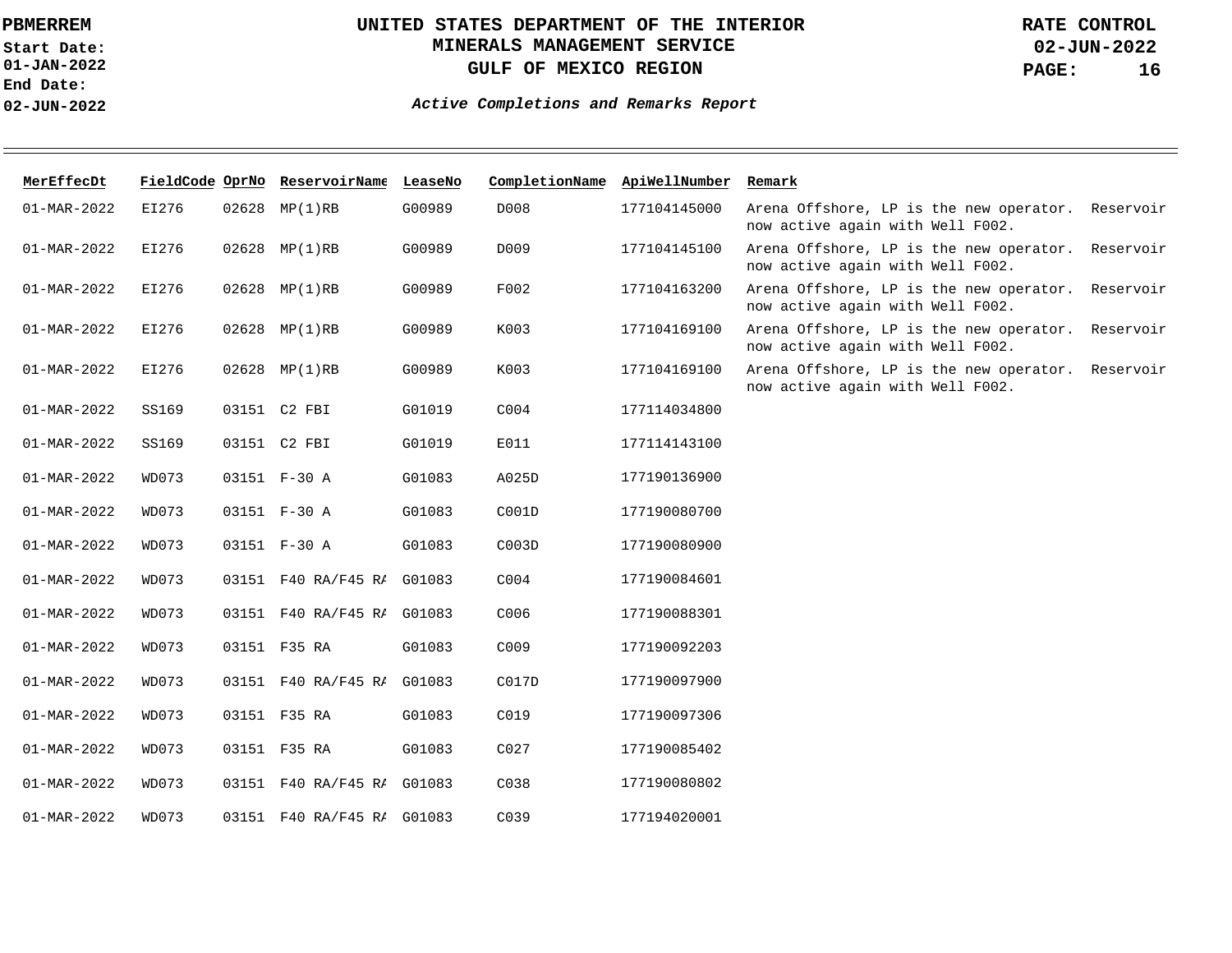**01-JAN-2022 Start Date: End Date: 02-JUN-2022**

# **UNITED STATES DEPARTMENT OF THE INTERIOR MINERALS MANAGEMENT SERVICE GULF OF MEXICO REGION**

**02-JUN-2022 PAGE: 17 RATE CONTROL**

| MerEffecDt               | FieldCode OprNo |       | ReservoirName       | LeaseNo | CompletionName | ApiWellNumber | Remark |
|--------------------------|-----------------|-------|---------------------|---------|----------------|---------------|--------|
| $01 - \text{MAR} - 2022$ | WD073           | 03151 | F40 RA/F45 RI       | G01083  | C040           | 177194019600  |        |
| $01 - MAR - 2022$        | WD073           |       | 03151 F35 RA        | G01083  | CO40D          | 177194019600  |        |
| $01 - MAR - 2022$        | WD073           |       | 03151 F35 RA        | G01083  | D010           | 177190097102  |        |
| $01 - MAR - 2022$        | WD073           |       | 03151 F35 RA        | G01083  | D014           | 177190096401  |        |
| 01-MAR-2022              | WD073           |       | 03151 F-30 A        | G01083  | D014           | 177190096401  |        |
| $01 - MAR - 2022$        | WD073           |       | 03151 F40 RA/F45 RI | G01083  | D016           | 177190095903  |        |
| $01 - MAR - 2022$        | WD073           |       | 03151 F40 RA/F45 RI | G01083  | D018D          | 177190096501  |        |
| $01 - MAR - 2022$        | WD073           |       | 03151 F35 RA        | G01083  | D021           | 177190096604  |        |
| $01 - MAR - 2022$        | WD073           |       | 03151 F35 RA        | G01083  | D032           | 177194035601  |        |
| $01 - MAR - 2022$        | WD073           |       | 03151 F40 RA/F45 RI | G01083  | D034           | 177194036303  |        |
| $01 - MAR - 2022$        | WD073           | 03151 | F40 RA/F45 RI       | G01083  | D036           | 177194037701  |        |
| $01 - \text{MAR} - 2022$ | WD073           | 03151 | F35 RA              | G01083  | D045           | 177194044604  |        |
| $01 - MAR - 2022$        | <b>WD073</b>    |       | 03151 F35 RA        | G01084  | A015D          | 177190074000  |        |
| $01 - MAR - 2022$        | WD073           | 03151 | F35 RA              | G01084  | B002           | 177190085501  |        |
| $01 - MAR - 2022$        | WD073           |       | 03151 F35 RA        | G01084  | B008           | 177190082303  |        |
| $01 - MAR - 2022$        | WD073           |       | 03151 F35 RA        | G01084  | B013           | 177190098201  |        |
| 01-MAR-2022              | WD073           |       | 03151 F35 RA        | G01084  | <b>B020</b>    | 177190085602  |        |
| $01 - MAR - 2022$        | WD073           |       | 03151 F-30 A        | G01084  | B027           | 177190135702  |        |
| $01 - MAR - 2022$        | WD073           |       | 03151 F-30 A        | G01084  | B034           | 177190082002  |        |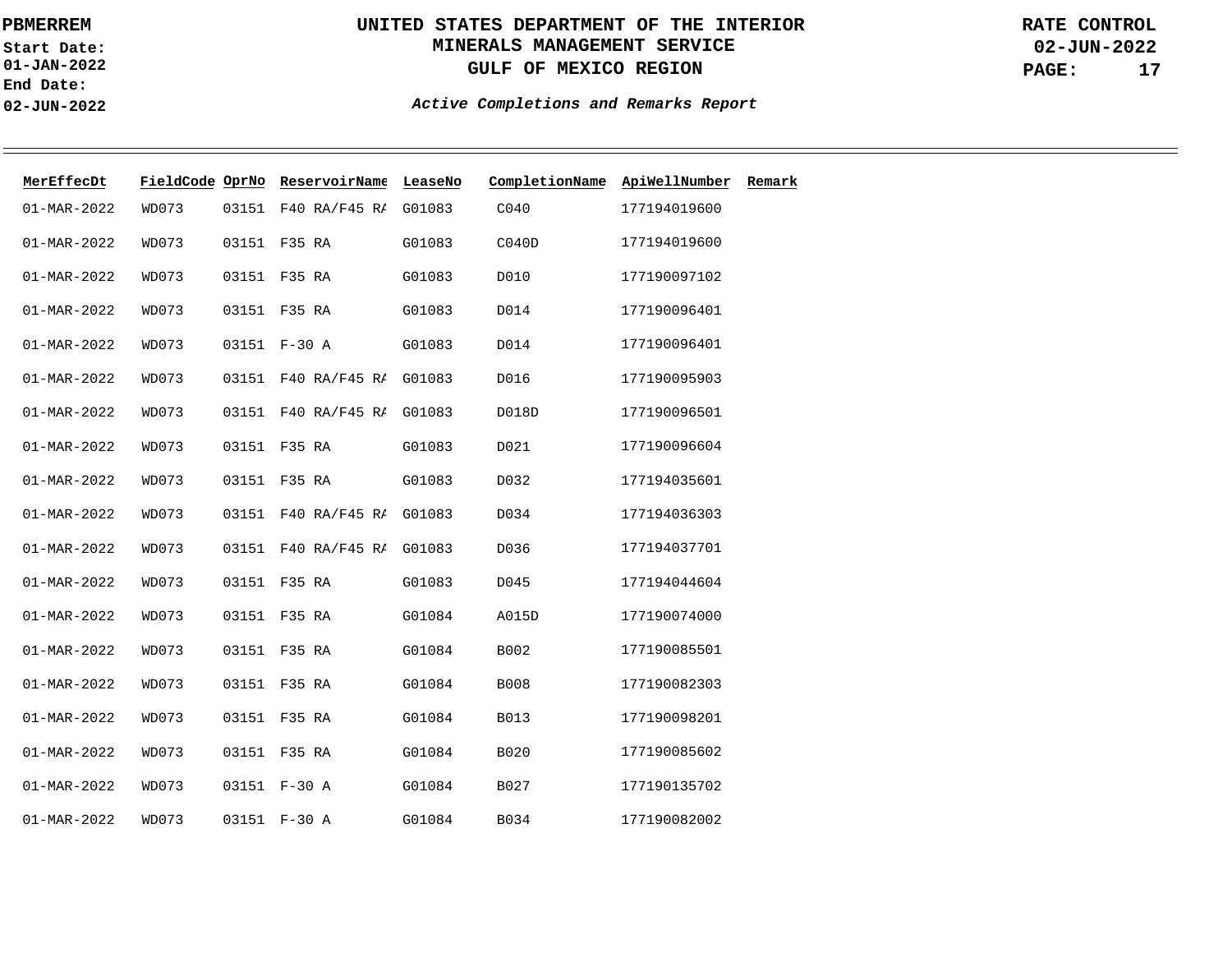**01-JAN-2022 Start Date: End Date: 02-JUN-2022**

# **UNITED STATES DEPARTMENT OF THE INTERIOR MINERALS MANAGEMENT SERVICE GULF OF MEXICO REGION**

**02-JUN-2022 PAGE: 18 RATE CONTROL**

| MerEffecDt        | FieldCode OprNo |       | ReservoirName              | LeaseNo | CompletionName | ApiWellNumber | Remark |
|-------------------|-----------------|-------|----------------------------|---------|----------------|---------------|--------|
| 01-MAR-2022       | WD073           | 03151 | F40 RA/F45 RI              | G01084  | B035           | 177194038200  |        |
| 01-MAR-2022       | WD073           |       | 03151 F-30 A               | G01084  | <b>B035D</b>   | 177194038200  |        |
| $01 - MAR - 2022$ | WD073           |       | 03151 F35 RA               | G01084  | B038           | 177194038602  |        |
| $01 - MAR - 2022$ | WD073           |       | 03151 F35 RA               | G01084  | B039           | 177194038801  |        |
| 01-MAR-2022       | WD073           |       | 03151 F40 RA/F45 RI G01084 |         | B040           | 177194039701  |        |
| $01 - MAR - 2022$ | WD073           |       | 03151 F-30 A               | G01084  | D001           | 177190090102  |        |
| $01 - MAR - 2022$ | WD073           |       | 03151 F40 RA/F45 RI G01084 |         | D007           | 177190092503  |        |
| $01 - MAR - 2022$ | WD073           |       | 03151 F-30 A               | G01084  | D009           | 177190092402  |        |
| $01 - MAR - 2022$ | WD073           |       | 03151 F-30 A               | G01084  | D020           | 177190096701  |        |
| $01 - MAR - 2022$ | WD073           |       | 03151 F-30 A               | G01084  | D033           | 177194034802  |        |
| 01-MAR-2022       | WD073           |       | 03151 F40 RA/F45 RI G01084 |         | D037           | 177194040102  |        |
| $01 - MAR - 2022$ | WD073           | 03151 | F35 RA                     | G01084  | D044           | 177194043901  |        |
| $01 - MAR - 2022$ | WD073           |       | 03151 F35 RA               | G01084  | D046           | 177194043001  |        |
| $01 - MAR - 2022$ | WD073           |       | 03151 F35 RA               | G01084  | D047           | 177194044101  |        |
| $01 - MAR - 2022$ | WD073           |       | 03151 F-30 A               | G01084  | F030           | 177194004300  |        |
| $01 - MAR - 2022$ | WD073           |       | 03151 F-30 A               | G01084  | F033           | 177194017200  |        |
| 01-MAR-2022       | WD073           |       | 03151 F-30 A               | G01084  | F034           | 177194018600  |        |
| $01 - MAR - 2022$ | WD073           |       | 03151 J-15, H              | G01090  | G002           | 177194046104  |        |
| $01 - MAR - 2022$ | WD073           |       | 03151 F40 RA/F45 RI G01091 |         | C015           | 177190089903  |        |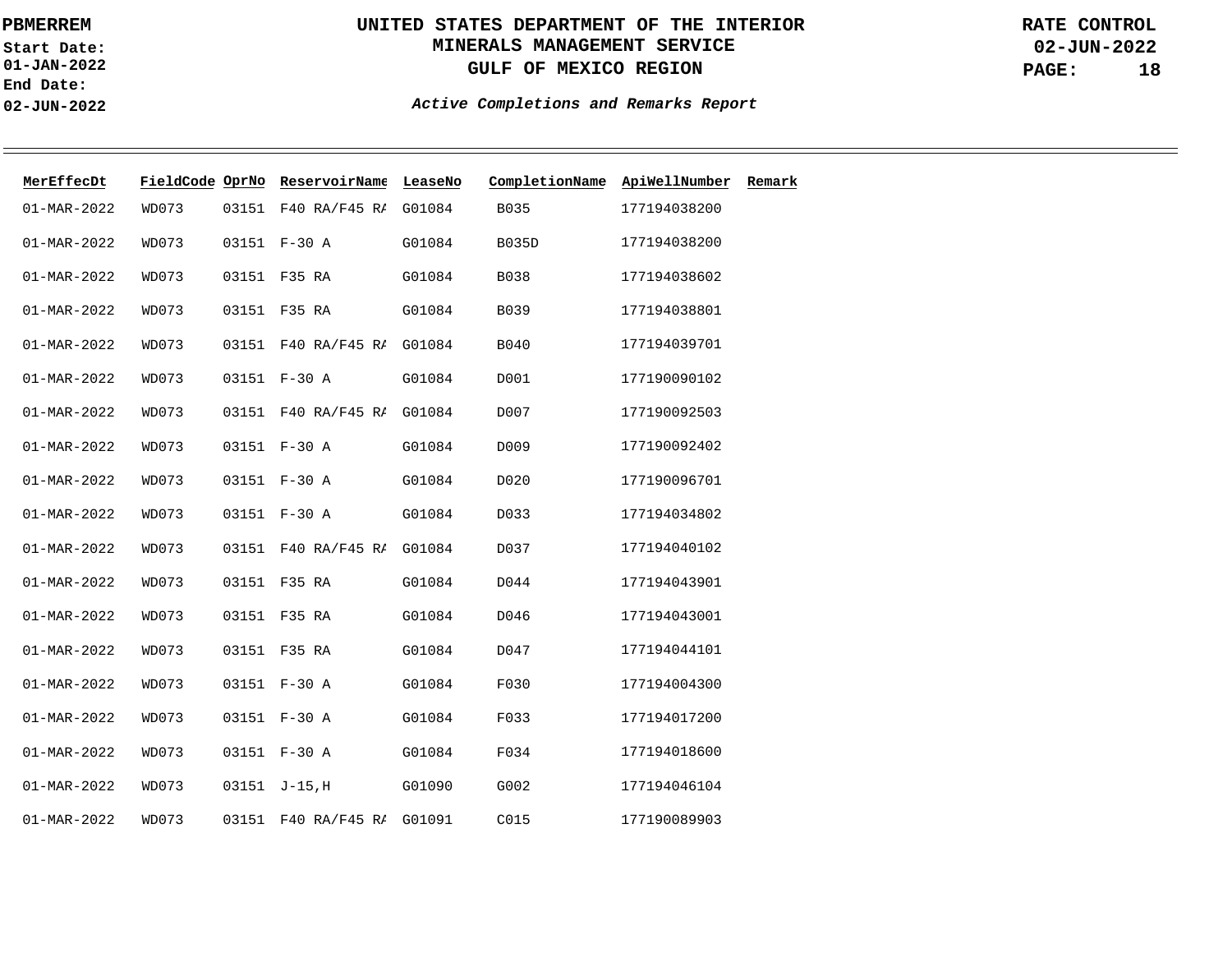**01-JAN-2022 Start Date: End Date: 02-JUN-2022**

# **UNITED STATES DEPARTMENT OF THE INTERIOR MINERALS MANAGEMENT SERVICE GULF OF MEXICO REGION**

**02-JUN-2022 PAGE: 19 RATE CONTROL**

| MerEffecDt        |              |       | FieldCode OprNo ReservoirName LeaseNo |        | CompletionName ApiWellNumber Remark |              |                                                           |
|-------------------|--------------|-------|---------------------------------------|--------|-------------------------------------|--------------|-----------------------------------------------------------|
| 01-MAR-2022       | WD073        | 03151 | F40 RA/F45 RI G01091                  |        | C015                                | 177190089903 |                                                           |
| $01 - MAR - 2022$ | WD073        |       | 03151 F40 RA/F45 RI G01091            |        | CO24                                | 177190097400 |                                                           |
| $01 - MAR - 2022$ | WD073        |       | 03151 F40 RA/F45 RI G01091            |        | CO24D                               | 177190097400 |                                                           |
| 01-MAR-2022       | WD073        |       | 03151 F-30 A                          | G01091 | D002D                               | 177190092001 |                                                           |
| $01 - MAR - 2022$ | WD073        |       | 03151 F-30 A                          | G01091 | D039D                               | 177194041200 |                                                           |
| $01 - MAR - 2022$ | GI043        |       | 03151 I-50A, F                        | G01092 | E017D                               | 177194022900 |                                                           |
| $01 - MAR - 2022$ | VR245        |       | 03151 IJ FB-SWVII                     | G01146 | F008                                | 177054089602 |                                                           |
| $01 - MAR - 2022$ | VR245        |       | 03151 G FB-NWII-V                     | G01146 | H002                                | 177054128100 |                                                           |
| $01 - MAR - 2022$ | VR245        |       | 03151 D FBNWII                        | G01146 | H005                                | 177054129300 |                                                           |
| $01 - MAR - 2022$ | <b>VR245</b> |       | 03151 G FB-NWII-V                     | G01146 | H006                                | 177054129400 |                                                           |
| $01 - MAR - 2022$ | <b>VR245</b> |       | 03151 G FB-NWII-V                     | G01146 | H006                                | 177054129400 |                                                           |
| $01 - MAR - 2022$ | SS208        |       | 03151 BUL1 6 RC                       | G01228 | E012                                | 177114048700 |                                                           |
| 01-MAR-2022       | <b>SS208</b> |       | 03151 BUL1 7 RF                       | G01228 | H007                                | 177114129100 |                                                           |
| $01 - MAR - 2022$ | <b>SS208</b> |       | 03151 BUL1 7 RF                       | G01228 | H009                                | 177114130000 |                                                           |
| $01 - MAR - 2022$ | <b>SS208</b> |       | 03151 BUL(1) 7CRA                     | G01228 | H010                                | 177114130300 | H010 Last produced June 2016 and is currently<br>shut-in. |
| $01 - MAR - 2022$ | <b>SS208</b> |       | 03151 BUL1 7 RF                       | G01228 | J006                                | 177114010102 |                                                           |
| $01 - MAR - 2022$ | SS208        | 03151 | BU1-6 RD                              | G01230 | L002                                | 177114120501 |                                                           |
| $01 - MAR - 2022$ | <b>SS208</b> |       | 03151 BU1-6 RD                        | G01230 | L003                                | 177114121508 |                                                           |
| $01 - MAR - 2022$ | <b>SS208</b> |       | 03151 BU1-6 RD                        | G01230 | L004                                | 177114122501 |                                                           |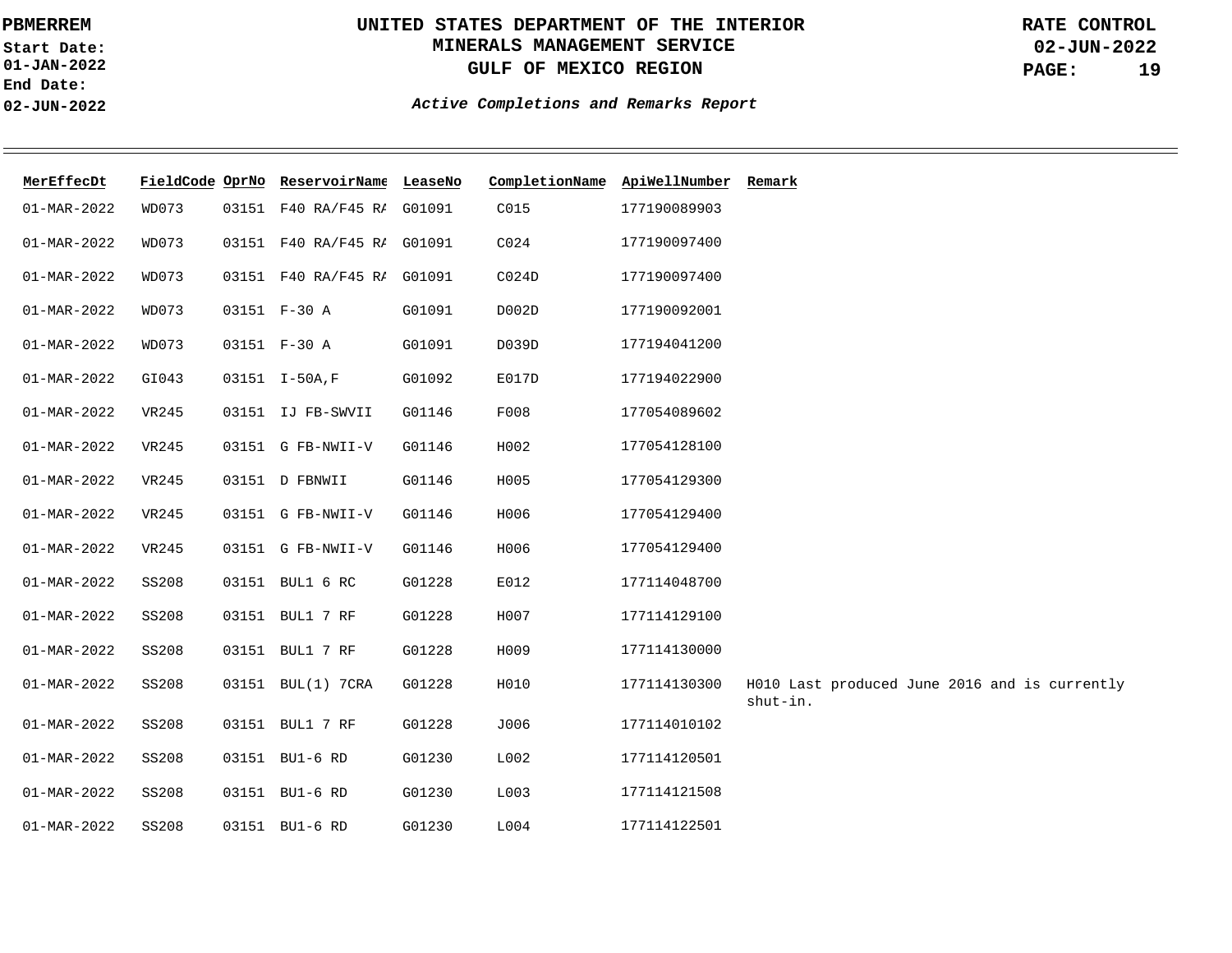**01-JAN-2022 Start Date: End Date: 02-JUN-2022**

## **UNITED STATES DEPARTMENT OF THE INTERIOR MINERALS MANAGEMENT SERVICE GULF OF MEXICO REGION**

**02-JUN-2022 PAGE: 20 RATE CONTROL**

| MerEffecDt               |       |       | FieldCode OprNo ReservoirName LeaseNo |        | CompletionName ApiWellNumber |              | Remark                                                                                                                                                           |
|--------------------------|-------|-------|---------------------------------------|--------|------------------------------|--------------|------------------------------------------------------------------------------------------------------------------------------------------------------------------|
| $01 - FEB - 2022$        | ST052 |       | 02628 11800 B                         | G01240 | 011                          | 177154057200 | Arena is the new operator. Final Report from<br>Chevron - This field has been sold to Arena<br>Energy. as Cap approval for Well CJ034, Lease<br>G01240, 8/28/08. |
| $01 - \text{MAR} - 2022$ | ST052 | 02628 | 9000 C                                | G01240 | 023                          | 177154065800 |                                                                                                                                                                  |
| $01 - \text{MAR} - 2022$ | ST052 | 02628 | 9000 C                                | G01240 | CC015                        | 177154059700 |                                                                                                                                                                  |
| 01-MAR-2022              | ST052 | 02628 | 9000 C                                | G01240 | CC015                        | 177154059700 |                                                                                                                                                                  |
| $01 - \text{MAR} - 2022$ | ST052 | 02628 | 7550 FB D                             | G01240 | CE034                        | 177154127703 |                                                                                                                                                                  |
| 01-FEB-2022              | ST052 |       | 02628 11800 B                         | G01240 | CJ033                        | 177154120701 | Arena is the new operator. Final Report from<br>Chevron - This field has been sold to Arena<br>Energy. as Cap approval for Well CJ034, Lease<br>G01240, 8/28/08. |
| $01 - FEB - 2022$        | ST052 |       | 02628 11800 B                         | G01240 | CJ033                        | 177154120703 | Arena is the new operator. Final Report from<br>Chevron - This field has been sold to Arena<br>Energy. as Cap approval for Well CJ034, Lease<br>G01240, 8/28/08. |
| $01 - FEB - 2022$        | ST052 |       | 02628 11800 B                         | G01240 | CJ033                        | 177154120703 | Arena is the new operator. Final Report from<br>Chevron - This field has been sold to Arena<br>Energy. as Cap approval for Well CJ034, Lease<br>G01240, 8/28/08. |
| $01 - FEB - 2022$        | ST052 |       | 02628 11800 B                         | G01240 | CJ034                        | 177154123100 | Arena is the new operator. Final Report from<br>Chevron - This field has been sold to Arena<br>Energy. as Cap approval for Well CJ034, Lease<br>G01240, 8/28/08. |
| $01 - APR - 2022$        | ST052 |       | 02628 10800 UPR/MII G01241            |        | 021                          | 177154070101 | Arena is the new operator. Recently completed the<br>#21ST in this sand and will be coming online with<br>it shortly. Update Needed Croy.                        |
| $01 - APR - 2022$        | ST052 |       | 02628 10800 UPR/MII G01241            |        | CK033                        | 177154124700 | Arena is the new operator. Recently completed the<br>#21ST in this sand and will be coming online with<br>it shortly. Update Needed Croy.                        |
| $01 - APR - 2022$        | ST052 | 02628 | 10800 UPR/MII G01241                  |        | CK033                        | 177154124700 | Arena is the new operator. Recently completed the<br>#21ST in this sand and will be coming online with                                                           |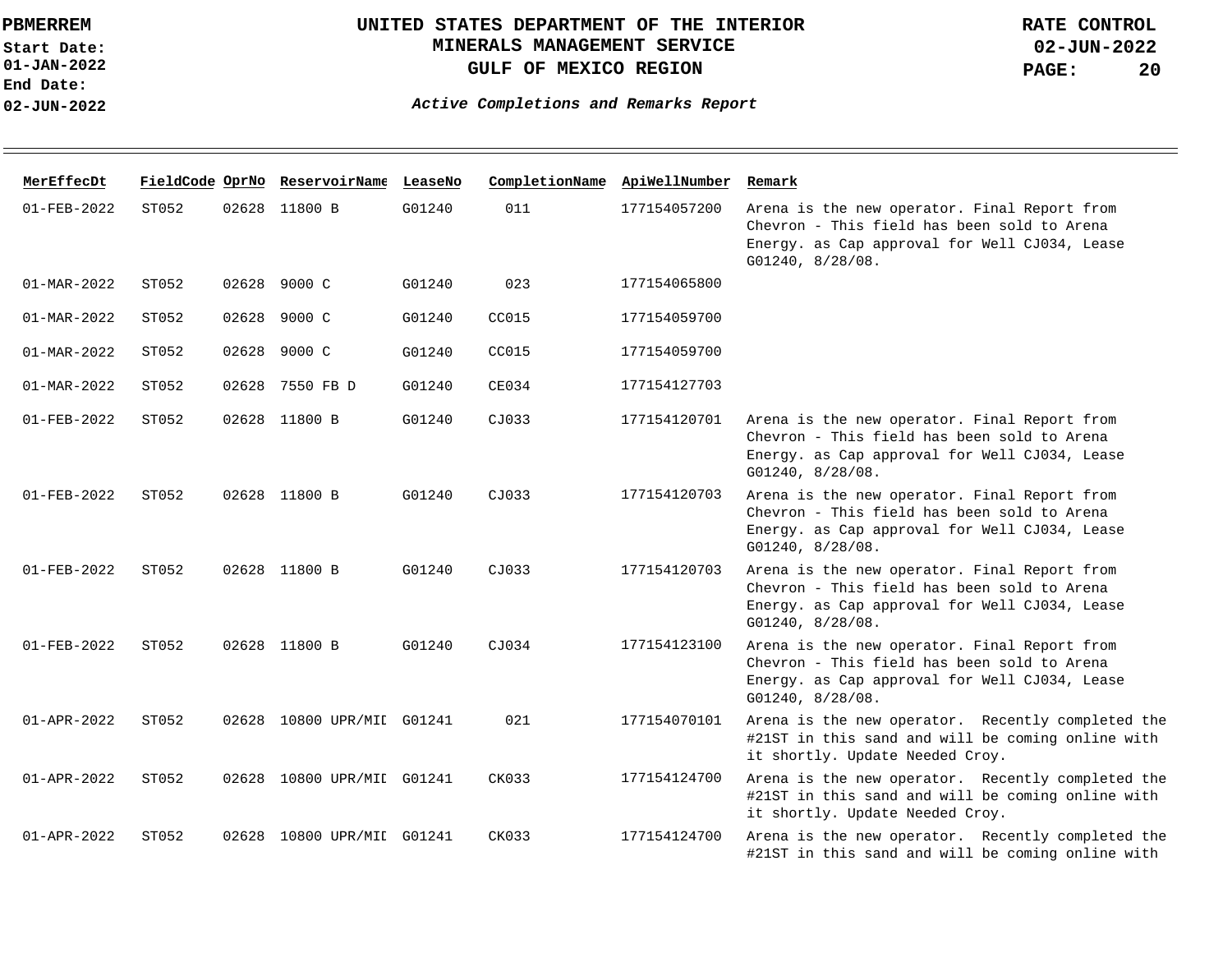**01-JAN-2022 Start Date: End Date: 02-JUN-2022**

### **UNITED STATES DEPARTMENT OF THE INTERIOR MINERALS MANAGEMENT SERVICE GULF OF MEXICO REGION**

**02-JUN-2022 PAGE: 21 RATE CONTROL**

| MerEffecDt        |       | FieldCode OprNo ReservoirName LeaseNo |        | CompletionName ApiWellNumber |              | Remark                                                                            |
|-------------------|-------|---------------------------------------|--------|------------------------------|--------------|-----------------------------------------------------------------------------------|
|                   |       |                                       |        |                              |              | it shortly. Update Needed Croy.                                                   |
| $01 - MAR - 2022$ | SP062 | 03295 L RA-I                          | G01294 | C013D                        | 177232002100 | Fieldwood is the new operator. Property acquired<br>from Apache effective 5/2013. |
| 01-APR-2022       | MP299 | 03481 7900 BE                         | G01316 | B012                         | 177240014101 |                                                                                   |
| 01-APR-2022       | MP299 | 03481 7900 BE                         | G01316 | D007                         | 177242008400 |                                                                                   |
| $01 - APR - 2022$ | MP299 | 03481 7900 BE                         | G01316 | D009                         | 177242009301 |                                                                                   |
| 01-APR-2022       | MP299 | 03481 7900 BE                         | G01316 | <b>BB001</b>                 | 177244035401 |                                                                                   |
| 01-APR-2022       | MP299 | 03481 7900 BE                         | G01316 | <b>BB002</b>                 | 177244066401 |                                                                                   |
| 01-APR-2022       | MP299 | 03481 7900 BE                         | G01316 | <b>BB003</b>                 | 177244068700 |                                                                                   |
| 01-APR-2022       | MP299 | 03481 7900 BE                         | G01316 | <b>BB008</b>                 | 177244068903 |                                                                                   |
| $01 - MAR - 2022$ | ST021 | 03151 D 2 RDC                         | G01362 | F004D                        | 177150064000 |                                                                                   |
| $01 - MAY - 2022$ | MP041 | 03481 6300 D                          | G01367 | D003                         | 177250066200 |                                                                                   |
| $01 - MAY - 2022$ | MP041 | 03481 9200 RA                         | G01367 | D009                         | 177250073800 |                                                                                   |
| $01 - MAY - 2022$ | MP041 | 03481 9200 RA                         | G01367 | D012                         | 177250076100 |                                                                                   |
| $01 - MAY - 2022$ | MP041 | 03481 6300 D                          | G01372 | 006D                         | 177260023300 |                                                                                   |
| $01 - MAY - 2022$ | MP041 | 03481 9200 RA                         | G01372 | FA013                        | 177264003501 |                                                                                   |
| $01 - MAY - 2022$ | MP041 | 03481 6300 D                          | G01373 | J013                         | 177254040300 |                                                                                   |
| $01 - MAY - 2022$ | MP041 | 03481 6300 D                          | G01373 | J014                         | 177254059901 |                                                                                   |
| 01-MAR-2022       | ST021 | 03151 D7S DC                          | G01443 | D013                         | 177154051903 |                                                                                   |
| 01-MAR-2022       | GI016 | 03151 C4A RN                          | G01445 | W034                         | 177174017101 |                                                                                   |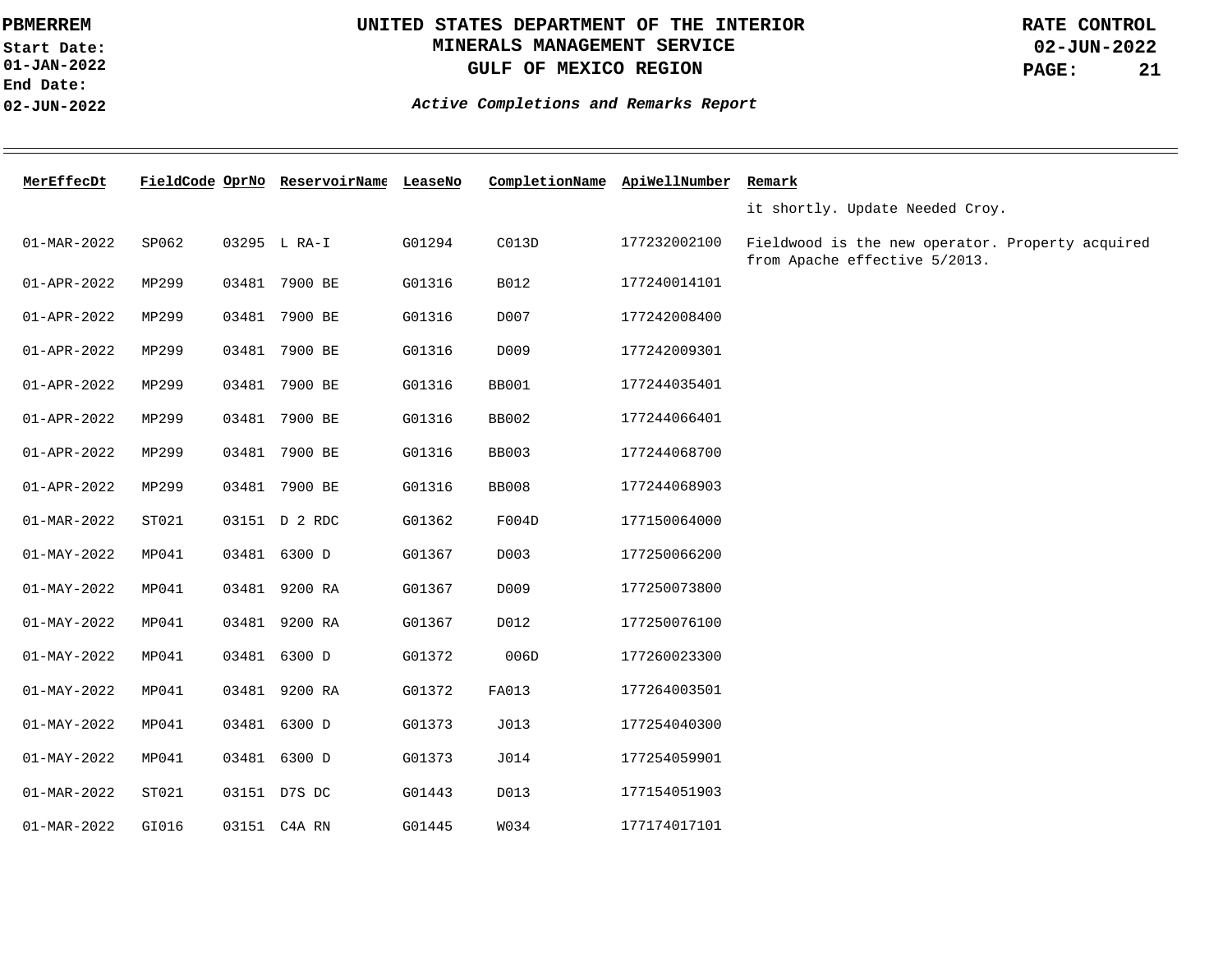**01-JAN-2022 Start Date: End Date: 02-JUN-2022**

## **UNITED STATES DEPARTMENT OF THE INTERIOR MINERALS MANAGEMENT SERVICE GULF OF MEXICO REGION**

| MerEffecDt        |       | FieldCode OprNo ReservoirName LeaseNo |        | CompletionName | ApiWellNumber | Remark                                                                     |
|-------------------|-------|---------------------------------------|--------|----------------|---------------|----------------------------------------------------------------------------|
| $01 - JAN - 2022$ | SS207 | 03295 C6, JS SD                       | G01523 | A004           | 177110075500  | Fieldwood is the operator. Gas Cap approval for<br>Well A004 in 4/1998.    |
| $01 - JAN - 2022$ | SS207 | 03295 D-1 RB                          | G01523 | A016           | 177112011401  | Fieldwood Energy LLC is the operator.                                      |
| $01 - JAN - 2022$ | SS207 | 03295 C-9 RA                          | G01523 | A022           | 177114011301  |                                                                            |
| $01 - JAN - 2022$ | SS207 | 03295 C-6 RF                          | G01523 | A023B          | 177114013500  |                                                                            |
| $01 - JAN - 2022$ | SS207 | 03295 C6, JS SD                       | G01523 | A024           | 177114014300  | Fieldwood is the operator. Gas Cap approval for<br>Well A004 in 4/1998.    |
| $01 - JAN - 2022$ | SS207 | 03295 C6, JS SD                       | G01523 | A025           | 177114015500  | Fieldwood is the operator.<br>Gas Cap approval for<br>Well A004 in 4/1998. |
| $01 - JAN - 2022$ | SS207 | 03295 C6, JS SD                       | G01523 | A027           | 177110079401  | Fieldwood is the operator.<br>Gas Cap approval for<br>Well A004 in 4/1998. |
| $01 - JAN - 2022$ | SS207 | 03295 C6, JS SD                       | G01523 | A028           | 177110077301  | Fieldwood is the operator.<br>Gas Cap approval for<br>Well A004 in 4/1998. |
| $01 - JAN - 2022$ | SS207 | 03295 C-6 RF                          | G01523 | A033D          | 177114121901  |                                                                            |
| $01 - JAN - 2022$ | SS207 | 03295 C-9 RA                          | G01523 | <b>B005</b>    | 177110080600  |                                                                            |
| $01 - JAN - 2022$ | SS207 | 03295 C6, JS SD                       | G01523 | D006           | 177114030000  | Fieldwood is the operator. Gas Cap approval for<br>Well A004 in 4/1998.    |
| $01 - JAN - 2022$ | SS207 | 03295 C6, JS SD                       | G01523 | D007           | 177114030300  | Fieldwood is the operator. Gas Cap approval for<br>Well A004 in 4/1998.    |
| 01-FEB-2022       | ST176 | 02628 16000 FB CA5                    | G01572 | CA005          | 177154114201  | Arena Offshore is the new operator. Near critical<br>fluids.               |
| 01-FEB-2022       | ST176 | 02628 16000 FB CA7                    | G01572 | CA007          | 177154111402  | Arena is the new operator. Near critical fluids.                           |
| $01 - MAR - 2022$ | SP089 | 03295 U-1FB1                          | G01618 | <b>B008</b>    | 177224009901  |                                                                            |
| 01-MAR-2022       | SP089 | 03295 U-1FB1                          | G01618 | <b>B019</b>    | 177224017901  |                                                                            |
| $01 - MAR - 2022$ | SP089 | 03295 U-1FB1                          | G01618 | B020           | 177224016203  |                                                                            |
| 01-MAR-2022       | SP089 | 03151 Z-20, C                         | G01619 | A003           | 177224003604  |                                                                            |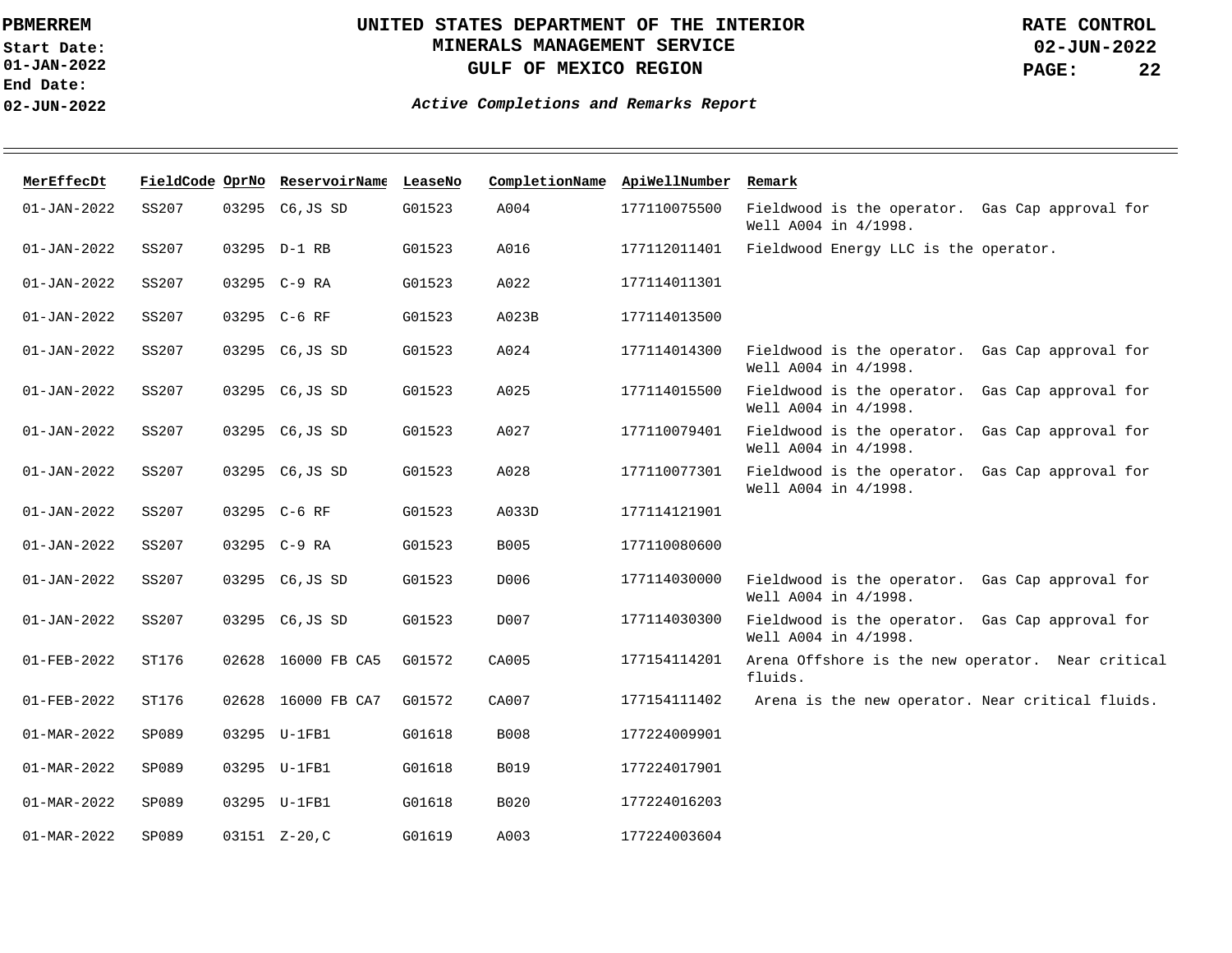**01-JAN-2022 Start Date: End Date: 02-JUN-2022**

# **UNITED STATES DEPARTMENT OF THE INTERIOR MINERALS MANAGEMENT SERVICE GULF OF MEXICO REGION**

**02-JUN-2022 PAGE: 23 RATE CONTROL**

| MerEffecDt        |              |            | FieldCode OprNo ReservoirName LeaseNo |        | CompletionName | ApiWellNumber | Remark                   |
|-------------------|--------------|------------|---------------------------------------|--------|----------------|---------------|--------------------------|
| $01 - MAR - 2022$ | SP089        | 03151 Y, C |                                       | G01619 | A010           | 177224005203  |                          |
| $01 - MAR - 2022$ | SP089        | 03151 Y, C |                                       | G01619 | A010D          | 177224005203  |                          |
| $01 - MAR - 2022$ | SP089        |            | 03151 UPPER POST GI G01619            |        | A017           | 177224009401  |                          |
| $01 - MAR - 2022$ | SP089        | 03151 Y, C |                                       | G01619 | A019           | 177224010802  |                          |
| $01 - MAR - 2022$ | SP089        |            | 03151 UPPER POST GI G01619            |        | A020           | 177224010200  |                          |
| $01 - MAR - 2022$ | SP089        | 03151 Y, C |                                       | G01619 | A021           | 177224009801  |                          |
| $01 - MAR - 2022$ | SP089        | 03151 Y, C |                                       | G01619 | A024           | 177224021800  |                          |
| $01 - MAR - 2022$ | SP089        | 03151 Y, C |                                       | G01619 | A024D          | 177224021800  |                          |
| $01 - MAR - 2022$ | SP089        |            | 03151 POST GLOB, D                    | G01619 | A027D          | 177224012400  |                          |
| $01 - MAR - 2022$ | SP089        | 03151 Y, C |                                       | G01619 | A030           | 177224013101  |                          |
| $01 - MAR - 2022$ | SP089        |            | 03151 Z-20, C                         | G01619 | A031           | 177224022503  |                          |
| $01 - MAR - 2022$ | SP089        | 03151 Y, C |                                       | G01620 | A025           | 177224022100  |                          |
| $01 - MAY - 2022$ | MP144        |            | 03481 7250 D                          | G01634 | B004           | 177252009401  |                          |
| $01 - MAY - 2022$ | MP144        |            | 03481 7250 D                          | G01634 | B017           | 177254063700  |                          |
| $01 - MAY - 2022$ | MP144        |            | 03481 7250 D                          | G01634 | <b>BA006</b>   | 177254029901  |                          |
| $01 - MAR - 2022$ | BM002        | 03151 ORD  |                                       | G01870 | C006           | 177154003100  | Cox is the new operator. |
| $01 - MAR - 2022$ | <b>BM002</b> | 03151 ORD  |                                       | G01870 | D008           | 177152004800  | Cox is the new operator. |
| $01 - MAR - 2022$ | BM002        | 03151 ORD  |                                       | G01870 | D015           | 177152009100  | Cox is the new operator. |
| $01 - MAR - 2022$ | BM002        | 03151 O RD |                                       | G01870 | D021           | 177152011200  | Cox is the new operator. |
|                   |              |            |                                       |        |                |               |                          |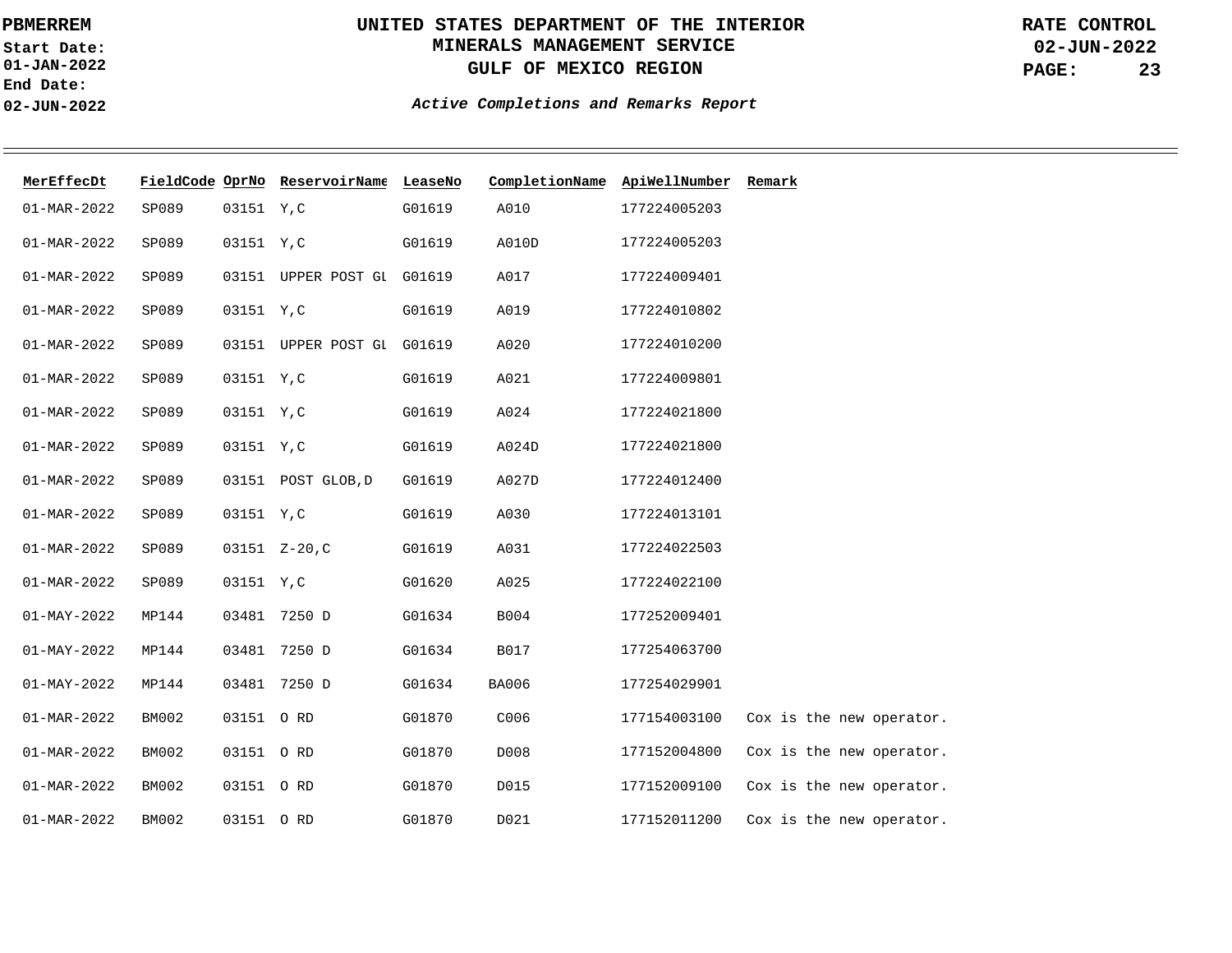**01-JAN-2022 Start Date: End Date: 02-JUN-2022**

## **UNITED STATES DEPARTMENT OF THE INTERIOR MINERALS MANAGEMENT SERVICE GULF OF MEXICO REGION**

**02-JUN-2022 PAGE: 24 RATE CONTROL**

| MerEffecDt        |              |           | FieldCode OprNo ReservoirName LeaseNo |        | CompletionName ApiWellNumber |              | Remark                                         |
|-------------------|--------------|-----------|---------------------------------------|--------|------------------------------|--------------|------------------------------------------------|
| $01 - MAR - 2022$ | BM002        | 03151 ORD |                                       | G01870 | D031                         | 177154096701 | Cox is the new operator.                       |
| $01 - MAR - 2022$ | <b>BM002</b> | 03151 ORD |                                       | G01870 | D032                         | 177154096900 | Cox is the new operator.                       |
| $01 - MAR - 2022$ | BM002        |           | 03151 N4/N6                           | G01870 | D033                         | 177154102800 |                                                |
| $01 - MAR - 2022$ | BM002        |           | 03151 N4/N6                           | G01870 | F003                         | 177154051001 |                                                |
| 01-MAR-2022       | <b>BM002</b> | 03151 ORD |                                       | G01870 | F008                         | 177154037501 | Cox is the new operator.                       |
| $01 - MAR - 2022$ | BM002        | 03151 ORD |                                       | G01870 | F011                         | 177154039500 | Cox is the new operator.                       |
| $01 - MAR - 2022$ | BM002        | 03151 ORD |                                       | G01870 | F012                         | 177154040001 | Cox is the new operator.                       |
| $01 - MAR - 2022$ | <b>BM002</b> | 03151 ORD |                                       | G01870 | F015                         | 177154044101 | Cox is the new operator.                       |
| $01 - MAR - 2022$ | <b>BM002</b> | 03151 ORD |                                       | G01870 | F018                         | 177154046802 | Cox is the new operator.                       |
| $01 - MAR - 2022$ | BM002        | 03151 ORD |                                       | G01870 | F021                         | 177154051500 | Cox is the new operator.                       |
| $01 - MAR - 2022$ | BM002        | 03151 ORD |                                       | G01870 | F025                         | 177154054100 | Cox is the new operator.                       |
| $01 - MAR - 2022$ | <b>BM002</b> |           | 03151 N4/N6                           | G01870 | F026                         | 177154101100 |                                                |
| $01 - MAR - 2022$ | <b>BM002</b> |           | 03151 016 RA                          | G01870 | F027                         | 177154102704 |                                                |
| $01 - MAR - 2022$ | <b>BM002</b> | 03151 ORD |                                       | G01870 | F029                         | 177154105901 | Cox is the new operator.                       |
| $01 - MAR - 2022$ | BM002        |           | 03151 N4/N6                           | G01870 | H001                         | 177154126200 |                                                |
| $01 - MAR - 2022$ | VR265        |           | 03295 D-10, RA                        | G01955 | A001                         | 177064003101 | Property aquired from Apache effective 5/2013. |
| $01 - MAR - 2022$ | VR265        |           | 03295 D-10, RA                        | G01955 | A025D                        | 177064057400 | Property aquired from Apache effective 5/2013. |
| $01 - MAR - 2022$ | <b>VR214</b> |           | 03151 12400 D                         | G02076 | A008                         | 177054008800 |                                                |
| $01 - MAR - 2022$ | <b>VR214</b> |           | 03151 13200 A                         | G02076 | A009                         | 177054008900 |                                                |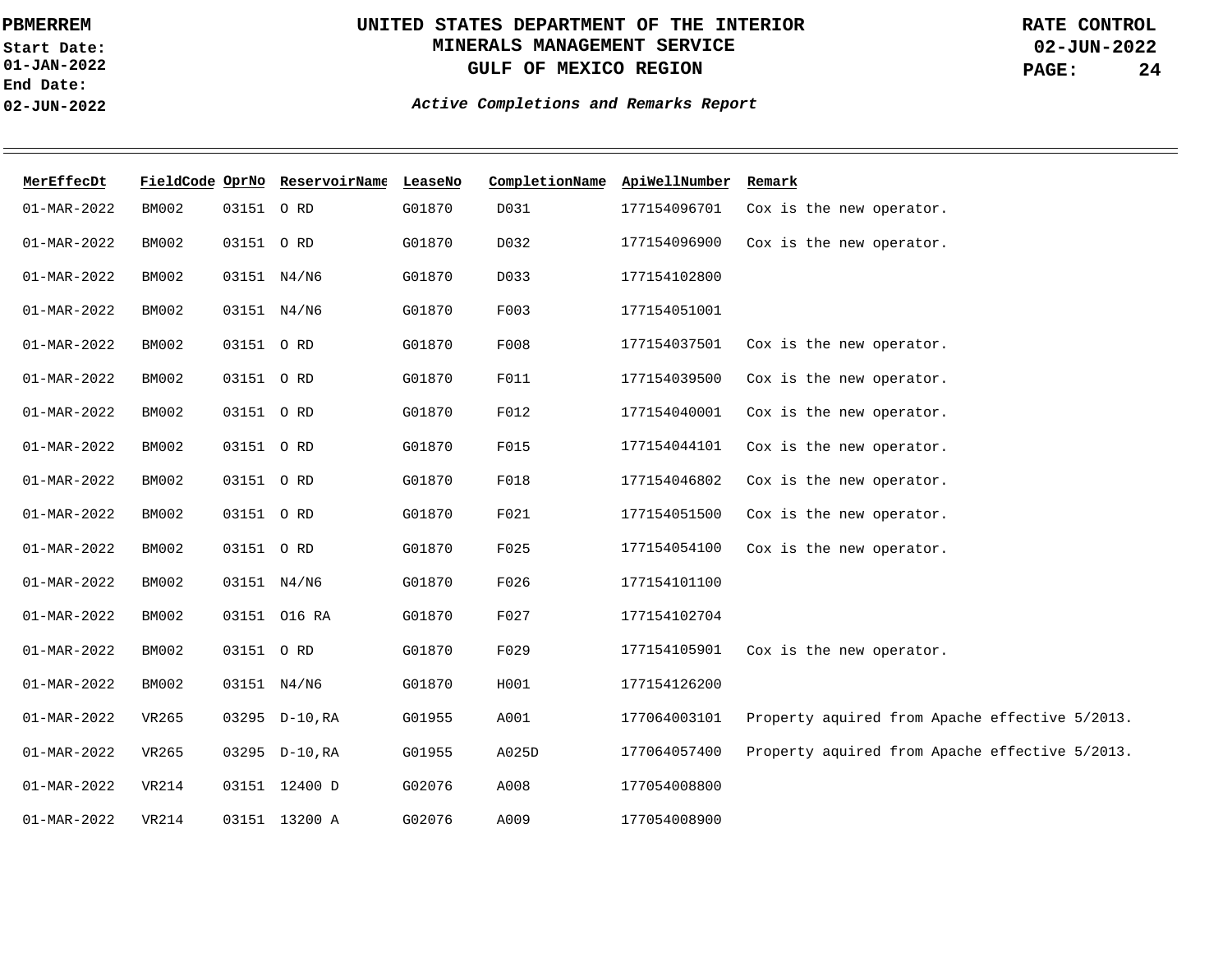**01-JAN-2022 Start Date: End Date: 02-JUN-2022**

# **UNITED STATES DEPARTMENT OF THE INTERIOR MINERALS MANAGEMENT SERVICE GULF OF MEXICO REGION**

**02-JUN-2022 PAGE: 25 RATE CONTROL**

| MerEffecDt               |              | FieldCode OprNo ReservoirName LeaseNo |        | CompletionName   | ApiWellNumber | Remark                                                                                        |
|--------------------------|--------------|---------------------------------------|--------|------------------|---------------|-----------------------------------------------------------------------------------------------|
| $01 - \text{MAR} - 2022$ | VR214        | 03151 9650 D                          | G02076 | C001             | 177054100200  |                                                                                               |
| $01 - MAR - 2022$        | <b>VR214</b> | 03151 9650 D                          | G02076 | C <sub>003</sub> | 177054102300  |                                                                                               |
| $01 - JAN - 2022$        | EI330        | 03295 LF FBA                          | G02115 | B004             | 177104008701  | Gas cap approved per Steve Walsh effective<br>$10/2013$ .                                     |
| $01 - JAN - 2022$        | EI330        | 03295 LF FBA                          | G02115 | B005             | 177104009502  | Gas cap approved per Steve Walsh effective<br>$10/2013$ .                                     |
| $01 - JAN - 2022$        | EI330        | 03295 LF FBA                          | G02115 | B007             | 177104011601  | Gas cap approved per Steve Walsh effective<br>$10/2013$ .                                     |
| $01 - JAN - 2022$        | EI330        | 03295 LF FBA                          | G02115 | B008             | 177104013001  | Gas cap approved per Steve Walsh effective<br>$10/2013$ .                                     |
| $01 - JAN - 2022$        | EI330        | 03295 NH/NH2 FBA                      | G02115 | <b>B010</b>      | 177104017101  |                                                                                               |
| $01 - MAR - 2022$        | EI330        | 03295 OI-1 FBA                        | G02115 | <b>B011D</b>     | 177104025200  | Fieldwood is the new operator.                                                                |
| $01 - MAR - 2022$        | EI330        | 00105 JD RA                           | G02115 | <b>B015</b>      | 177104028601  | Not in GC violation per Augie 2009.                                                           |
| $01 - JAN - 2022$        | EI330        | 03295 LF FBA                          | G02115 | D012             | 177104138801  | Gas cap approved per Steve Walsh effective<br>$10/2013$ .                                     |
| $01 - JAN - 2022$        | EI330        | 03295 NH/NH2 FBA                      | G02115 | D014             | 177104164401  |                                                                                               |
| $01 - JAN - 2022$        | EI330        | 03295 LF FBA                          | G02115 | D016             | 177104164702  | Gas cap approved per Steve Walsh effective<br>$10/2013$ .                                     |
| $01 - JAN - 2022$        | EI330        | $02628$ I-1, RC                       | G02116 | <b>B018</b>      | 177104024301  | Arena acquired from ExxonMobil. Unit Agree#14-08-<br>0001-16933 with Merit, now Black Energy. |
| $01 - JAN - 2022$        | EI330        | $02628$ I-1, RC                       | G02116 | B032             | 177104037300  | Arena acquired from ExxonMobil. Unit Agree#14-08-<br>0001-16933 with Merit, now Black Energy. |
| $01 - JAN - 2022$        | EI330        | $02628$ I-1, RC                       | G02116 | B036             | 177104042701  | Arena acquired from ExxonMobil. Unit Agree#14-08-<br>0001-16933 with Merit, now Black Energy. |
| $01 - JAN - 2022$        | EI330        | $02628$ I-1, RC                       | G02116 | <b>B038D</b>     | 177104139600  | Arena acquired from ExxonMobil. Unit Agree#14-08-<br>0001-16933 with Merit, now Black Energy. |
| $01 - MAR - 2022$        | SP049        | $03151$ D-69/D-70                     | G02177 | A001             | 177214017300  |                                                                                               |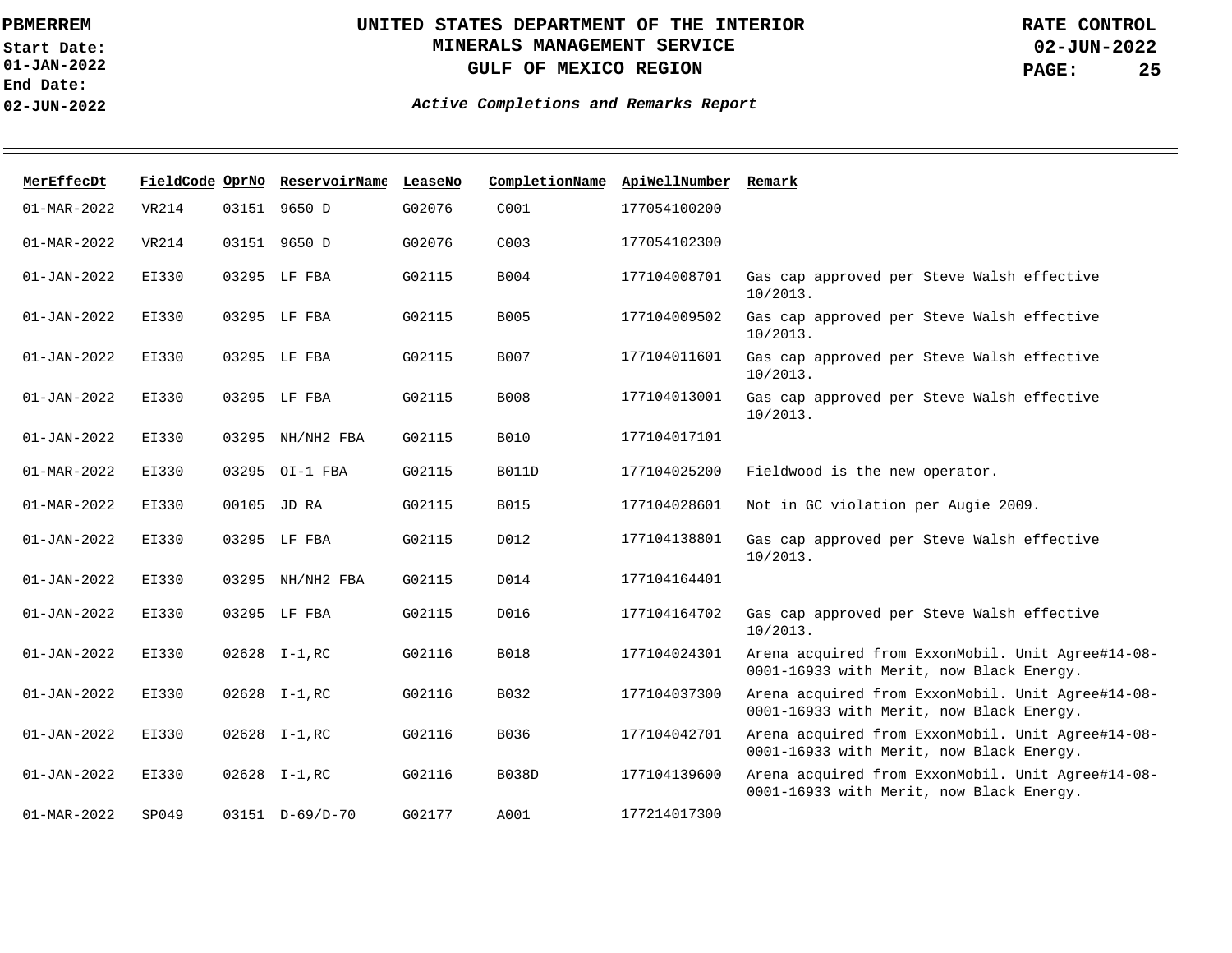**01-JAN-2022 Start Date: End Date: 02-JUN-2022**

# **UNITED STATES DEPARTMENT OF THE INTERIOR MINERALS MANAGEMENT SERVICE GULF OF MEXICO REGION**

**02-JUN-2022 PAGE: 26 RATE CONTROL**

| MerEffecDt        | FieldCode OprNo |       | ReservoirName   | LeaseNo | CompletionName | ApiWellNumber | Remark |
|-------------------|-----------------|-------|-----------------|---------|----------------|---------------|--------|
| 01-MAR-2022       | SP049           | 03151 | $D-69/D-70$     | G02177  | A004           | 177214023801  |        |
| $01 - MAR - 2022$ | SP049           | 03151 | $D-69/D-70$     | G02177  | A005           | 177214030000  |        |
| $01 - MAR - 2022$ | SP049           |       | 03151 D-69/D-70 | G02177  | A006           | 177214028400  |        |
| $01 - MAR - 2022$ | SP049           |       | 03151 D-69/D-70 | G02177  | A008           | 177214029100  |        |
| $01 - MAR - 2022$ | SP049           |       | 03151 D-69/D-70 | G02177  | A008S          | 177214029100  |        |
| 01-MAR-2022       | SP049           |       | 03151 D-69/D-70 | G02177  | A011           | 177214040400  |        |
| $01 - MAR - 2022$ | SP049           |       | 03151 D-69/D-70 | G02177  | A011S          | 177214040400  |        |
| $01 - MAR - 2022$ | SP049           |       | 03151 D-69/D-70 | G02177  | A013           | 177214019900  |        |
| $01 - MAR - 2022$ | SP049           |       | 03151 D-69/D-70 | G02177  | A014           | 177214020401  |        |
| $01 - MAR - 2022$ | SP049           | 03151 | $D-69/D-70$     | G02177  | A015           | 177214027300  |        |
| $01 - MAR - 2022$ | SP049           | 03151 | $D-69/D-70$     | G02177  | A015S          | 177214027300  |        |
| $01 - MAR - 2022$ | SP049           |       | 03151 D-69/D-70 | G02177  | A017           | 177214031200  |        |
| $01 - MAR - 2022$ | SP049           |       | 03151 D-69/D-70 | G02177  | A018           | 177214040500  |        |
| $01 - MAR - 2022$ | SP049           | 03151 | $D-69/D-70$     | G02177  | A023           | 177214026101  |        |
| $01 - MAR - 2022$ | SP078           | 03151 | 6600 E          | G02184  | B012           | 177214024900  |        |
| $01 - MAR - 2022$ | SP078           | 03151 | 11100 F         | G02184  | <b>B014</b>    | 177214027201  |        |
| $01 - MAR - 2022$ | SP078           | 03151 | 11100 F         | G02184  | B017           | 177214030800  |        |
| $01 - MAR - 2022$ | SP078           | 03151 | 9200 C          | G02184  | B026           | 177214044100  |        |
| $01 - MAR - 2022$ | SP078           | 03151 | 11700 F         | G02184  | C014           | 177224013000  |        |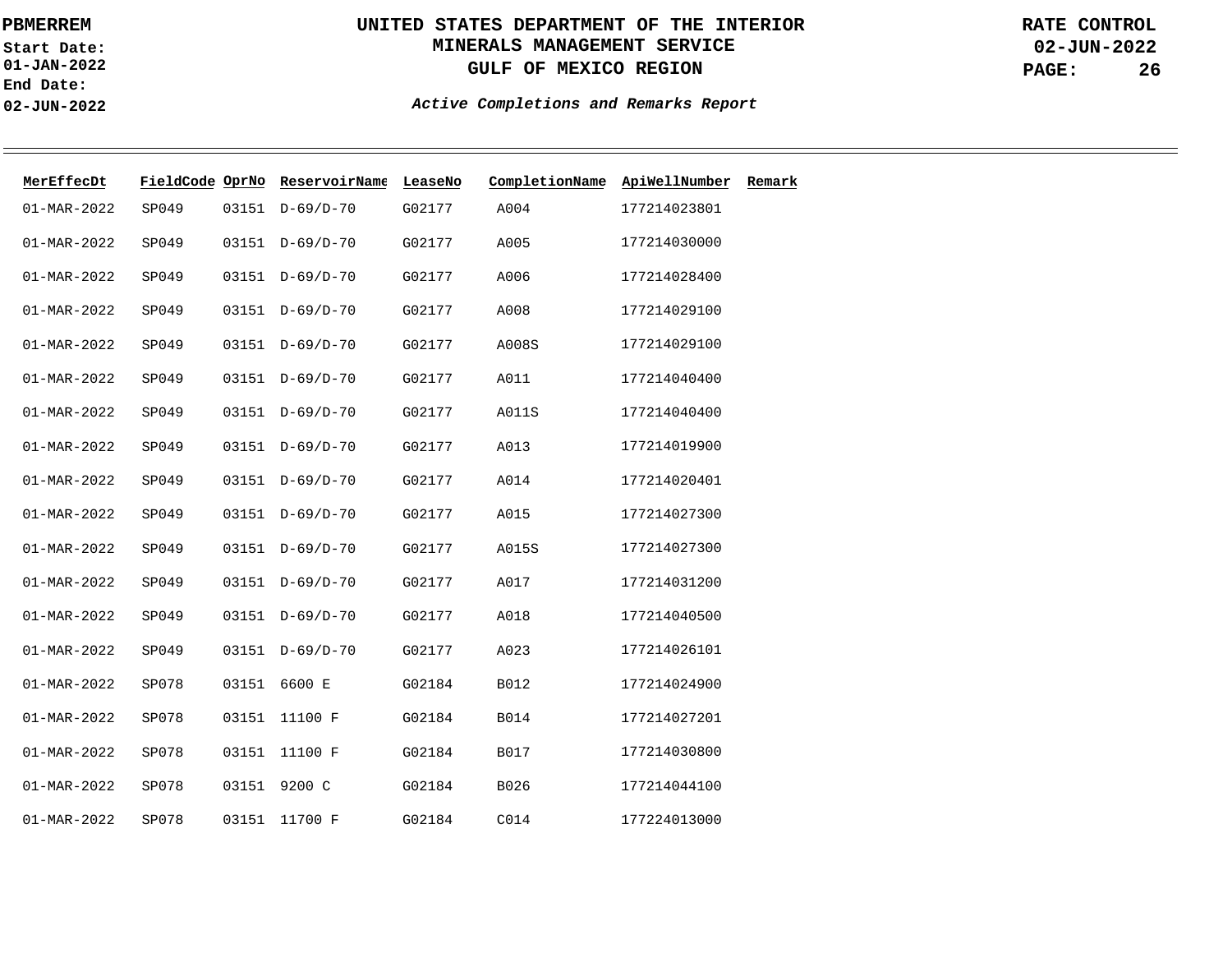**01-JAN-2022 Start Date: End Date: 02-JUN-2022**

# **UNITED STATES DEPARTMENT OF THE INTERIOR MINERALS MANAGEMENT SERVICE GULF OF MEXICO REGION**

**02-JUN-2022 PAGE: 27 RATE CONTROL**

| MerEffecDt        | FieldCode OprNo |            | ReservoirName | LeaseNo | CompletionName    | ApiWellNumber | Remark |
|-------------------|-----------------|------------|---------------|---------|-------------------|---------------|--------|
| $01 - MAR - 2022$ | SP078           | 03151      | 9200 C        | G02184  | CO <sub>22D</sub> | 177224017103  |        |
| $01 - MAR - 2022$ | MP140           | 03295      | E RA          | G02193  | A001              | 177254006400  |        |
| $01 - MAR - 2022$ | MP140           | 03295 E RA |               | G02193  | A008              | 177254009202  |        |
| $01 - MAR - 2022$ | MP140           | 03295      | E RA          | G02193  | A010D             | 177254009500  |        |
| $01 - MAR - 2022$ | MP140           | 03295 E RA |               | G02193  | A011              | 177254010000  |        |
| $01 - MAR - 2022$ | MP140           | 03295 E RA |               | G02193  | A012              | 177254010100  |        |
| $01 - MAR - 2022$ | MP140           | 03295 E RA |               | G02193  | A012              | 177254010102  |        |
| $01 - MAR - 2022$ | MP140           | 03295      | E RA          | G02193  | A014D             | 177254010500  |        |
| $01 - MAR - 2022$ | MP140           | 03295      | E RA          | G02193  | A015              | 177254010600  |        |
| $01 - MAR - 2022$ | MP140           | 03295      | E RA          | G02193  | A018              | 177254008803  |        |
| $01 - MAR - 2022$ | MP140           | 03295      | E RA          | G02193  | B001              | 177254006600  |        |
| $01 - MAR - 2022$ | MP140           | 03295      | E RA          | G02193  | B002              | 177254007902  |        |
| $01 - MAR - 2022$ | MP140           | 03295      | E RA          | G02193  | B003              | 177254008001  |        |
| $01 - MAR - 2022$ | MP140           | 03295      | E RA          | G02193  | B004              | 177254008103  |        |
| $01 - MAR - 2022$ | MP140           | 03295      | E RA          | G02193  | B004              | 177254008103  |        |
| $01 - MAR - 2022$ | MP140           | 03295      | E RA          | G02193  | <b>B005</b>       | 177254008400  |        |
| $01 - MAR - 2022$ | MP140           | 03295      | E RA          | G02193  | B006              | 177254008500  |        |
| $01 - MAR - 2022$ | MP140           | 03295      | E RA          | G02193  | <b>B008</b>       | 177254009102  |        |
| $01 - MAR - 2022$ | MP140           | 03295 E RA |               | G02193  | <b>B010</b>       | 177254009700  |        |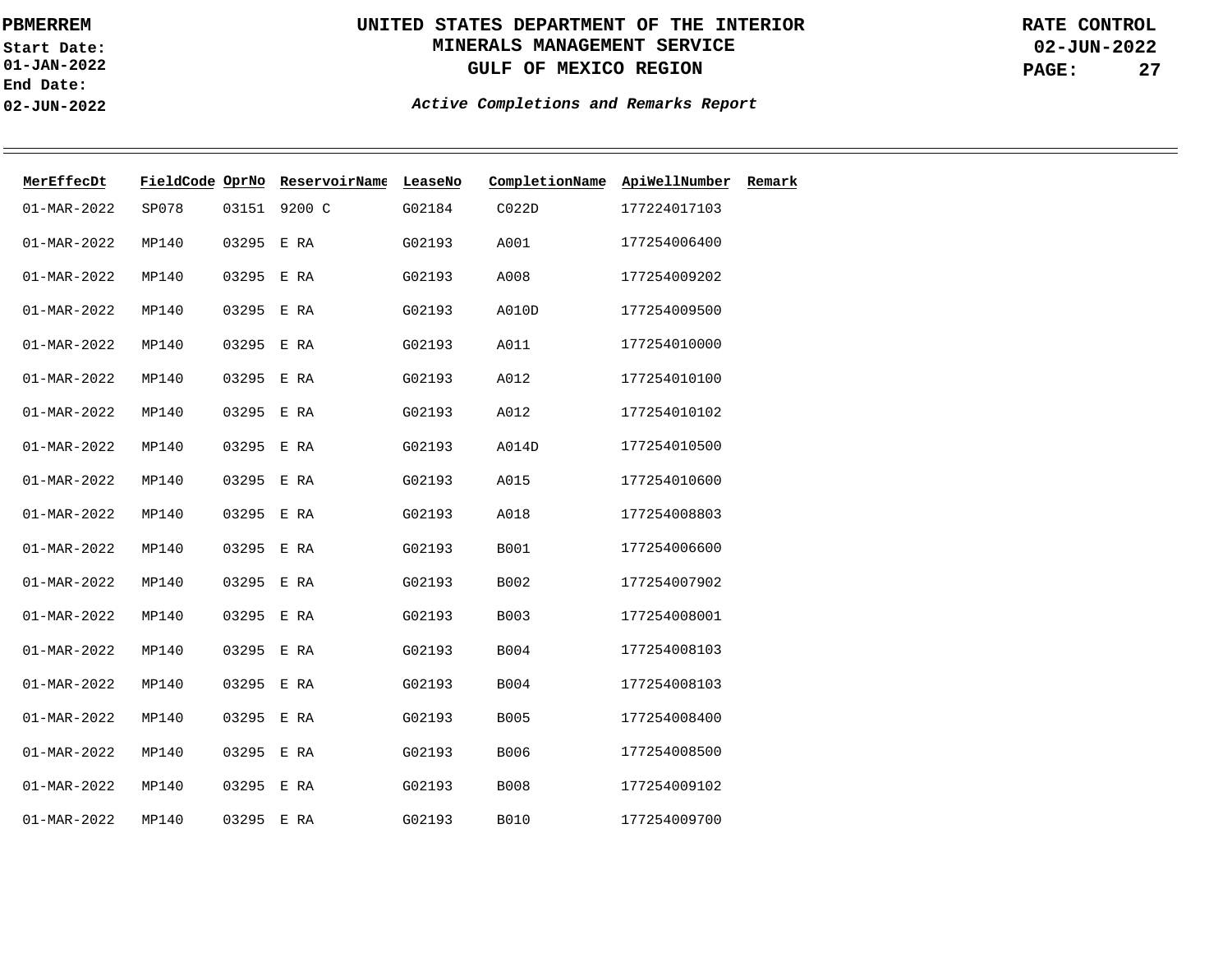**01-JAN-2022 Start Date: End Date: 02-JUN-2022**

# **UNITED STATES DEPARTMENT OF THE INTERIOR MINERALS MANAGEMENT SERVICE GULF OF MEXICO REGION**

**02-JUN-2022 PAGE: 28 RATE CONTROL**

| MerEffecDt        | FieldCode OprNo |       | ReservoirName | LeaseNo | CompletionName | ApiWellNumber | Remark |
|-------------------|-----------------|-------|---------------|---------|----------------|---------------|--------|
| $01 - MAR - 2022$ | MP140           | 03295 | E RA          | G02193  | <b>B011</b>    | 177254009800  |        |
| 01-MAR-2022       | MP140           | 03295 | E RA          | G02193  | <b>B012D</b>   | 177254008901  |        |
| $01 - MAR - 2022$ | MP140           | 03295 | E RA          | G02193  | B013           | 177254010200  |        |
| $01 - MAR - 2022$ | MP140           | 03295 | E RA          | G02193  | <b>B014A</b>   | 177254010301  |        |
| $01 - MAR - 2022$ | MP140           | 03295 | E RA          | G02193  | <b>B015</b>    | 177254010702  |        |
| $01 - MAR - 2022$ | MP140           | 03295 | E RA          | G02193  | <b>B018</b>    | 177254062600  |        |
| $01 - MAR - 2022$ | MP140           | 03295 | E RA          | G02193  | <b>B019</b>    | 177254063000  |        |
| $01 - MAR - 2022$ | VR369           | 03209 | TA7/7L FB3    | G02274  | A011           | 177064042300  |        |
| 01-MAR-2022       | VR369           | 03209 | TA7/7L FB3    | G02275  | A006A          | 177064040000  |        |
| $01 - MAR - 2022$ | EI361           | 03151 | 03700 LWR FB- | G02323  | C014           | 177104119201  |        |
| $01 - MAR - 2022$ | EI361           | 03151 | 03700 LWR FB- | G02323  | C017           | 177104145900  |        |
| $01 - MAR - 2022$ | EI361           | 03151 | 3200 FB-A1    | G02324  | A001           | 177104095200  |        |
| $01 - MAR - 2022$ | EI361           | 03151 | 3200 FBD1     | G02324  | A002           | 177104095600  |        |
| $01 - MAR - 2022$ | EI361           | 03151 | 3700UPPER FB- | G02324  | A007           | 177104098500  |        |
| $01 - MAR - 2022$ | EI361           | 03151 | 3700 UPA6     | G02324  | A011           | 177104103402  |        |
| $01 - MAR - 2022$ | EI361           | 03151 | 3700 UPA6     | G02324  | A013           | 177104104400  |        |
| $01 - MAR - 2022$ | EI361           | 03151 | 03700 LWR FB- | G02324  | A014           | 177104104700  |        |
| $01 - MAR - 2022$ | EI361           | 03151 | 3700 UPA6     | G02324  | A015           | 177104105300  |        |
| $01 - MAR - 2022$ | EI361           | 03151 | 3200 FB-A1    | G02324  | A017           | 177104105800  |        |
|                   |                 |       |               |         |                |               |        |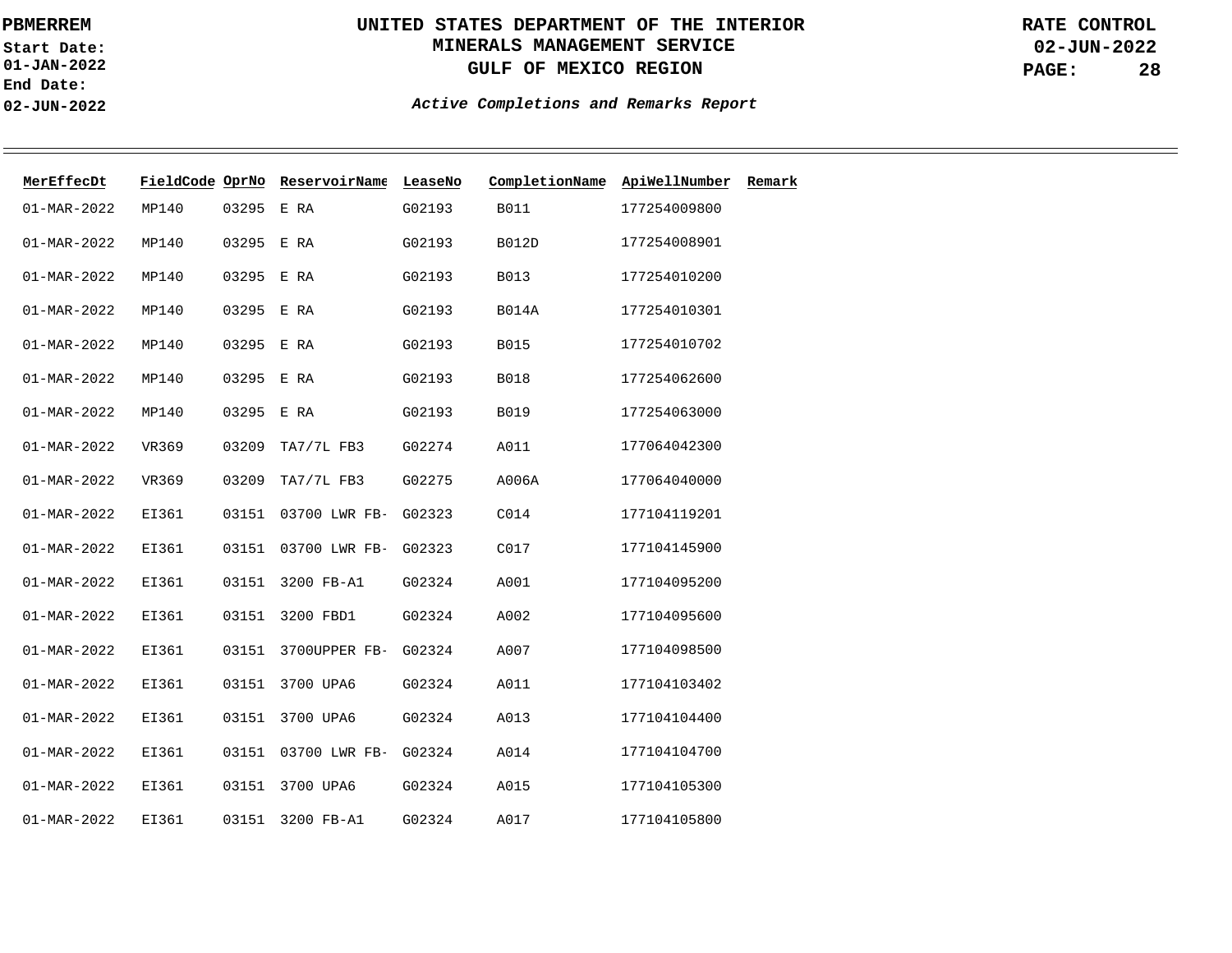**01-JAN-2022 Start Date: End Date: 02-JUN-2022**

# **UNITED STATES DEPARTMENT OF THE INTERIOR MINERALS MANAGEMENT SERVICE GULF OF MEXICO REGION**

**02-JUN-2022 PAGE: 29 RATE CONTROL**

| MerEffecDt               |        |       | FieldCode OprNo ReservoirName LeaseNo |        | CompletionName ApiWellNumber Remark |              |                                                                                            |
|--------------------------|--------|-------|---------------------------------------|--------|-------------------------------------|--------------|--------------------------------------------------------------------------------------------|
| $01 - \text{MAR} - 2022$ | EI361  |       | 03151 3400 A21                        | G02324 | A021                                | 177104108101 |                                                                                            |
| $01 - MAR - 2022$        | EI361  | 03151 | 3400 A21                              | G02324 | A022                                | 177104144600 |                                                                                            |
| $01 - MAR - 2022$        | EI361  |       | 03151 3700 UPA6                       | G02324 | C012                                | 177104118002 |                                                                                            |
| $01 - MAR - 2022$        | EI361  |       | 03151 3400 FB-D1                      | G02324 | D001                                | 177104111102 |                                                                                            |
| $01 - MAR - 2022$        | EI361  | 03151 | 3200 FBD1                             | G02324 | D010                                | 177104117100 |                                                                                            |
| $01 - MAR - 2022$        | EI361  |       | 03151 3400 FB-D1                      | G02324 | D015                                | 177104134601 |                                                                                            |
| 01-MAR-2022              | HI563A |       | 03151 CA SEG800                       | G02388 | <b>B017</b>                         | 427094045804 |                                                                                            |
| $01 - MAR - 2022$        | HI563A |       | 03151 BB SAND 100                     | G02388 | <b>B018</b>                         | 427094052501 |                                                                                            |
| $01 - MAR - 2022$        | SP062  |       | 03151 L10 FB-CA1                      | G02445 | A011                                | 608164002700 |                                                                                            |
| $01 - MAR - 2022$        | SP062  |       | 03151 L SAND FB CA                    | G02445 | A013                                | 608164003001 |                                                                                            |
| $01 - MAR - 2022$        | SP062  |       | 03151 L10 FB-CA1                      | G02445 | A016                                | 608164003501 |                                                                                            |
| $01 - MAR - 2022$        | SP062  |       | 03151 L10 FB-CA1                      | G02445 | A025                                | 608164005101 |                                                                                            |
| $01 - MAR - 2022$        | SP062  |       | 03151 L10 FB-CA1                      | G02445 | A029                                | 608164032001 |                                                                                            |
| $01 - APR - 2022$        | SM128  |       | 03295 K FBB                           | G02587 | A003                                | 177084013400 | Fieldwood is the new operator. APACHE ACQUIRED<br>FROM DEVON EFFECTIVE 8-1-2009.           |
| 01-APR-2022              | SM128  |       | 03295 I-3 FBB                         | G02587 | A004C                               | 177084014601 |                                                                                            |
| 01-APR-2022              | SM128  |       | 03295 I-1 FB-B                        | G02587 | A004E                               | 177084014601 | Fieldwood Energy is the new operator. Gas cap<br>approved by Steve Walsh effective 8/2013. |
| 01-APR-2022              | SM128  |       | 03295 K FBB                           | G02587 | A005A                               | 177084015000 | Fieldwood is the new operator. APACHE ACQUIRED<br>FROM DEVON EFFECTIVE 8-1-2009.           |
| $01 - APR - 2022$        | SM128  |       | 03295 G-3 FBA                         | G02587 | A009D                               | 177084019100 | Fieldwood Energy is the new operator. Apache<br>acquired from Devon effective 8-1-2009.    |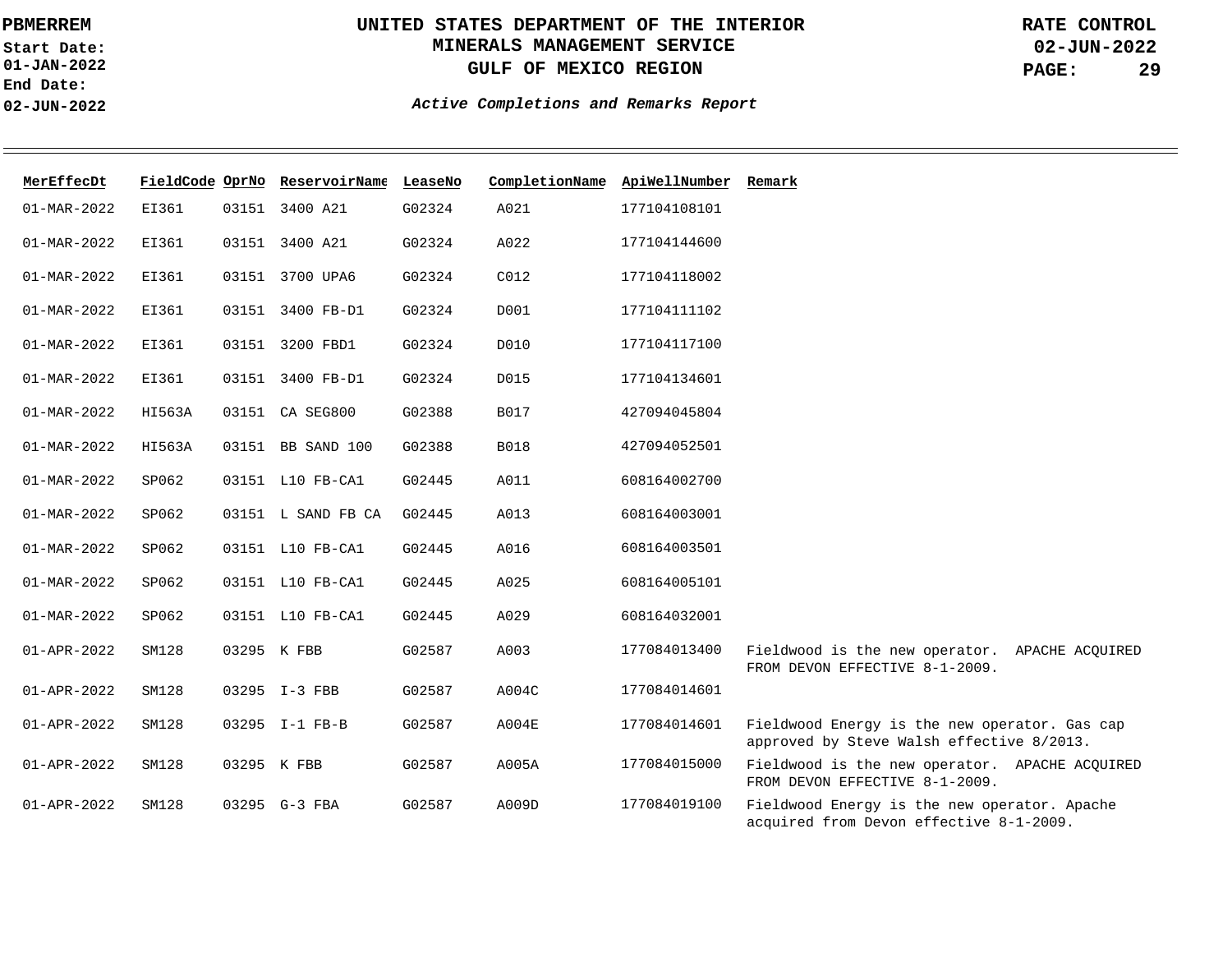**01-JAN-2022 Start Date: End Date: 02-JUN-2022**

## **UNITED STATES DEPARTMENT OF THE INTERIOR MINERALS MANAGEMENT SERVICE GULF OF MEXICO REGION**

**02-JUN-2022 PAGE: 30 RATE CONTROL**

| MerEffecDt        |       | FieldCode OprNo ReservoirName LeaseNo |        |                  | CompletionName ApiWellNumber | Remark                                                                                                                           |
|-------------------|-------|---------------------------------------|--------|------------------|------------------------------|----------------------------------------------------------------------------------------------------------------------------------|
| $01 - APR - 2022$ | SM128 | 03295 I-1FBC-2                        | G02587 | A010             | 177084019302                 | Fieldwood Energy is the new operator. Gas Cap<br>approval well A016, 10-29-10. APACHE ACQUIRED FROM<br>DEVON EFFECTIVE 8-1-2009. |
| $01 - APR - 2022$ | SM128 | 03295 I-1FBC-2                        | G02587 | A012A            | 177084023600                 | Fieldwood Energy is the new operator. Gas Cap<br>approval well A016, 10-29-10. APACHE ACQUIRED FROM<br>DEVON EFFECTIVE 8-1-2009. |
| $01 - APR - 2022$ | SM128 | 03295 I-1FBC-2                        | G02587 | A016             | 177084033301                 | Fieldwood Energy is the new operator. Gas Cap<br>approval well A016, 10-29-10. APACHE ACQUIRED FROM<br>DEVON EFFECTIVE 8-1-2009. |
| $01 - APR - 2022$ | SM128 | 03295 K FBB                           | G02587 | A019             | 177084035100                 | Fieldwood is the new operator. APACHE ACQUIRED<br>FROM DEVON EFFECTIVE 8-1-2009.                                                 |
| $01 - APR - 2022$ | SM128 | 03295 I-1 FB-B                        | G02587 | A019D            | 177084035100                 | Fieldwood Energy is the new operator. Gas cap<br>approved by Steve Walsh effective 8/2013.                                       |
| $01 - APR - 2022$ | SM128 | 03295 G-3 FBA                         | G02587 | A022             | 177084034402                 | Fieldwood Energy is the new operator. Apache<br>acquired from Devon effective 8-1-2009.                                          |
| $01 - APR - 2022$ | SM128 | 03295 G-3 FBA                         | G02587 | A025D            | 177084040000                 | Fieldwood Energy is the new operator. Apache<br>acquired from Devon effective 8-1-2009.                                          |
| $01 - APR - 2022$ | SM128 | 03295 K FBB                           | G02587 | C <sub>002</sub> | 177084027300                 | Fieldwood is the new operator. APACHE ACOUIRED<br>FROM DEVON EFFECTIVE 8-1-2009.                                                 |
| $01 - APR - 2022$ | SM128 | 03295 I-1 FB-B                        | G02587 | C003             | 177084029600                 | Fieldwood Energy is the new operator. Gas cap<br>approved by Steve Walsh effective 8/2013.                                       |
| 01-APR-2022       | SM128 | 03295 I-1 FB-B                        | G02587 | C004             | 177084030000                 | Fieldwood Energy is the new operator. Gas cap<br>approved by Steve Walsh effective 8/2013.                                       |
| $01 - APR - 2022$ | SM128 | 03295 I-1 FB-B                        | G02587 | C008             | 177084032000                 | Fieldwood Energy is the new operator. Gas cap<br>approved by Steve Walsh effective 8/2013.                                       |
| $01 - APR - 2022$ | SM128 | 03295 K FBB                           | G02587 | C010D            | 177084035000                 | Fieldwood is the new operator. APACHE ACQUIRED<br>FROM DEVON EFFECTIVE 8-1-2009.                                                 |
| $01 - APR - 2022$ | SM128 | 03295 I-1 FB-B                        | G02587 | C014             | 177084038900                 | Fieldwood Energy is the new operator. Gas cap<br>approved by Steve Walsh effective 8/2013.                                       |
| $01 - APR - 2022$ | SM128 | 03295 I-1 FB-B                        | G02587 | C <sub>017</sub> | 177084062600                 | Fieldwood Energy is the new operator. Gas cap<br>approved by Steve Walsh effective 8/2013.                                       |
| $01 - APR - 2022$ | SM128 | 03295 I-1 FB-B                        | G02587 | CO17A            | 177084062600                 | Fieldwood Energy is the new operator. Gas cap<br>approved by Steve Walsh effective 8/2013.                                       |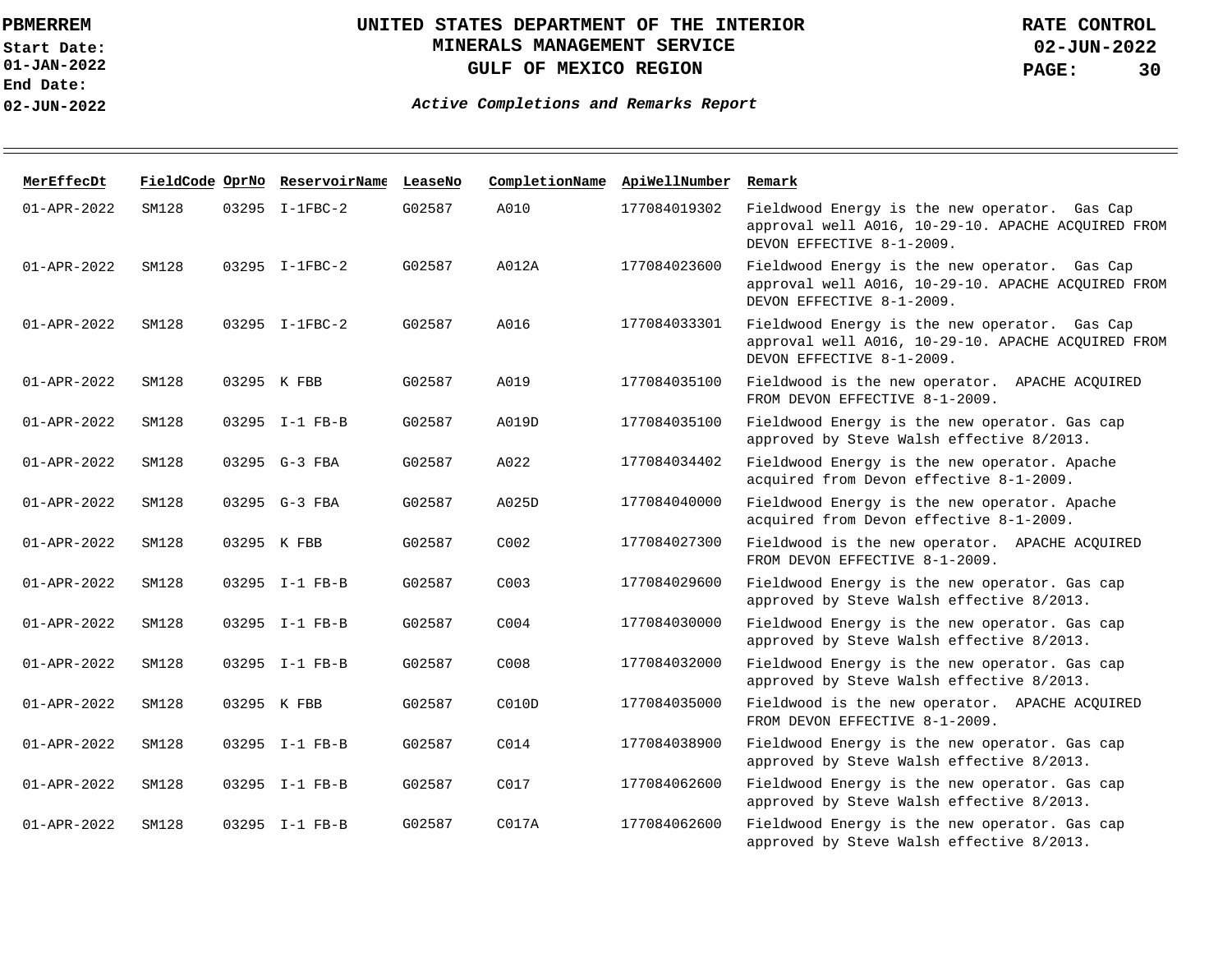**01-JAN-2022 Start Date: End Date: 02-JUN-2022**

## **UNITED STATES DEPARTMENT OF THE INTERIOR MINERALS MANAGEMENT SERVICE GULF OF MEXICO REGION**

**02-JUN-2022 PAGE: 31 RATE CONTROL**

| MerEffecDt               | FieldCode OprNo |       | ReservoirName LeaseNo |        | CompletionName   | ApiWellNumber | Remark                                                                                                                          |
|--------------------------|-----------------|-------|-----------------------|--------|------------------|---------------|---------------------------------------------------------------------------------------------------------------------------------|
| $01 - APR - 2022$        | SM128           |       | 03295 I-1 FB-B        | G02587 | C018D            | 177084062900  | Fieldwood Energy is the new operator. Gas cap<br>approved by Steve Walsh effective 8/2013.                                      |
| $01 - APR - 2022$        | SM128           |       | 03295 I-1 FB-B        | G02587 | C <sub>020</sub> | 177084088100  | Fieldwood Energy is the new operator. Gas cap<br>approved by Steve Walsh effective 8/2013.                                      |
| $01 - JAN - 2022$        | EI330           |       | 02628 I-1, RC         | G02613 | A016             | 177104039500  | Arena acquired from ExxonMobil. Unit Agree#14-08-<br>0001-16933 with Merit, now Black Energy.                                   |
| $01 - FEB - 2022$        | ST037           |       | 02628 D4 FB A19       | G02625 | A004             | 177154014002  | Arena is the new operator. Final report from<br>Chevron-this field has been sold to Arena Energy.<br>Gas cap approval 1/6/2011. |
| $01 - \text{MAR} - 2022$ | ST037           | 02628 | D8 FBA9               | G02625 | A006             | 177154014601  | Arena is the new operator.<br>Well A006 recompleted<br>12/19/2009 to this reservoir. Gas cap approval<br>for Well A006 5/5/08.  |
| $01 - \text{MAR} - 2022$ | ST037           | 02628 | D8 FBA9               | G02625 | A006             | 177154014601  | Well A006 recompleted<br>Arena is the new operator.<br>12/19/2009 to this reservoir. Gas cap approval<br>for Well A006 5/5/08.  |
| $01 - FEB - 2022$        | ST037           |       | 02628 D4 FB A19       | G02625 | A020             | 177154128500  | Arena is the new operator. Final report from<br>Chevron-this field has been sold to Arena Energy.<br>Gas cap approval 1/6/2011. |
| $01 - APR - 2022$        | ST037           |       | 02628 D7 FBC1         | G02625 | C001             | 177154015602  | Arena is the new operator. Gas cap approval for<br>Well C001, Lease G02625, on 5/31/07. Update Needed<br>Croy.                  |
| $01 - APR - 2022$        | ST037           |       | 02628 D7 FBC1         | G02625 | C011             | 177154124600  | Arena is the new operator. Gas cap approval for<br>Well C001, Lease G02625, on 5/31/07. Update Needed<br>Croy.                  |
| $01 - FEB - 2022$        | ST037           |       | 02628 C-4A FBH3       | G02625 | H001             | 177154087500  | Arena is the new opreator. Final Report from<br>Chevron-This field has been sold to Arena Energy.                               |
| $01 - FEB - 2022$        | ST037           |       | 02628 C-2 H2D/C-5 H   | G02625 | H001D            | 177154087500  |                                                                                                                                 |
| $01 - FEB - 2022$        | ST037           |       | 02628 C-4A FBH3       | G02625 | H002             | 177154088000  | Arena is the new opreator. Final Report from<br>Chevron-This field has been sold to Arena Energy.                               |
| $01 - FEB - 2022$        | ST037           | 02628 | 8900 FBH6D            | G02625 | H002             | 177154088000  | Arena is the new operator. Final Report from<br>Chevron-This field has been sold to Arena Energy.                               |
| $01 - MAX - 2022$        | ST037           |       | 02628 8700 FBH7       | G02625 | H002D            | 177154088000  | Arena is the new operator.                                                                                                      |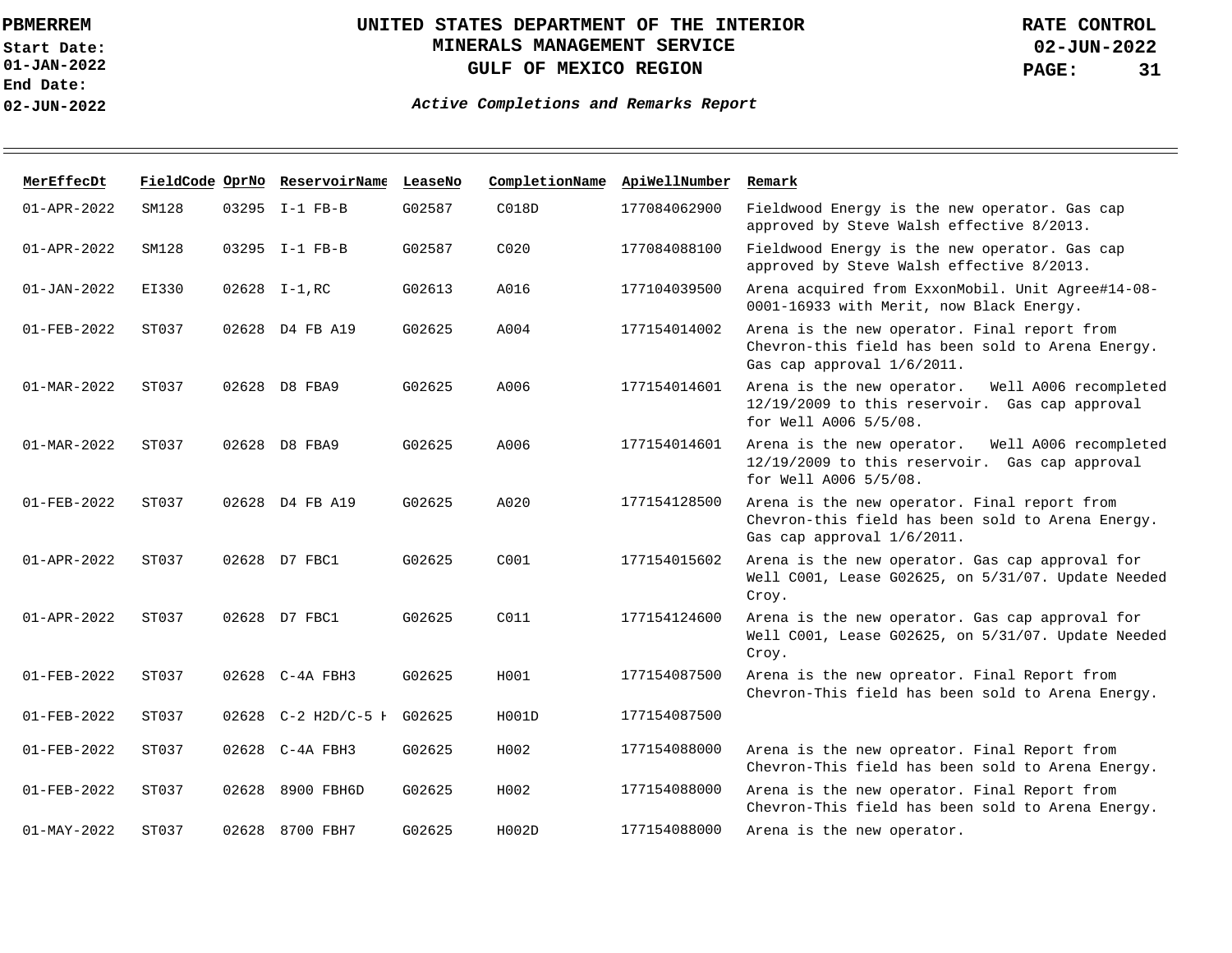**01-JAN-2022 Start Date: End Date: 02-JUN-2022**

## **UNITED STATES DEPARTMENT OF THE INTERIOR MINERALS MANAGEMENT SERVICE GULF OF MEXICO REGION**

**02-JUN-2022 PAGE: 32 RATE CONTROL**

| MerEffecDt        | FieldCode OprNo |       | ReservoirName LeaseNo      |        | CompletionName ApiWellNumber |              | Remark                                                                                                                                                                                                                          |
|-------------------|-----------------|-------|----------------------------|--------|------------------------------|--------------|---------------------------------------------------------------------------------------------------------------------------------------------------------------------------------------------------------------------------------|
| $01 - FEB - 2022$ | ST037           | 02628 | 8700 FBH3                  | G02625 | H003                         | 177154088500 | Arena is the new operator. Final Report from<br>Chevron-This field has been sold to Arena Energy.                                                                                                                               |
| $01 - FEB - 2022$ | ST037           |       | 02628 C-4A FBH3            | G02625 | H003                         | 177154088500 | Arena is the new opreator. Final Report from<br>Chevron-This field has been sold to Arena Energy.                                                                                                                               |
| $01 - FEB - 2022$ | ST037           |       | 02628 C-4A FBH3            | G02625 | H004                         | 177154089300 | Arena is the new opreator. Final Report from<br>Chevron-This field has been sold to Arena Energy.                                                                                                                               |
| $01 - MAX - 2022$ | ST037           | 02628 | 8700 FBH7                  | G02625 | H004                         | 177154089303 | Arena is the new operator.                                                                                                                                                                                                      |
| $01 - FEB - 2022$ | ST037           |       | 02628 C-2 H2D/C-5 I G02625 |        | H005                         | 177154089500 |                                                                                                                                                                                                                                 |
| $01 - FEB - 2022$ | ST037           |       | 02628 C-2 H2D/C-5 H G02625 |        | H006                         | 177154089601 |                                                                                                                                                                                                                                 |
| $01 - FEB - 2022$ | ST037           | 02628 | 8900 FBH6D                 | G02625 | H006D                        | 177154089601 | Arena is the new operator. Final Report from<br>Chevron-This field has been sold to Arena Energy.                                                                                                                               |
| $01 - MAX - 2022$ | ST037           | 02628 | 8700 FBH7                  | G02625 | H007                         | 177154092601 | Arena is the new operator.                                                                                                                                                                                                      |
| $01 - MAY - 2022$ | ST037           | 02628 | 8700 FBH7                  | G02625 | H007                         | 177154092603 | Arena is the new operator.                                                                                                                                                                                                      |
| $01 - MAX - 2022$ | ST037           | 02628 | 8700 FBH7                  | G02625 | H007D                        | 177154092601 | Arena is the new operator.                                                                                                                                                                                                      |
| $01 - MAX - 2022$ | ST037           | 02628 | 8700 FBH7                  | G02625 | H013                         | 177154115101 | Arena is the new operator.                                                                                                                                                                                                      |
| $01 - APR - 2022$ | ST037           |       | 02628 D2 FBI1              | G02625 | I001                         | 177154093700 | Arena is the new operator. Well I-1 producing from<br>Lease G02625 and Field ST037 per Stella of Houma<br>District, even though Borehole shows Bottom lease<br>as G13928 and Field ST030. Steve Walsh concurs<br>with Houma DO. |
| $01 - APR - 2022$ | ST037           |       | 02628 D2 FBI1              | G02625 | I001                         | 177154093700 | Arena is the new operator. Well I-1 producing from<br>Lease G02625 and Field ST037 per Stella of Houma<br>District, even though Borehole shows Bottom lease<br>as G13928 and Field ST030. Steve Walsh concurs<br>with Houma DO. |
| $01 - APR - 2022$ | ST037           |       | 02628 D2 FBI1              | G02625 | I001                         | 177154093701 | Arena is the new operator. Well I-1 producing from<br>Lease G02625 and Field ST037 per Stella of Houma<br>District, even though Borehole shows Bottom lease<br>as G13928 and Field ST030. Steve Walsh concurs                   |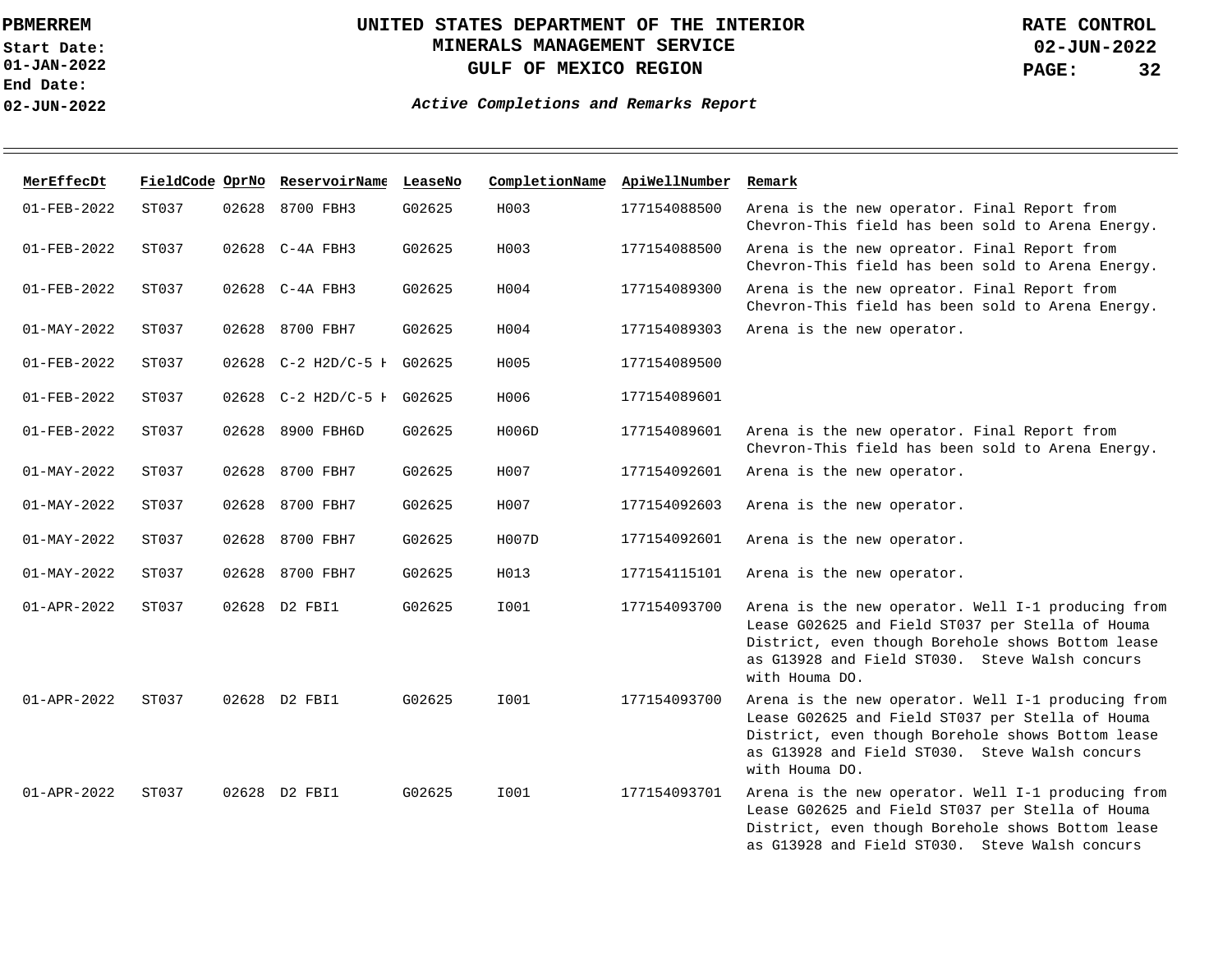**01-JAN-2022 Start Date: End Date: 02-JUN-2022**

## **UNITED STATES DEPARTMENT OF THE INTERIOR MINERALS MANAGEMENT SERVICE GULF OF MEXICO REGION**

**02-JUN-2022 PAGE: 33 RATE CONTROL**

| MerEffecDt        |        | FieldCode OprNo ReservoirName LeaseNo |        | CompletionName ApiWellNumber |              | Remark                                                                                                                                                                                                                          |
|-------------------|--------|---------------------------------------|--------|------------------------------|--------------|---------------------------------------------------------------------------------------------------------------------------------------------------------------------------------------------------------------------------------|
|                   |        |                                       |        |                              |              | with Houma DO.                                                                                                                                                                                                                  |
| 01-APR-2022       | ST037  | 02628 D2 FBI1                         | G02625 | I002                         | 177154101001 | Arena is the new operator. Well I-1 producing from<br>Lease G02625 and Field ST037 per Stella of Houma<br>District, even though Borehole shows Bottom lease<br>as G13928 and Field ST030. Steve Walsh concurs<br>with Houma DO. |
| $01 - APR - 2022$ | ST037  | 02628 D2 FBI1                         | G02625 | I002                         | 177154101001 | Arena is the new operator. Well I-1 producing from<br>Lease G02625 and Field ST037 per Stella of Houma<br>District, even though Borehole shows Bottom lease<br>as G13928 and Field ST030. Steve Walsh concurs<br>with Houma DO. |
| 01-FEB-2022       | ST037  | 02628 C4 SAND 15                      | G02625 | I005                         | 177154106600 | Arena is the new operator. Gas-cap request<br>submitted.                                                                                                                                                                        |
| 01-FEB-2022       | ST037  | 02628 C-1B FBI7                       | G02625 | I007                         | 177154097500 | Arena is the new operator. Gas Cap approval for<br>Well 1007 10/2006.                                                                                                                                                           |
| 01-FEB-2022       | ST037  | 02628 C-1B FBI7                       | G02625 | I009                         | 177154121800 | Arena is the new operator. Gas Cap approval for<br>Well 1007 10/2006.                                                                                                                                                           |
| 01-APR-2022       | EB160  | 02865 HB-2 FBI                        | G02647 | A026                         | 608044004701 | GAS CAP APPROVAL ON WELLS A-26, A-31, A-33 ON 1-12-<br>04 PER DON MACLAY.                                                                                                                                                       |
| 01-APR-2022       | EB160  | 02865 HB-2 FBI                        | G02647 | A031                         | 608044008400 | GAS CAP APPROVAL ON WELLS A-26, A-31, A-33 ON 1-12-<br>04 PER DON MACLAY.                                                                                                                                                       |
| 01-APR-2022       | EB160  | 02865 HB-2 FBI                        | G02647 | A031                         | 608044008400 | GAS CAP APPROVAL ON WELLS A-26, A-31, A-33 ON 1-12-<br>04 PER DON MACLAY.                                                                                                                                                       |
| 01-APR-2022       | EB160  | 02865 HB-2 FBI                        | G02647 | A033                         | 608044007002 | GAS CAP APPROVAL ON WELLS A-26, A-31, A-33 ON 1-12-<br>04 PER DON MACLAY.                                                                                                                                                       |
| 01-MAR-2022       | HI563A | 03151 GC 520                          | G02719 | D003                         | 427094111401 |                                                                                                                                                                                                                                 |
| 01-MAR-2022       | HI563A | 03151 GC 520                          | G02719 | D004                         | 427094112200 |                                                                                                                                                                                                                                 |
| 01-MAR-2022       | HI563A | 03151 GC 520                          | G02719 | D004                         | 427094112200 |                                                                                                                                                                                                                                 |
| $01 - MAR - 2022$ | HI563A | 03151 GC 520                          | G02719 | D005                         | 427094114300 |                                                                                                                                                                                                                                 |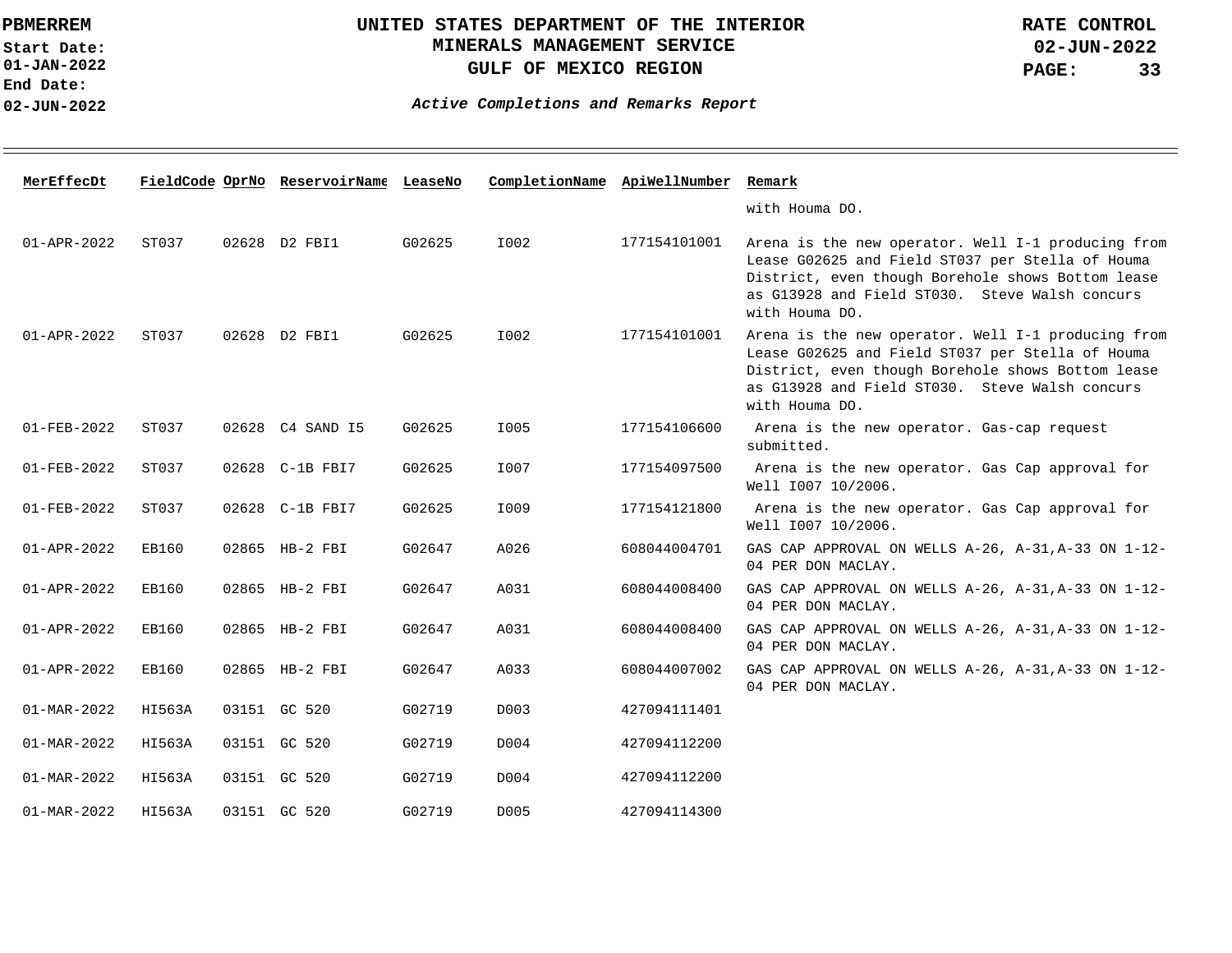**01-JAN-2022 Start Date: End Date: 02-JUN-2022**

## **UNITED STATES DEPARTMENT OF THE INTERIOR MINERALS MANAGEMENT SERVICE GULF OF MEXICO REGION**

**02-JUN-2022 PAGE: 34 RATE CONTROL**

| MerEffecDt               |        | FieldCode OprNo ReservoirName LeaseNo |        | CompletionName ApiWellNumber |              | Remark                                                                                                                                                    |
|--------------------------|--------|---------------------------------------|--------|------------------------------|--------------|-----------------------------------------------------------------------------------------------------------------------------------------------------------|
| $01 - JAN - 2022$        | HI376A | 03295 PL14/5 2                        | G02750 | A008                         | 427114054800 | Gas Cap approval for Well A-8 in 5/2004.                                                                                                                  |
| $01 - JAN - 2022$        | HI376A | 03295 PL14/5 2                        | G02750 | A013                         | 427114055801 | Gas Cap approval for Well A-8 in 5/2004.                                                                                                                  |
| $01 - JAN - 2022$        | HI376A | 03295 PL14/5 2                        | G02750 | A016                         | 427114056700 | Gas Cap approval for Well A-8 in 5/2004.                                                                                                                  |
| $01 - JAN - 2022$        | HI376A | 03295 PL 1-4/5 FBI                    | G02750 | A021                         | 427114057600 | Well A-21 gas cap approval in 9/2004.                                                                                                                     |
| $01 - JAN - 2022$        | HI376A | 03295 PL 1-4/5 FBI                    | G02750 | A024                         | 427114066300 | Well A-21 gas cap approval in 9/2004.                                                                                                                     |
| $01 - JAN - 2022$        | HI376A | 03295 PL14/530                        | G02750 | A025                         | 427114066500 | Proprety acquired from Apache effective 5/2013.                                                                                                           |
| $01 - JAN - 2022$        | HI376A | 03295 PL1-4/5 FBVB                    | G02754 | A017                         | 427114057200 | Property aquired by Fieldwood effective 5/2013.                                                                                                           |
| $01 - JAN - 2022$        | HI376A | 03295 PL1-4/5 FBVB                    | G02754 | A018                         | 427114057300 | Property aquired by Fieldwood effective 5/2013.                                                                                                           |
| $01 - JAN - 2022$        | HI376A | 03295 PL14/530                        | G02754 | A022                         | 427114057700 | Proprety acquired from Apache effective 5/2013.                                                                                                           |
| 01-MAR-2022              | VR050  | 03151 U S500                          | G02868 | 014                          | 177054065000 |                                                                                                                                                           |
| 01-MAR-2022              | WD109  | 03151 10200 SEG180                    | G02937 | A006                         | 177194022701 |                                                                                                                                                           |
| 01-MAR-2022              | WD109  | 03151 10500 S780-49 G02937            |        | A006                         | 177194022701 |                                                                                                                                                           |
| $01 - MAR - 2022$        | WD109  | 03151 10000 SEG780                    | G02937 | A025                         | 177194022501 |                                                                                                                                                           |
| 01-MAR-2022              | WD109  | 03151 10600 SEG950                    | G02937 | A026                         | 177194036103 | Final SRI. The perfs in the A-26 well in<br>April, 2021 were open, but not producing. The<br>perfs were squeezed off in June and the zone is<br>depleted. |
| 01-MAR-2022              | WD109  | 03151 10200 SEG180                    | G02937 | A030                         | 177194037402 |                                                                                                                                                           |
| $01 - MAR - 2022$        | WD109  | 03151 10500 S780-49 G02937            |        | A036                         | 177194028701 |                                                                                                                                                           |
| $01 - MAR - 2022$        | WD109  | 03151 9000S210                        | G02937 | A039                         | 177194061500 |                                                                                                                                                           |
| $01 - \text{MAR} - 2022$ | WD109  | 03151 10000 SEG780                    | G02937 | A043                         | 177194061902 |                                                                                                                                                           |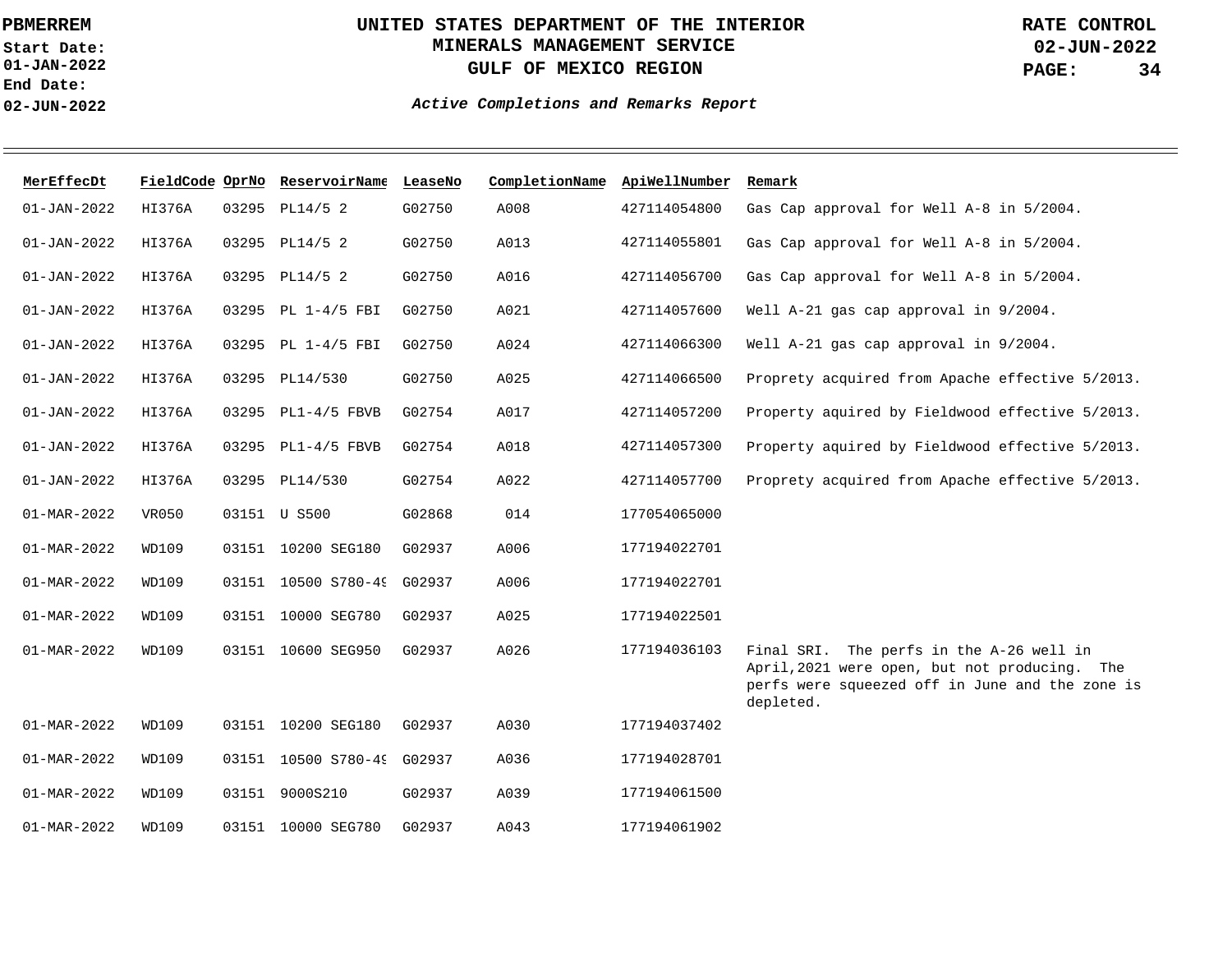**01-JAN-2022 Start Date: End Date: 02-JUN-2022**

# **UNITED STATES DEPARTMENT OF THE INTERIOR MINERALS MANAGEMENT SERVICE GULF OF MEXICO REGION**

**02-JUN-2022 PAGE: 35 RATE CONTROL**

| MerEffecDt        |              | FieldCode OprNo ReservoirName LeaseNo |        | CompletionName ApiWellNumber Remark |              |                                                                               |
|-------------------|--------------|---------------------------------------|--------|-------------------------------------|--------------|-------------------------------------------------------------------------------|
| $01 - MAR - 2022$ | WD109        | 03151 10800 SEG100                    | G02937 | A044                                | 177194062000 |                                                                               |
| $01 - MAR - 2022$ | WD109        | 03151 13100 SEG900                    | G02937 | A045                                | 177194070700 | Cox is the new operator.                                                      |
| $01 - MAR - 2022$ | WD109        | 03151 10000 SEG780                    | G02937 | A050                                | 177194069701 |                                                                               |
| $01 - MAR - 2022$ | SP078        | 03151 6900 P                          | G02940 | B004                                | 177214017904 |                                                                               |
| $01 - MAR - 2022$ | SP078        | 03151 6200 I                          | G02940 | <b>B010</b>                         | 177214022000 |                                                                               |
| $01 - MAR - 2022$ | SP078        | 03151 6600 E                          | G02940 | B024                                | 177214033203 |                                                                               |
| $01 - MAR - 2022$ | SP078        | 03151 7800 O                          | G02940 | B027                                | 177214044201 |                                                                               |
| $01 - MAR - 2022$ | SP078        | 03151 7800 O                          | G02940 | B029                                | 177214045500 |                                                                               |
| 01-MAR-2022       | SP078        | 03151 6000 LWR E                      | G02940 | D003                                | 177214023102 |                                                                               |
| 01-MAR-2022       | SP078        | 03151 6000 R                          | G02940 | D024D                               | 177214040900 |                                                                               |
| $01 - MAR - 2022$ | SP078        | 03151 6700 R                          | G02941 | D022D                               | 177214040700 |                                                                               |
| $01 - MAR - 2022$ | SP078        | 03151 6000 R                          | G02941 | D023                                | 177214040801 |                                                                               |
| 01-FEB-2022       | GA209        | 00276 LL-15, RA                       | G03229 | B003                                | 427064040301 |                                                                               |
| $01 - MAR - 2022$ | MP073        | 03151 LP-2 R                          | G03417 | C009J                               | 177254023200 | Energy XXI property. Rig of 1.4 used by Energy<br>XXI, not within TIMS range. |
| $01 - MAR - 2022$ | MP073        | 03151 LP-2 R                          | G03417 | C015                                | 177254026301 | Energy XXI property. Rig of 1.4 used by Energy<br>XXI, not within TIMS range. |
| $01 - MAR - 2022$ | MP073        | 03151 BA-3 R                          | G03417 | CO <sub>22H</sub>                   | 177254059300 |                                                                               |
| $01 - MAR - 2022$ | WC498        | 03151 L9LOW/F11 FBI G03520            |        | B003                                | 177024109002 |                                                                               |
| $01 - MAR - 2022$ | <b>WC498</b> | 03151 L15 FBA                         | G03520 | B009                                | 177024120201 |                                                                               |
| $01 - MAR - 2022$ | SS169        | 03151 E-1 FBVII                       | G04231 | <b>B010</b>                         | 177114066201 |                                                                               |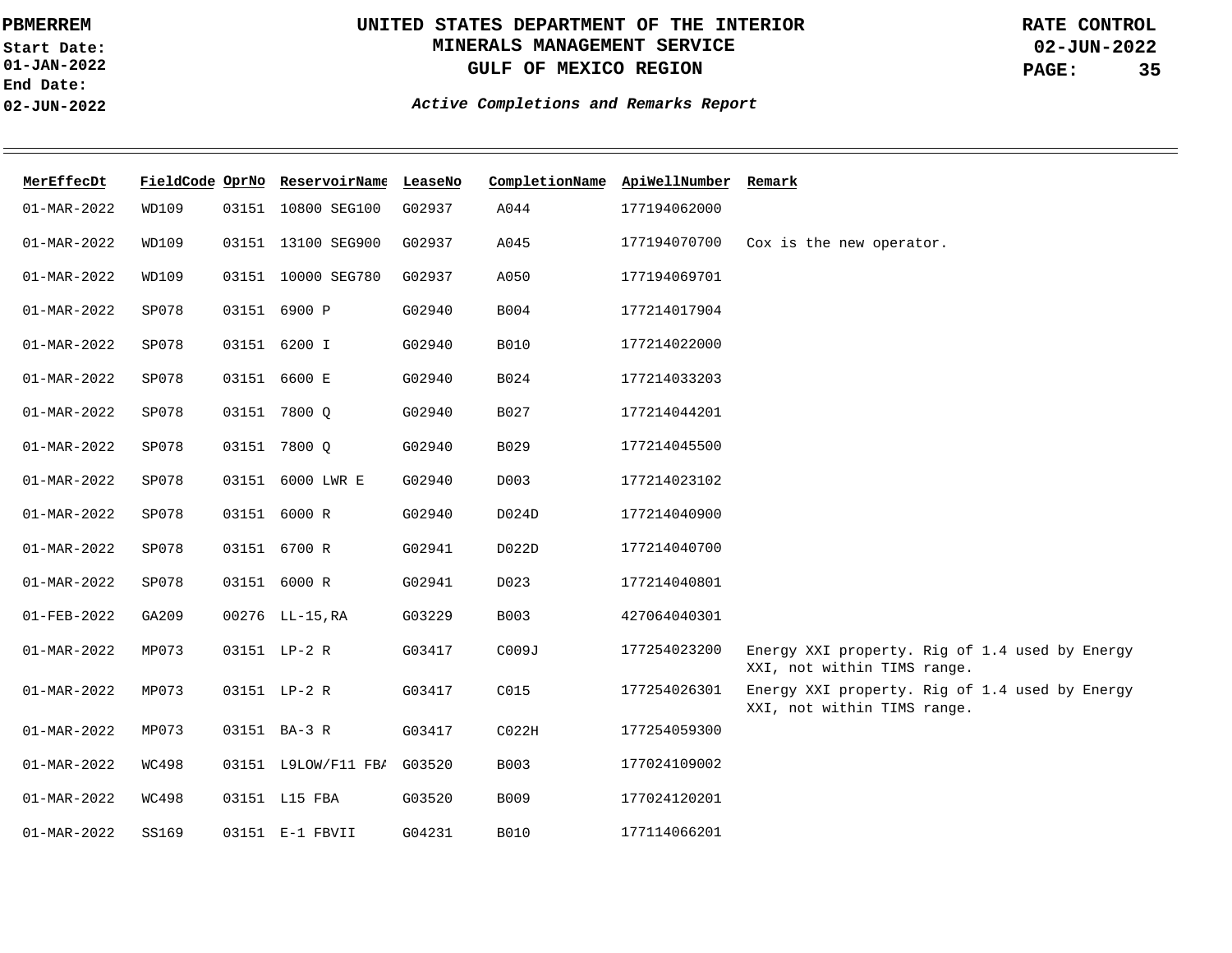**01-JAN-2022 Start Date: End Date: 02-JUN-2022**

# **UNITED STATES DEPARTMENT OF THE INTERIOR MINERALS MANAGEMENT SERVICE GULF OF MEXICO REGION**

**02-JUN-2022 PAGE: 36 RATE CONTROL**

| MerEffecDt        |              | FieldCode OprNo ReservoirName LeaseNo |        | CompletionName | ApiWellNumber | Remark                                                                                                                                       |
|-------------------|--------------|---------------------------------------|--------|----------------|---------------|----------------------------------------------------------------------------------------------------------------------------------------------|
| $01 - MAR - 2022$ | SS169        | 03151 E-7 FBVII                       | G04231 | D002           | 177114091302  |                                                                                                                                              |
| $01 - MAR - 2022$ | SS169        | 03151 E-3 FB7                         | G04231 | D006           | 177114134800  |                                                                                                                                              |
| $01 - MAR - 2022$ | SM236        | 03151 TXL4S110                        | G04437 | 001            | 177074038000  |                                                                                                                                              |
| $01 - MAR - 2022$ | SM236        | 03151 TXL4S110                        | G04437 | A002           | 177074040200  |                                                                                                                                              |
| 01-FEB-2022       | EI175        | 02628 Z4 RA                           | G04452 | A001           | 177094065705  | Reservoir is mapped as 2 compartments, but<br>pressure and production data strong suggest that<br>both compartments are on common reserovir. |
| $01 - FEB - 2022$ | EI175        | 02628 Z4 RA                           | G04452 | A003           | 177094065004  | Reservoir is mapped as 2 compartments, but<br>pressure and production data strong suggest that<br>both compartments are on common reserovir. |
| $01 - FEB - 2022$ | EI175        | 02628 Z4 RA                           | G04452 | A003           | 177094065006  | Reservoir is mapped as 2 compartments, but<br>pressure and production data strong suggest that<br>both compartments are on common reserovir. |
| $01 - FEB - 2022$ | EI175        | 02628 Z4 RA                           | G04452 | A007           | 177094099300  | Reservoir is mapped as 2 compartments, but<br>pressure and production data strong suggest that<br>both compartments are on common reserovir. |
| $01 - FEB - 2022$ | <b>EI175</b> | 02628 Z4 RA                           | G04452 | A008           | 177094099201  | Reservoir is mapped as 2 compartments, but<br>pressure and production data strong suggest that<br>both compartments are on common reserovir. |
| $01 - FEB - 2022$ | <b>EI175</b> | 02628 Z4 RA                           | G04452 | A008           | 177094099202  | Reservoir is mapped as 2 compartments, but<br>pressure and production data strong suggest that<br>both compartments are on common reserovir. |
| $01 - FEB - 2022$ | EI175        | 02628 Z4 RA                           | G04452 | A018           | 177094102401  | Reservoir is mapped as 2 compartments, but<br>pressure and production data strong suggest that<br>both compartments are on common reserovir. |
| 01-FEB-2022       | EI175        | 02628 Z4 RA                           | G04452 | A018           | 177094102402  | Reservoir is mapped as 2 compartments, but<br>pressure and production data strong suggest that<br>both compartments are on common reserovir. |
| $01 - APR - 2022$ | MP151        | 03035 C-16 B                          | G04481 | A001           | 177254033800  |                                                                                                                                              |
| 01-APR-2022       | GC065        | 03035 J1/J2/J3/J4 F G05889            |        | A004           | 608114011600  | Property previouly owned by Dynamic Offshore.                                                                                                |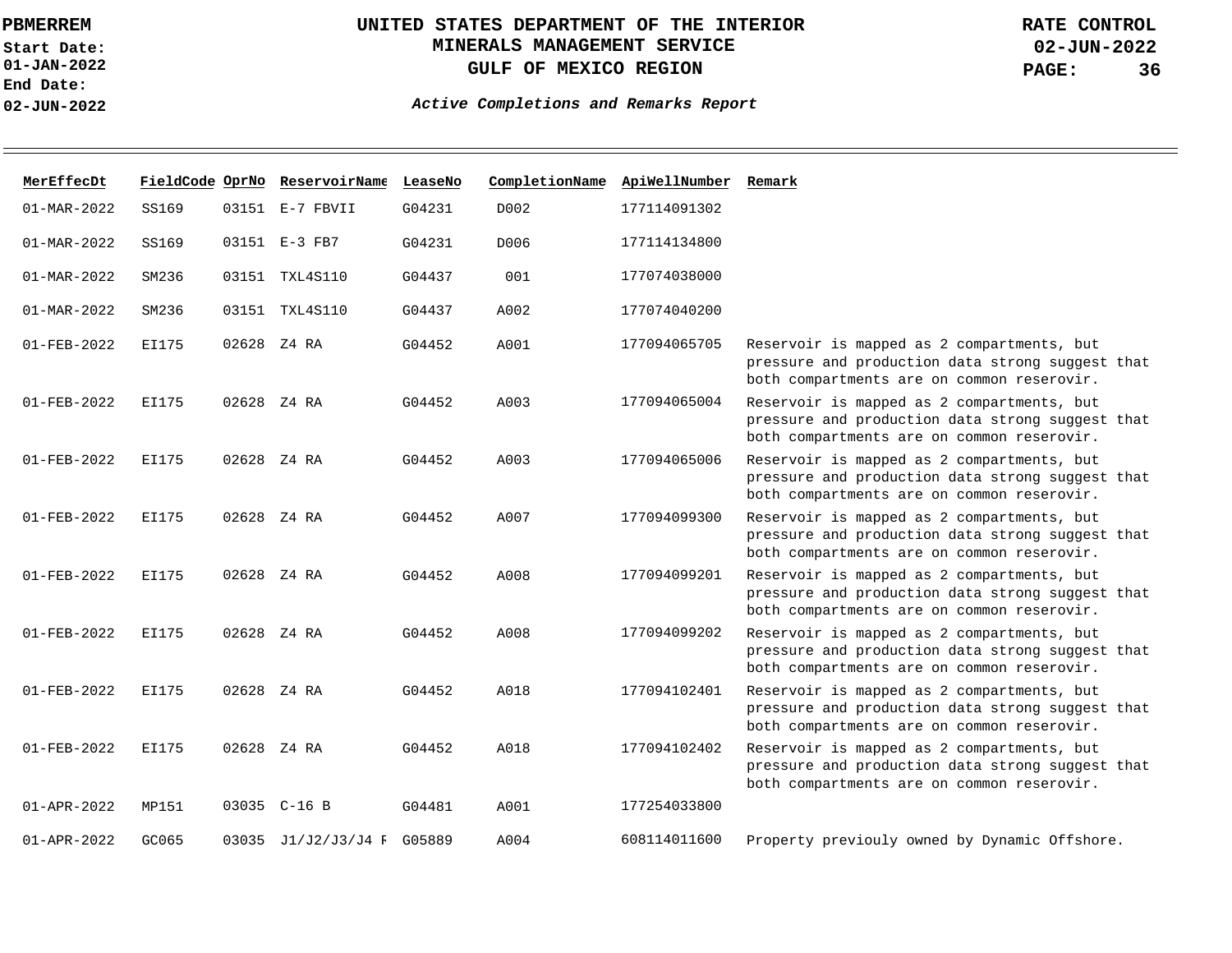**01-JAN-2022 Start Date: End Date: 02-JUN-2022**

## **UNITED STATES DEPARTMENT OF THE INTERIOR MINERALS MANAGEMENT SERVICE GULF OF MEXICO REGION**

**02-JUN-2022 PAGE: 37 RATE CONTROL**

| MerEffecDt  | FieldCode OprNo |       | ReservoirName LeaseNo      |        | CompletionName | ApiWellNumber | Remark                                        |
|-------------|-----------------|-------|----------------------------|--------|----------------|---------------|-----------------------------------------------|
| 01-APR-2022 | GC065           | 03035 | J1/J2/J3/J4 F G05889       |        | A009I          | 608114017000  | Property previouly owned by Dynamic Offshore. |
| 01-APR-2022 | GC065           |       | 03035 J1/J2/J3/J4 F G05889 |        | A020           | 608114059901  | Property previouly owned by Dynamic Offshore. |
| 01-APR-2022 | GC065           |       | 03035 J1/J2/J3/J4 F G05889 |        | A038           | 608114015501  | Property previouly owned by Dynamic Offshore. |
| 01-APR-2022 | GC065           |       | 03035 J1/J2/J3/J4 F G05900 |        | A001           | 608114010000  | Property previouly owned by Dynamic Offshore. |
| 01-APR-2022 | GC065           |       | 03035 J1/J2/J3/J4 F G05900 |        | A002           | 608114010600  | Property previouly owned by Dynamic Offshore. |
| 01-APR-2022 | GC065           |       | 03035 J1/J2/J3/J4 F G05900 |        | A003           | 608114011200  | Property previouly owned by Dynamic Offshore. |
| 01-APR-2022 | GC065           |       | 03035 J1/J2/J3/J4 F G05900 |        | A010I          | 608114017300  | Property previouly owned by Dynamic Offshore. |
| 01-APR-2022 | GC065           |       | 03035 J1/J2/J3/J4 F G05900 |        | A011           | 608114017800  | Property previouly owned by Dynamic Offshore. |
| 01-APR-2022 | GC065           |       | 03035 J1/J2/J3/J4 F G05900 |        | A018           | 608114047603  | Property previouly owned by Dynamic Offshore. |
| 01-APR-2022 | GC065           | 03035 | J1/J2/J3/J4 F G05900       |        | A035           | 608114014700  | Property previouly owned by Dynamic Offshore. |
| 01-APR-2022 | GC065           |       | 03035 J1/J2/J3/J4 F G05900 |        | A039I          | 608114016000  | Property previouly owned by Dynamic Offshore. |
| 01-APR-2022 | GC065           | 03035 | J1/J2/J3/J4 F G05900       |        | A041A          | 608114016500  | Property previouly owned by Dynamic Offshore. |
| 01-APR-2022 | GC065           | 03035 | J1/J2/J3/J4 F G05900       |        | A041D          | 608114016500  | Property previouly owned by Dynamic Offshore. |
| 01-APR-2022 | GC065           |       | 03035 J1/J2/J3/J4 F G05900 |        | A042           | 608114016701  | Property previouly owned by Dynamic Offshore. |
| 01-FEB-2022 | GA209           |       | 00276 LL-15, RA            | G06093 | A005           | 427064036500  |                                               |
| 01-FEB-2022 | GA209           |       | 00276 LL-15, RA            | G06093 | A006           | 427064037000  |                                               |
| 01-FEB-2022 | GA209           |       | 00276 LL-15, RA            | G06093 | <b>B001D</b>   | 427064039600  |                                               |
| 01-FEB-2022 | GA209           |       | 00276 LL-15, RA            | G06093 | <b>B002D</b>   | 427064040000  |                                               |
| 01-FEB-2022 | GA209           |       | 00276 LL-15, RA            | G06093 | B004D          | 427064040400  |                                               |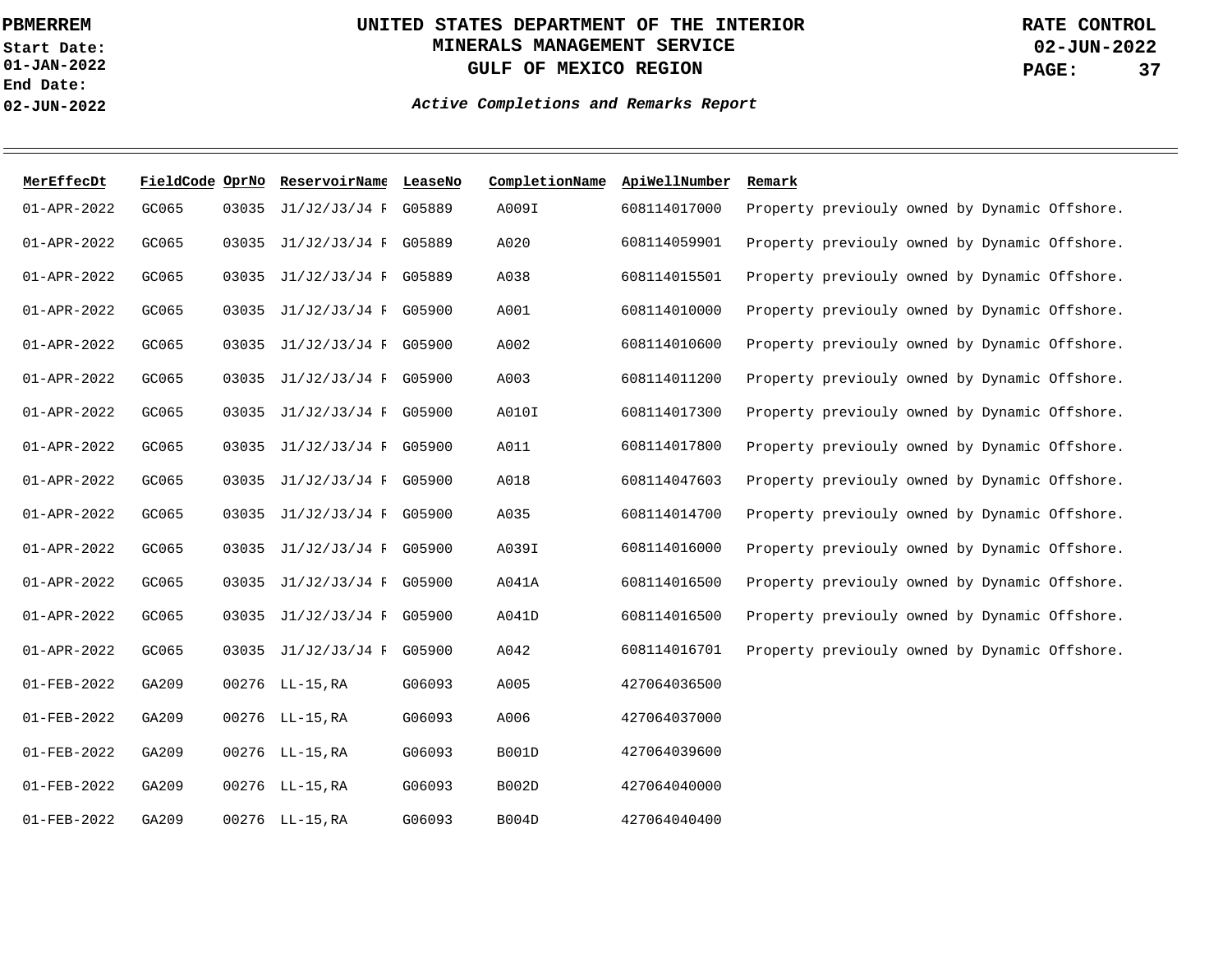**01-JAN-2022 Start Date: End Date: 02-JUN-2022**

# **UNITED STATES DEPARTMENT OF THE INTERIOR MINERALS MANAGEMENT SERVICE GULF OF MEXICO REGION**

**02-JUN-2022 PAGE: 38 RATE CONTROL**

| MerEffecDt        |       |           | FieldCode OprNo ReservoirName | LeaseNo | CompletionName | ApiWellNumber | Remark                                                                                                               |
|-------------------|-------|-----------|-------------------------------|---------|----------------|---------------|----------------------------------------------------------------------------------------------------------------------|
| $01 - FEB - 2022$ | GA209 |           | 00276 LL-15, RA               | G06093  | B006           | 427064041800  |                                                                                                                      |
| $01 - FEB - 2022$ | GA209 |           | 00276 LL-15, RA               | G06093  | <b>B008</b>    | 427064042500  |                                                                                                                      |
| $01 - FEB - 2022$ | GA209 |           | 00276 LL-15, RA               | G06093  | B009           | 427064042700  |                                                                                                                      |
| $01 - FEB - 2022$ | GA209 |           | 00276 LL-15, RA               | G06093  | <b>B010</b>    | 427064042900  |                                                                                                                      |
| 01-MAR-2022       | SS100 |           | 03151 10800 FBA               | G07750  | DA003          | 177114096101  |                                                                                                                      |
| $01 - MAR - 2022$ | SS100 |           | 03151 10800 FBA               | G07750  | DA004          | 177114096402  |                                                                                                                      |
| $01 - MAR - 2022$ | SS100 |           | 03151 10800 FBA               | G07750  | DA006          | 177114135702  |                                                                                                                      |
| 01-MAR-2022       | SP089 |           | 03295 U-1FB15                 | G07799  | D002           | 177224021001  | Fieldwood is the operator. Well not squeezed.                                                                        |
| $01 - JAN - 2022$ | MC429 |           | 02481 K1RC/A1RBW              | G07944  | A003           | 608174084404  |                                                                                                                      |
| $01 - JAN - 2022$ | MC807 |           | 00689 J1/K1                   | G07958  | A019           | 608174048702  | Enhanced Recovery reservoirs are now Sensitive per<br>regulations eff. 4/2010. Downhole Commingle appr.<br>7/1/1999. |
| $01 - JAN - 2022$ | MC807 |           | 00689 J1/K1                   | G07963  | A013           | 608174048400  | Enhanced Recovery reservoirs are now Sensitive per<br>regulations eff. 4/2010. Downhole Commingle appr.<br>7/1/1999. |
| $01 - JAN - 2022$ | MC807 |           | 00689 J1/K1                   | G07963  | A020           | 608174048500  | Enhanced Recovery reservoirs are now Sensitive per<br>regulations eff. 4/2010. Downhole Commingle appr.<br>7/1/1999. |
| $01 - APR - 2022$ | MC084 | 00981 M66 |                               | G08484  | SS005          | 608174129401  | Anadarko Petroleum Corporation is the new<br>operator.                                                               |
| $01 - MAR - 2022$ | MP308 |           | 03295 N6 RA                   | G08760  | A005           | 177244096301  | Property acquired from Apache effective 5/2013.                                                                      |
| $01 - MAR - 2022$ | MP308 |           | 03295 N6 RA                   | G08760  | A009           | 177244096900  | Property acquired from Apache effective 5/2013.                                                                      |
| $01 - APR - 2022$ | MC084 | 00981 M66 |                               | G08797  | SS002          | 608174090100  | Anadarko Petroleum Corporation is the new<br>operator.                                                               |
| $01 - APR - 2022$ | MC084 | 00981 M66 |                               | G08797  | SS003          | 608174090801  | Anadarko Petroleum Corporation is the new<br>operator.                                                               |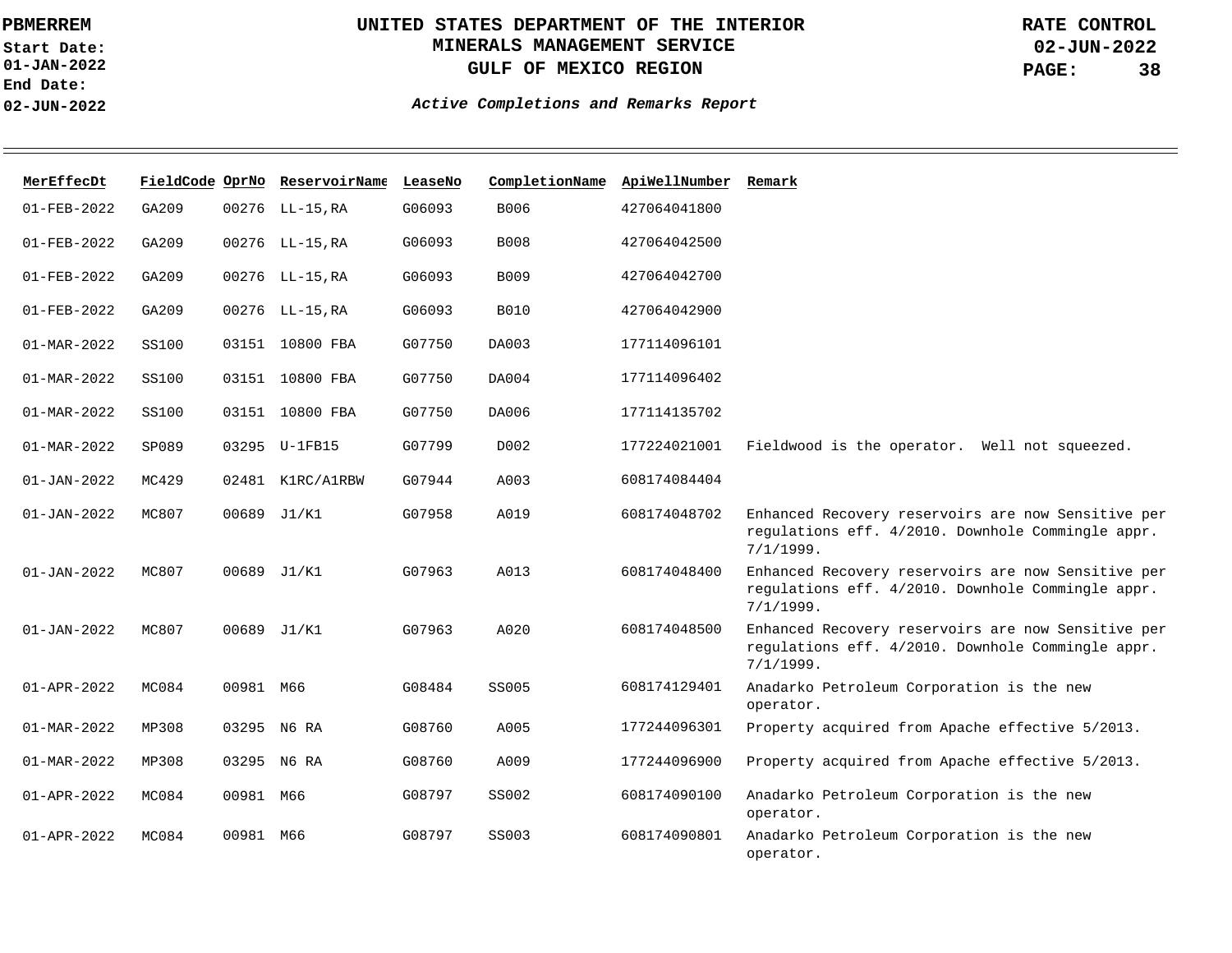**01-JAN-2022 Start Date: End Date: 02-JUN-2022**

## **UNITED STATES DEPARTMENT OF THE INTERIOR MINERALS MANAGEMENT SERVICE GULF OF MEXICO REGION**

**02-JUN-2022 PAGE: 39 RATE CONTROL**

| MerEffecDt        |       |           | FieldCode OprNo ReservoirName LeaseNo |        | CompletionName ApiWellNumber |              | Remark                                                        |
|-------------------|-------|-----------|---------------------------------------|--------|------------------------------|--------------|---------------------------------------------------------------|
| $01 - JAN - 2022$ | MC522 |           | 02481 F6/F7 RC                        | G08831 | F005                         | 608174110000 | Formerly under operator's # 00114.                            |
| $01 - FEB - 2022$ | MC776 |           | 02481 PINK BH6.5L                     | G09866 | TC002                        | 608174117000 |                                                               |
| $01 - FEB - 2022$ | MC776 |           | 02481 PINK BH6.5L                     | G09866 | <b>TG003</b>                 | 608174137702 |                                                               |
| $01 - FEB - 2022$ | MC776 |           | 02481 PINK BH6.5L                     | G09866 | TH001                        | 608174127002 |                                                               |
| $01 - FEB - 2022$ | MC776 | 02481     | PINK BH6.5LL                          | G09867 | 008                          | 608174127300 |                                                               |
| $01 - FEB - 2022$ | MC776 |           | 02481 PINK BH6.5LL                    | G09867 | <b>TB001</b>                 | 608174110400 |                                                               |
| $01 - FEB - 2022$ | MC776 |           | 02481 PINK BH6.5L                     | G09867 | <b>TB003</b>                 | 608174124400 |                                                               |
| 01-FEB-2022       | MC776 |           | 02481 PINK BH6.5L                     | G09868 | <b>TF001</b>                 | 608174112201 |                                                               |
| $01 - FEB - 2022$ | MC776 | 02481     | PINK BH6.5LL                          | G09868 | <b>TF001</b>                 | 608174112201 |                                                               |
| $01 - FEB - 2022$ | MC776 |           | 02481 PINK BH6.5LL                    | G09868 | <b>TF002</b>                 | 608174117900 |                                                               |
| $01 - FEB - 2022$ | MC899 | 00689     | T2 LOWER GREE                         | G09896 | SS007                        | 608174091600 | Gas cap gas condensate producer.                              |
| $01 - JAN - 2022$ | EI238 |           | 02628 B-7 FB-K6                       | G10741 | K006                         | 177094124501 | Arena Energy is now the new operator.                         |
| 01-APR-2022       | MC084 | 00981 M66 |                                       | G10977 | 003                          | 608174114500 | Anadarko Petroleum Corporation is the new<br>operator.        |
| $01 - APR - 2022$ | MC084 | 00981 M66 |                                       | G10977 | SS004                        | 608174131600 | Anadarko Petroleum Corporation is the new<br>operator.        |
| $01 - MAR - 2022$ | GC562 |           | 00981 M14 FB2                         | G11075 | 003                          | 608114036403 | Unitization SRI - submitted for information<br>purposes only. |
| 01-MAR-2022       | GC562 |           | 00981 M14 FB2                         | G11075 | SS005                        | 608114062202 | Unitization SRI - submitted for information<br>purposes only. |
| 01-MAR-2022       | GC562 |           | 00981 M14 FB2                         | G11075 | SS006                        | 608114067200 | Unitization SRI - submitted for information<br>purposes only. |
| $01 - MAR - 2022$ | GC562 |           | 00981 M14 FB2                         | G11075 | <b>SS007</b>                 | 608114069801 | Unitization SRI - submitted for information<br>purposes only. |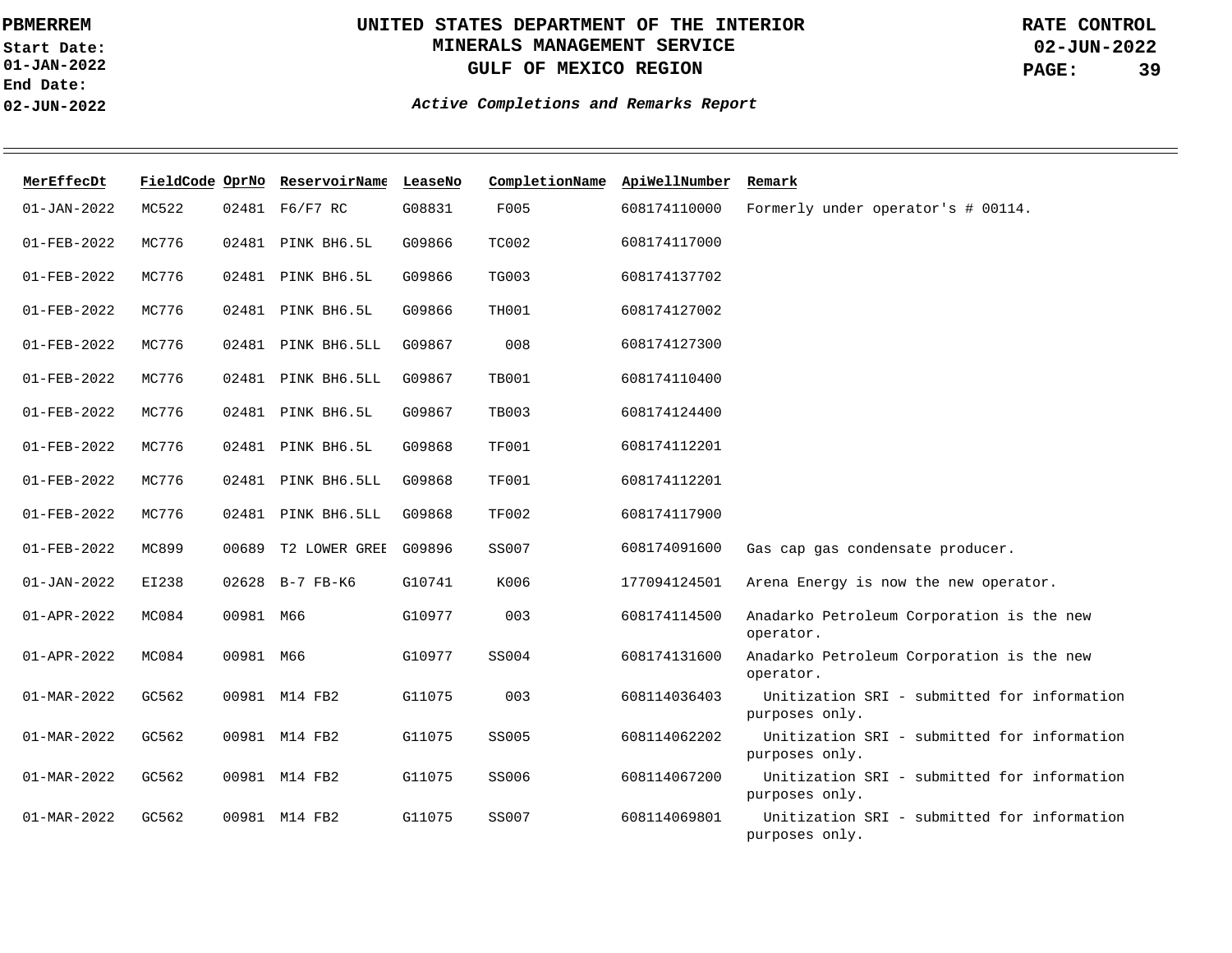**01-JAN-2022 Start Date: End Date: 02-JUN-2022**

## **UNITED STATES DEPARTMENT OF THE INTERIOR MINERALS MANAGEMENT SERVICE GULF OF MEXICO REGION**

| MerEffecDt               |       |       | FieldCode OprNo ReservoirName LeaseNo |        | CompletionName | ApiWellNumber | Remark                                                                                                                                             |
|--------------------------|-------|-------|---------------------------------------|--------|----------------|---------------|----------------------------------------------------------------------------------------------------------------------------------------------------|
| $01 - MAR - 2022$        | GC562 |       | 00981 M14 FB2                         | G11075 | <b>SS008</b>   | 608114072300  | Unitization SRI - submitted for information<br>purposes only.                                                                                      |
| $01 - JAN - 2022$        | MC807 |       | 00689 J1/K1                           | G12166 | A010           | 608174059704  | Enhanced Recovery reservoirs are now Sensitive per<br>regulations eff. 4/2010. Downhole Commingle appr.<br>7/1/1999.                               |
| $01 - APR - 2022$        | WD133 |       | 03295 P FBA                           | G13645 | A003           | 177204014802  | Fieldwood Energy acquired from Apache. Referred to<br>RCUnit for possible gas cap.                                                                 |
| $01 - MAX - 2022$        | EB602 |       | 00981 DP-1/DS-1                       | G14205 | 013            | 608044027000  | Commingle approval effective 12/2013.                                                                                                              |
| $01 - APR - 2022$        | EB602 |       | 00981 DS-1/DS-2 FB                    | G14205 | A003           | 608044019701  |                                                                                                                                                    |
| 01-MAR-2022              | EB602 | 00981 | DS-1.5/DS-2/I G14205                  |        | A003           | 608044019701  | Well in this reservoir did not produce in 2021.                                                                                                    |
| 01-MAR-2022              | EB602 |       | 00981 DS-1.5/DS-2/I G14205            |        | A005           | 608044018801  | Well in this reservoir did not produce in 2021.                                                                                                    |
| $01 - MAY - 2022$        | EB602 |       | 00981 DS-1, FB-C                      | G14205 | A005           | 608044018801  | Revised to include Well A007.                                                                                                                      |
| $01 - \text{MAR} - 2022$ | EB602 |       | 00981 DS-1.5/DS-2/I G14205            |        | A007           | 608044020200  | Well in this reservoir did not produce in 2021.                                                                                                    |
| $01 - MAR - 2022$        | EB602 | 00981 | DS-1.5/DS-2/I G14205                  |        | A007           | 608044020200  | Well in this reservoir did not produce in 2021.                                                                                                    |
| $01 - MAY - 2022$        | EB602 |       | 00981 DS-1, FB-C                      | G14205 | A007           | 608044020200  | Revised to include Well A007.                                                                                                                      |
| $01 - MAX - 2022$        | EB602 | 00981 | DP-1,FB-A                             | G14205 | SS004          | 608044019001  | Gas Cap approval for Well A-7, G20725,<br>7/2/09. Anadarko acquired property from Kerr-McGee.<br>Gas Cap approval for Well SS007, G14205, 4/20/07. |
| $01 - MAX - 2022$        | EB602 |       | 00981 DP-1, FB-A                      | G14205 | SS007          | 608044022001  | Gas Cap approval for Well A-7, G20725,<br>7/2/09. Anadarko acquired property from Kerr-McGee.<br>Gas Cap approval for Well SS007, G14205, 4/20/07. |
| $01 - MAY - 2022$        | EB602 |       | 00981 DP-1/DS-1                       | G14205 | <b>SS010</b>   | 608044024900  | Commingle approval effective 12/2013.                                                                                                              |
| $01 - MAX - 2022$        | EB602 |       | 00981 DP-1, FB-A                      | G14205 | SS014          | 608044027301  | Gas Cap approval for Well A-7, G20725,<br>7/2/09. Anadarko acquired property from Kerr-McGee.<br>Gas Cap approval for Well SS007, G14205, 4/20/07. |
| $01 - \text{MAR} - 2022$ | EI346 |       | 03295 T-2 SAND                        | G14482 | A003           | 177104155100  |                                                                                                                                                    |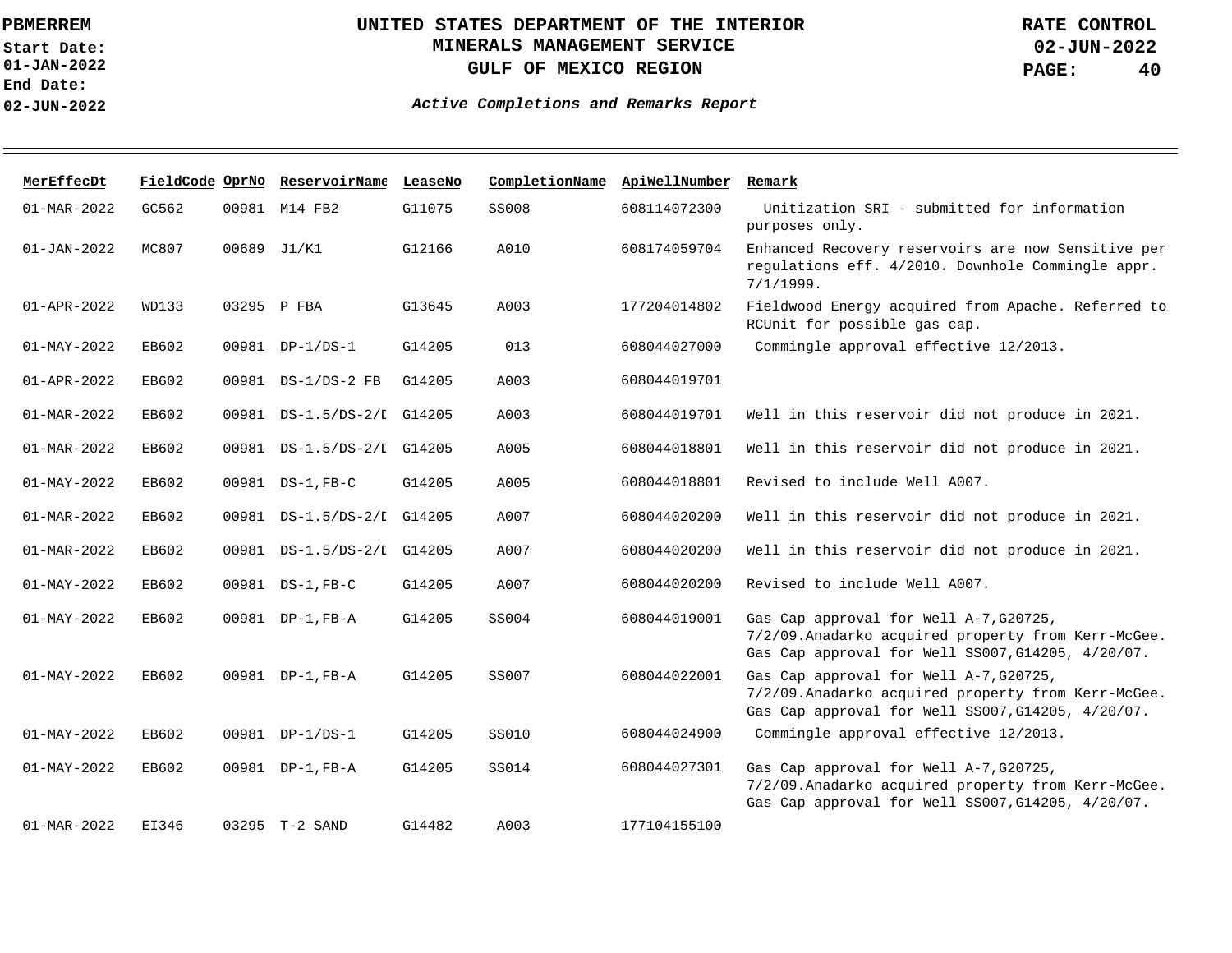**01-JAN-2022 Start Date: End Date: 02-JUN-2022**

## **UNITED STATES DEPARTMENT OF THE INTERIOR MINERALS MANAGEMENT SERVICE GULF OF MEXICO REGION**

**02-JUN-2022 PAGE: 41 RATE CONTROL**

| MerEffecDt        | FieldCode OprNo |       | ReservoirName LeaseNo             |        | CompletionName ApiWellNumber |              | Remark                                        |
|-------------------|-----------------|-------|-----------------------------------|--------|------------------------------|--------------|-----------------------------------------------|
| 01-APR-2022       | GC065           | 03035 | J1/J2/J3/J4 F G14668              |        | A017                         | 608114045202 | Property previouly owned by Dynamic Offshore. |
| 01-APR-2022       | GC065           |       | 03035 J1/J2/J3/J4 F G14668        |        | A017                         | 608114045202 | Property previouly owned by Dynamic Offshore. |
| 01-FEB-2022       | GC826           |       | 02481 M20 (DD/FF)                 | G15610 | A005                         | 608114037802 |                                               |
| $01 - JAN - 2022$ | GB387           |       | 00689 H52/H55 RA                  | G15879 | HB001                        | 608074019107 |                                               |
| $01 - JAN - 2022$ | GB387           |       | 00689 H52/H55 RA                  | G15879 | HB001                        | 608074019108 |                                               |
| $01 - JAN - 2022$ | GB387           |       | 00689 H52/H55 RA                  | G15879 | HB002                        | 608074025402 |                                               |
| 01-MAR-2022       | MP061           |       | 03151 J6 SAND POD <i>I</i> G16493 |        | A001                         | 177254069800 |                                               |
| 01-MAR-2022       | MP061           |       | 03151 J6 SAND POD I G16493        |        | A002                         | 177254070400 |                                               |
| $01 - MAR - 2022$ | MP061           |       | 03151 J6 SAND POD <i>1</i> G16493 |        | A003                         | 177254071000 |                                               |
| $01 - MAR - 2022$ | MP061           |       | 03151 J6 SAND POD <i>I</i> G16493 |        | A005                         | 177254071300 |                                               |
| $01 - MAR - 2022$ | MP061           |       | 03151 J6 SAND POD <i>I</i> G16493 |        | A006                         | 177254072304 |                                               |
| $01 - MAR - 2022$ | MP061           |       | 03151 J6 SAND POD <i>I</i> G16493 |        | A007                         | 177254074201 |                                               |
| $01 - MAR - 2022$ | MP061           |       | 03151 J6 SAND POD <i>I</i> G16493 |        | A010                         | 177254086301 |                                               |
| $01 - MAR - 2022$ | MP061           |       | 03151 J6 SAND POD <i>I</i> G16493 |        | A011                         | 177254086400 |                                               |
| $01 - MAR - 2022$ | MP061           |       | 03151 J6 SAND POD E G16493        |        | B002                         | 177254072000 |                                               |
| $01 - MAR - 2022$ | MP061           |       | 03151 J6 SAND POD E G16493        |        | <b>B003</b>                  | 177254072200 |                                               |
| $01 - MAR - 2022$ | MP061           |       | 03151 BA-4AA SOUTH G16493         |        | <b>B004</b>                  | 177254073100 |                                               |
| $01 - MAR - 2022$ | MP061           |       | 03151 J6 SAND POD E G16493        |        | <b>B006</b>                  | 177254084500 |                                               |
| $01 - MAR - 2022$ | MP061           |       | 03151 BA-4AA SOUTH                | G16493 | B007                         | 177254087600 |                                               |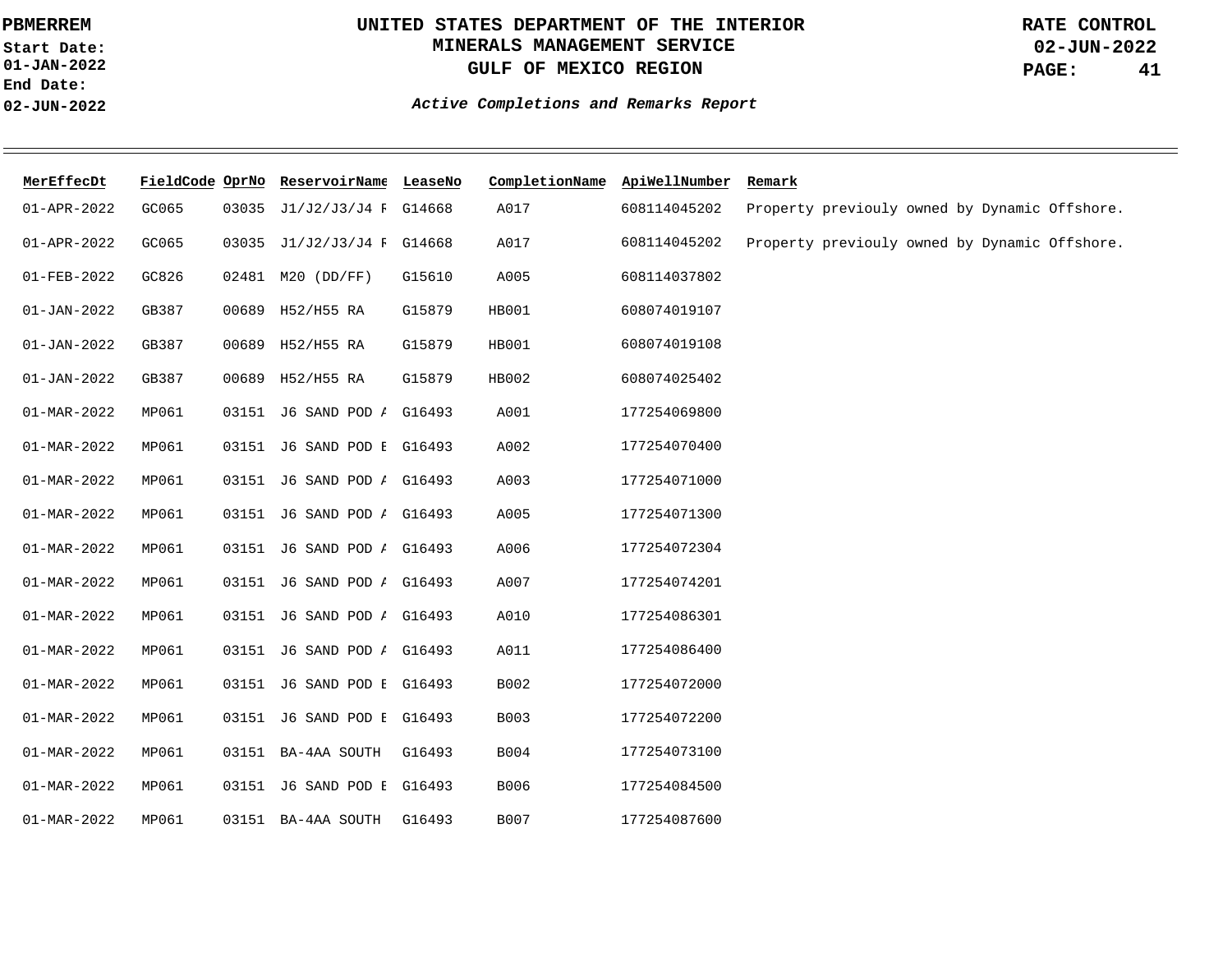**01-JAN-2022 Start Date: End Date: 02-JUN-2022**

# **UNITED STATES DEPARTMENT OF THE INTERIOR MINERALS MANAGEMENT SERVICE GULF OF MEXICO REGION**

**02-JUN-2022 PAGE: 42 RATE CONTROL**

| MerEffecDt               |              | FieldCode OprNo ReservoirName LeaseNo |        | CompletionName   | ApiWellNumber | Remark                                                                              |
|--------------------------|--------------|---------------------------------------|--------|------------------|---------------|-------------------------------------------------------------------------------------|
| $01 - MAR - 2022$        | MP061        | 03151 BA-4AA POD B                    | G16493 | B008             | 177254087900  |                                                                                     |
| $01 - MAR - 2022$        | MP061        | 03151 J6 SAND POD E G16493            |        | B009             | 177254089100  |                                                                                     |
| $01 - MAR - 2022$        | MP061        | 03151 J6 SAND POD E G16493            |        | <b>B010</b>      | 177254089200  |                                                                                     |
| 01-MAR-2022              | MP061        | 03151 J6 SAND POD <i>I</i> G16493     |        | C002             | 177254073700  |                                                                                     |
| 01-MAR-2022              | MP061        | 03151 J6 SAND POD E G16493            |        | C004             | 177254073900  |                                                                                     |
| 01-MAR-2022              | MP061        | 03151 J6 SAND POD E G16493            |        | C006             | 177254078802  |                                                                                     |
| 01-MAR-2022              | MP061        | 03151 J6 SAND POD <i>I</i> G16493     |        | C007             | 177254079200  |                                                                                     |
| 01-MAR-2022              | MP061        | 03151 J6 SAND POD E G16493            |        | C009             | 177254086500  |                                                                                     |
| 01-MAR-2022              | MP061        | 03151 J6 SAND POD E G16493            |        | C010             | 177254088400  |                                                                                     |
| $01 - MAR - 2022$        | MP061        | 03151 BA-4AA POD B                    | G16493 | C <sub>012</sub> | 177254088701  |                                                                                     |
| $01 - MAR - 2022$        | MP061        | 03151 J6 SAND POD <i>I</i> G16493     |        | D001             | 177254073500  |                                                                                     |
| $01 - MAR - 2022$        | MC243        | 03148 A SAND                          | G19931 | A002             | 608174097504  | Enhanced Recovery reservoirs are now sensitive per<br>regulations effective 4/2010. |
| 01-FEB-2022              | MC243        | 03148 A GAS/A OIL                     | G19931 | A010             | 608174099400  |                                                                                     |
| $01 - FEB - 2022$        | MC776        | 02481 PINK BH6.5L                     | G19997 | <b>TG001</b>     | 608174112102  |                                                                                     |
| 01-FEB-2022              | MC776        | 02481 PINK BH6.5L                     | G19997 | <b>TG001</b>     | 608174112102  |                                                                                     |
| $01 - \text{MAX} - 2022$ | EB602        | 00981 DP-1/DS-1                       | G20725 | <b>SS007</b>     | 608044026201  | Commingle approval effective 12/2013.                                               |
| $01 - MAY - 2022$        | <b>KC875</b> | 00981 C2/C3, FB-E                     | G21447 | SS008            | 608084006200  |                                                                                     |
| 01-MAR-2022              | MP061        | 03151 J6 SAND POD <i>I</i> G21702     |        | A008             | 177254074400  |                                                                                     |
| 01-MAR-2022              | MP061        | 03151 BA-4AA SOUTH                    | G21702 | <b>B005</b>      | 177254075800  |                                                                                     |